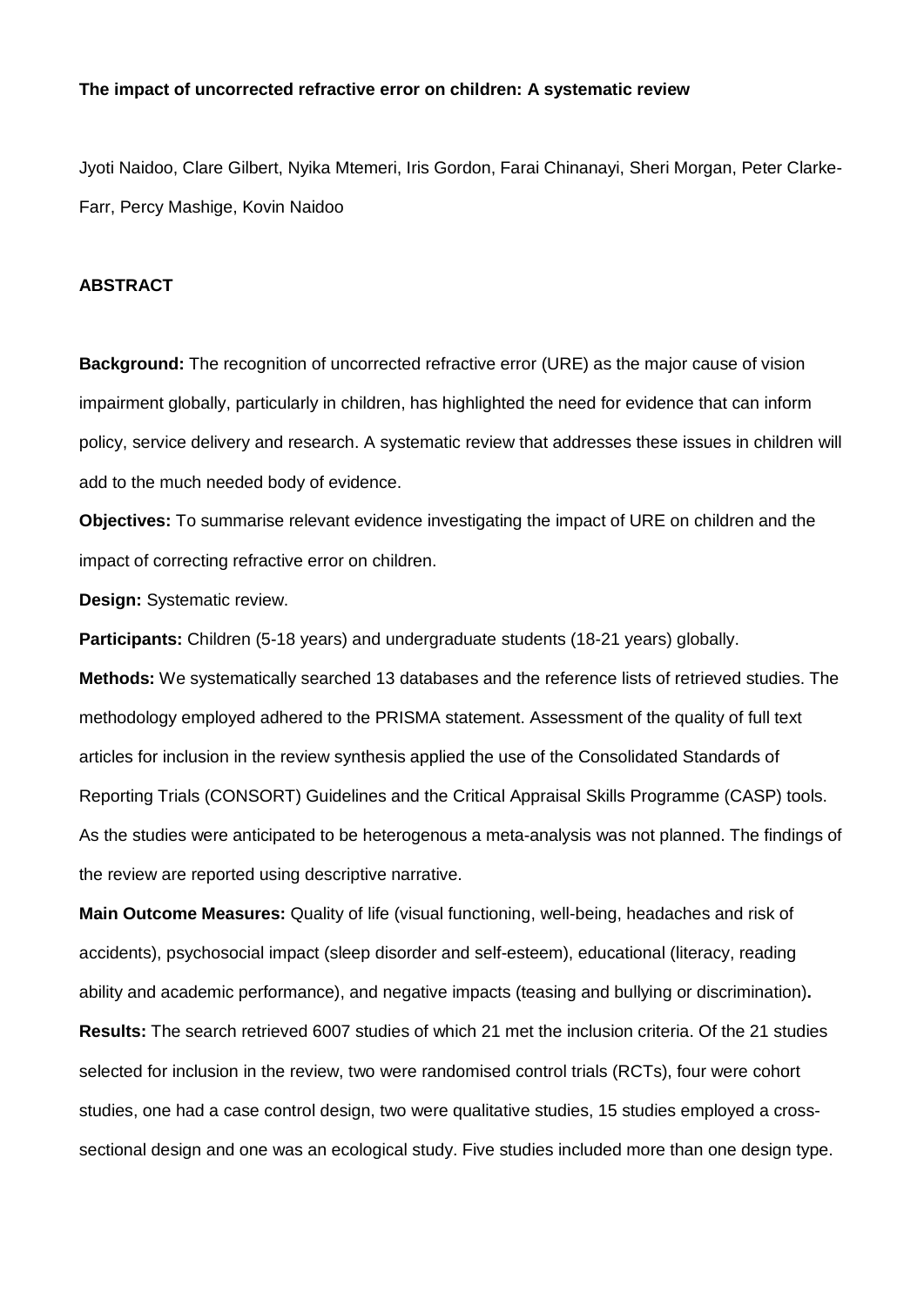**Conclusions:** While numerous studies have been published on the prevalence of refractive errors there is a dearth of high quality studies measuring the impact of URE on children or the impact of spectacle correction. Given the complexity of measuring the impact on academic achievement due to the multifactorial nature of possible influences, rigorous well-designed RCTs are needed.

#### **INTRODUCTION**

Refractive errors result from disorders of the eye's ability to focus light on the retina, leading to an unfocussed view of the world. This is a leading cause of visual impairment (visual acuity <6/18) amongst children, worldwide, it is estimated to affect more than 12 million children aged between 5 and 15 years, half of whom live in China [1]. The different types of refractive error that can affect children are short-sightedness (myopia) when distance vision is out of focus, long-sightedness (hyperopia) when clear near vision is difficult, and/or astigmatism (irregular corneal curvature) when distance and near vision are distorted [2] . Refractive errors in children are easily correctable, usually by a pair of spectacles [3] however studies conducted in children at eight locations in Asia, Africa and South America suggests that 10% of children in the low and middle income settings are in need of refractive correction, with Asia having a much higher proportion of the cases [4-11]. Spectacles remain the most popular method of RE correction in children, particularly in low resource settings [7, 12-16] as it is non-invasive and inexpensive [17]. However many children do not have access to a pair of spectacles or fail to wear them (even when provided for free) - thus any positive impact of spectacle correction is not being attained in many populations [17].

In a review of multiple studies, the study [18] concluded that the development of refractive errors is influenced by both environmental and behavioural risks factors such as education [2,19], socioeconomic status [20], reading/near work/ studying habits [21,22], intelligence [22], urbanisation [8, 10, 23], outdoor activity [24-26], occupation [27] and genetic factors [28-33]. There is an increasing body of evidence that myopia is associated with higher intelligence and hyperopia with lower than normal intelligence which may be due to genetic factors [34]. These findings have implications for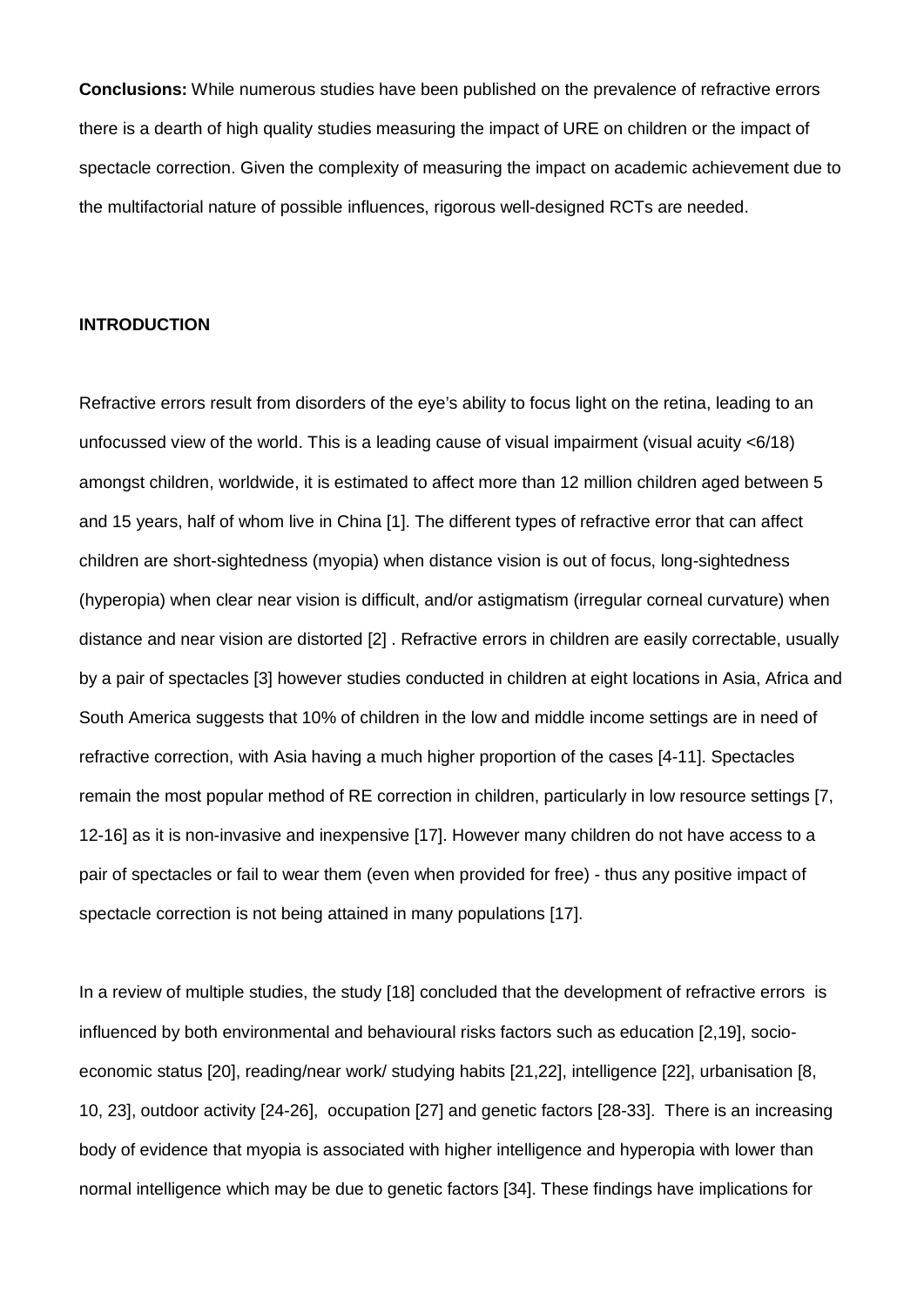studies which aim to assess the impact of uncorrected refractive errors (URE) on educational outcomes as well as the impact of correcting refractive errors in children.

It has been suggested that clear and comfortable vision is critical to ensure the ability of children to learn. Many authors have suggested a correlation between refractive errors (particularly undetected and untreated) and lower levels of reading and difficulties in reading among children who have already learnt to read [35-37]. Furthermore, vision problems in children may also cause developmental difficulties and have been linked to anti-social behavior [38, 39]. However, it is not clear whether these associations are causal.

To the best of our knowledge, no systematic review or meta-analysis of the impact of URE on children has been published, or registered, to date. We set out to extract published data that investigates the impact of URE on children and synthesize the findings in a systematic method. In addition, we investigated the evidence available on the short and long term impact of correcting refractive errors on children. Thus the aim of this systematic review was to evaluate scientific and published research studies on the impact of refractive error on a child's life-long health, school performance and emotional/social development, and to review the impact of correcting refractive errors. Children aged less than five years were excluded, as this is a period of rapid eye growth and change in refractive status. Assessing visual acuity in young children is also challenging, and many of the potential outcomes of correcting URE, such as visual function, cannot be assessed. There is also some evidence that the apparent association between hyperopia and poor pre-literacy skills in this age group may not be causal, but as the result of common ecological pathways [40].

## **METHODS**

The systematic review followed the reporting items for systematic reviews as described in the PRISMA statement [41].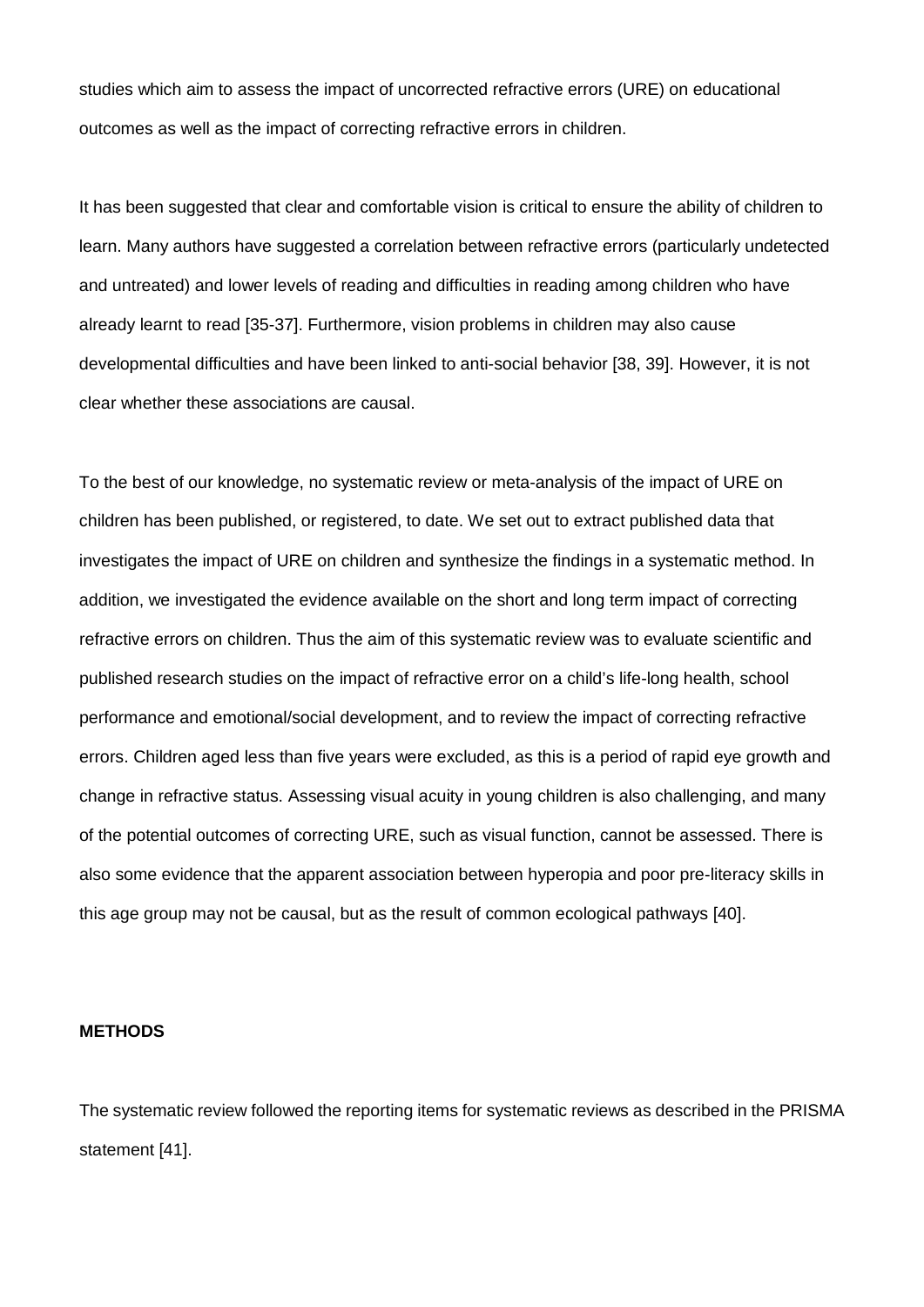### **Eligibility Criteria**

The population of interest was children (aged 5-18 years) and undergraduate students (aged 18-21 years) globally. Interventions of interest were refractive error correction using spectacles or contact lenses. The outcomes included quality of life (functional vision, well-being, headaches and risk of accidents), psychosocial factors (sleep disorder and self- esteem), economic outcomes (cost of illness) and educational outcomes (learning, reading, school attendance and academic performance). We also included studies that reported teasing, bullying and/or discrimination among children given spectacles. Studies with the following designs were included: individual or cluster randomised control trials (RCTs), observational cross-sectional studies, cohort studies (prospective and retrospective) and ecological and qualitative studies. We considered articles published from January 1994 to May 2015 without language limits.

## **Information Sources and Search Strategy**

The search strategy was devised by an Information Specialist (Iris Gordon) who developed a set of terms with filters to exclude studies not of interest (e.g. laboratory studies). A sample of the records removed by the filter was reviewed to ensure that no potentially relevant records were being discarded. The following databases were searched: MEDLINE, PubMed, EMBASE, the Cochrane Library, CINAHL, Global Health, PsychINFO, ERIC, Web of Science (SCI, SSCI, A&HCI, CPCI-S, CPCI-SSH), Open Grey, New York Academy of Medicine Grey Literature Report, Clinicialtrials.gov, the World Health Organization (WHO) International Clinical Trials Registry Platform (ICTRP). Databases were searched from April – June 2015. See appendix 1 for details of search strategies used.

## **Study Selection**

Citations from the search were imported from the bibliographic databases into EndNote for screening for eligibility. The Information Specialist pre-screened the results to remove duplicates and records which were not relevant to the scope of the review and forwarded the results (EndNote abstract files) to two reviewers who independently screened the remaining title and abstracts. Full text was obtained of retained studies. Three independent reviewers (Kovin Naidoo, Jyoti Naidoo and Clare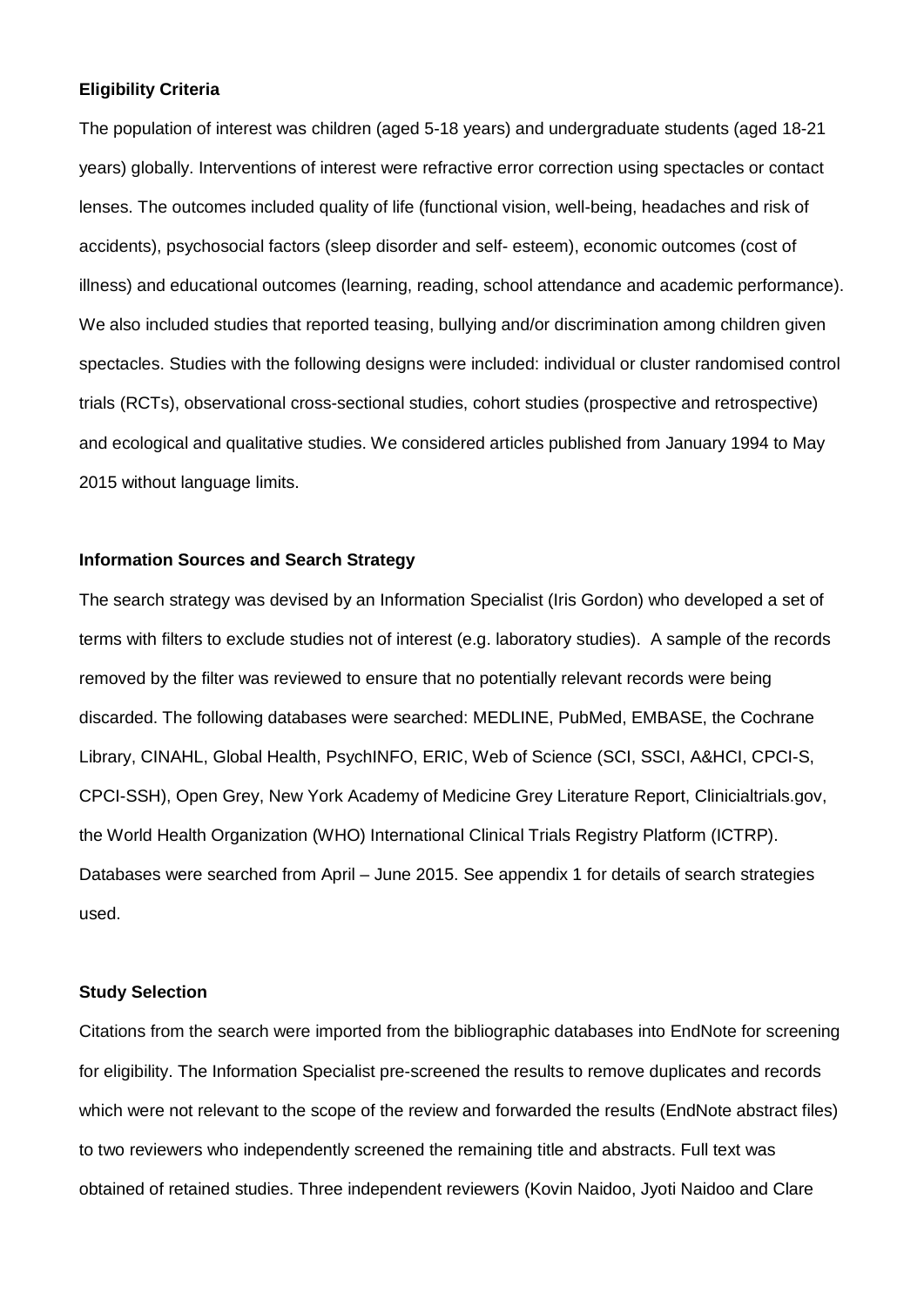Gilbert) then critically appraised the full text to determine whether they met the systematic review inclusion criteria.

#### **Qualitative Assessment and Data Extraction**

Critical Appraisal Skills Programme (CASP) tools [42, 43] were used to assess the quality of the full text articles for inclusion in the review. The CASP tools were designed to aid assessment of the reporting of systematic reviews and clinical trials, to determine whether qualitative research was reliable or not, and to assess economic papers and opinion articles. The quality appraisal checklist derived from CASP was used in this review [43]. We modified the critical appraisal tools and checklists (CASP tools) available for different study designs (cross-sectional, quantitative, cohort and others) to suit our research question by creating one tool that could be used across all study designs. The final tool consisted of 15 questions and the answers for each were graded between 0 and 2 (Appendix 2). Two reviewers (Kovin Naidoo and Nyika Mtemeri) compared their quality appraisal scores and confirmed the scores through consensus. The Consolidated Standards of Reporting Trials (CONSORT) [44] tool, consisting of 25 sections, was used to appraise the quality of reporting RCTs.

Data were then extracted from each of the studies included in the review and entered into an excel spreadsheet designed by the authors. Extracted information included: first author, year of publication, title, country in which the study was performed, study design, sample size, type of refractive error, refractive error correction, main outcome measures and study findings, conclusions and limitations. The quality of the evidence was graded as low, moderate or high. Data were extracted independently by three reviewers and disagreements were resolved through discussion.

## **Assessment of Risk**

Risk of bias was assessed using the Cochrane Handbook for Systematic Reviews of Intervention [45] as the recommended tool. Different ways of categorising were incorporated which include;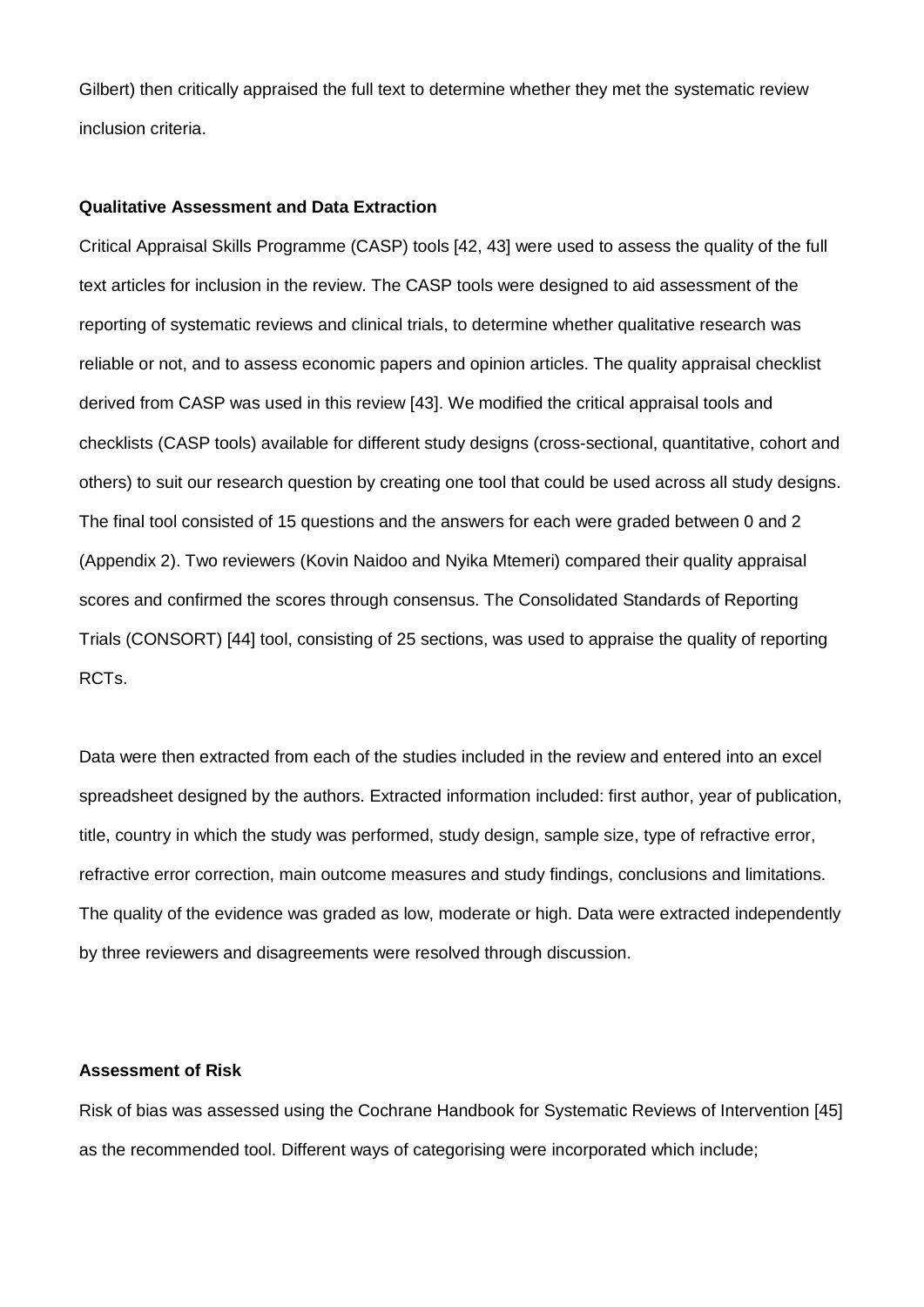randomisation sequence generation, allocation concealment, blinding of participants, detection bias, incompleteness bias, reporting bias and other sources of bias should there be any.

#### **Synthesis of results and assessment of robustness**

As the studies were expected to be heterogeneous in terms of setting, intervention, study design and the outcomes measured - a single effectiveness summary statistics across studies was not planned. A narrative descriptive analysis of study results is reported for each of the outcomes of interest. The review was conducted and presented in 4 main categories: 1) Studies that were selected and the screening process, 2) Characteristics of the studies and exploring their relationships, 3) Quality assessment of studies as it was applied from CASP and CONSORT, and 4) Synthesis of results on different impact factors.

## **RESULTS**

#### **Study selection**

The search yielded a total of 6007 records, of which two studies were identified through hand searching and no studies were identified from the grey literature. 2145 duplicates were removed and the Information Specialist (IS) pre-screened 3862 records and removed 2780 which were not relevant to the scope of the review. The reviewers screened the remaining 1082 records and discarded a further 999 records as not meeting the inclusion criteria. A total of 83 full text reports were obtained for further assessment. After reading the full text articles, 21 met the inclusion criteria and 62 articles were excluded, with reasons, as they were not relevant to the objectives of the review (Figure 1).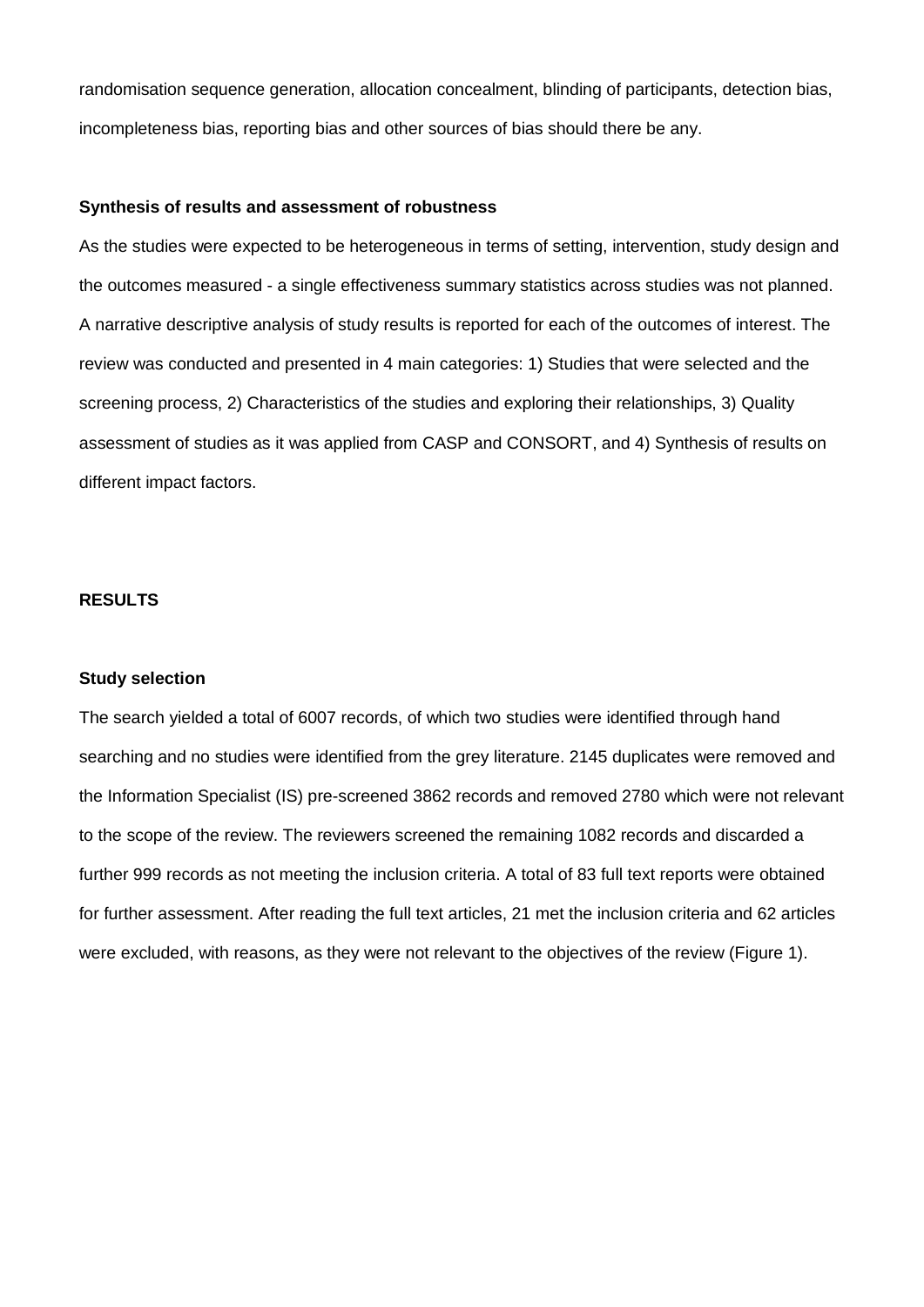

**Figure 1. Flow diagram showing the selection process for inclusion of studies in the systematic review**

## **Study characteristics**

The main characteristics of the final 21 selected studies are included in Table 1. Of the 21 selected studies, two were RCTs [46, 47], four were cohort studies [14, 23, 26, 48], one study included a case control [37], two studies were qualitative [49, 50] and 16 studies were cross-sectional [17, 20-23, 35- 37, 46, 49-55]. One study was ecological [56]. Table 2 indicates that five studies [23, 37, 46, 49, and 50] included more than one design type. The Odedra study [49] was a cross-sectional and qualitative study of children given spectacles which was embedded within a cluster RCT. Hannum et al. [46] included two separate studies (an RCT and an observation cross-sectional study).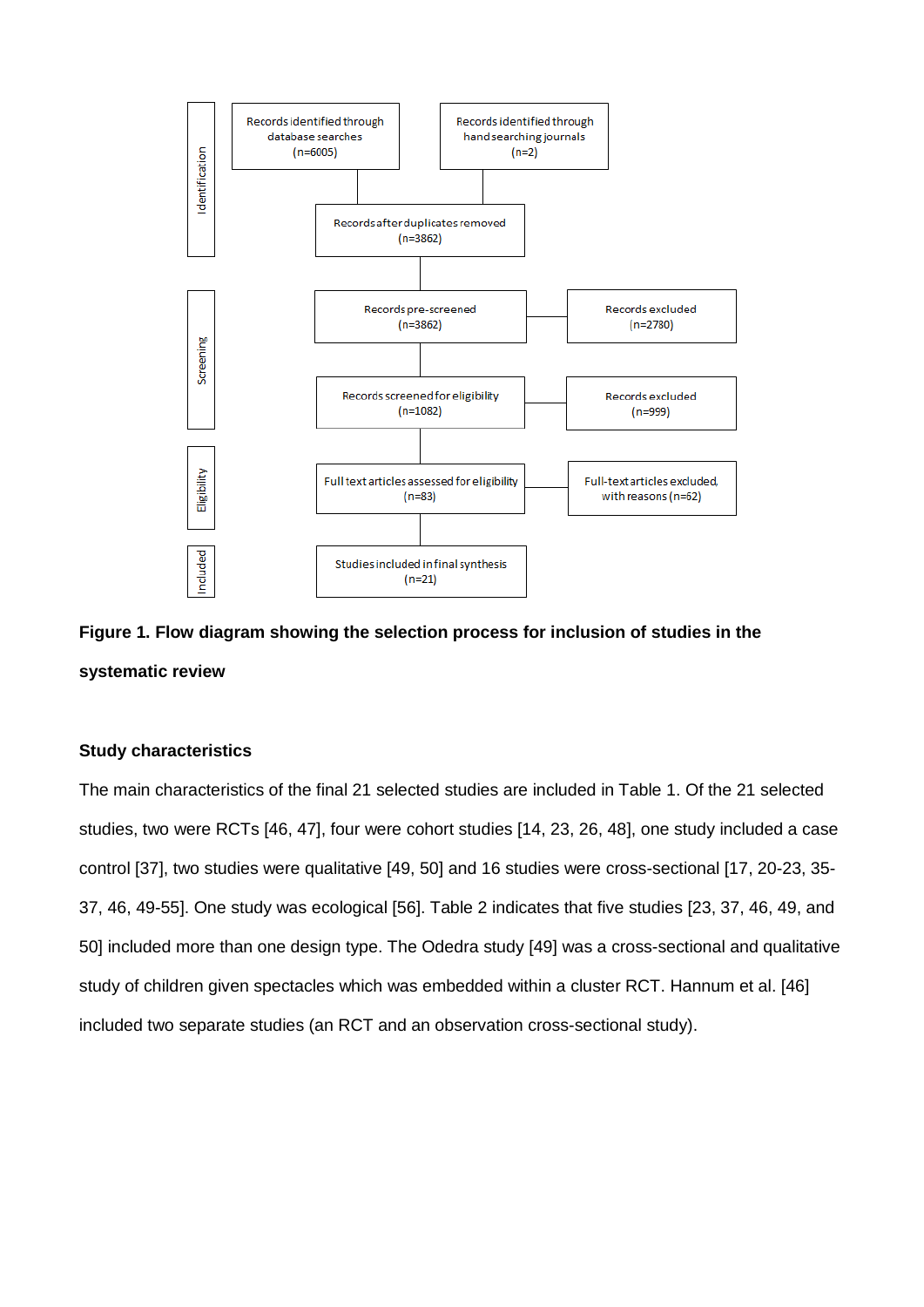| <b>Design</b>             | <b>Quality of life</b> | <b>Psychosocial</b> | <b>Educational</b> | Impact on          |
|---------------------------|------------------------|---------------------|--------------------|--------------------|
|                           | (visual functioning,   | impact              | (literacy,         | correction         |
|                           | well-being,            | (sleep, self-       | reading,           | (Academic,         |
|                           | headaches, risk of     | esteem)(3)          | academic           | teasing and        |
|                           | accidents) (10)        |                     | performance)       | bullying,          |
|                           |                        |                     | (15)               | discrimination,    |
|                           |                        |                     |                    | loss of self-      |
|                           |                        |                     |                    | esteem) (7)        |
| <b>Cluster randomized</b> |                        |                     | Ma [47] (Sp)       | Hannum [46] (Sp)   |
| control trial (2)         |                        |                     | Hannum [46]        | Ma [47] (Sp)       |
|                           |                        |                     | (Sp)               |                    |
| Cohort study (4)          | Zhang [23]; Esteso     |                     | Krumholtz [48]     | ]; $Esteso[14]$    |
|                           | $[14]$ ) (Sp)          |                     | (Sp); Dirani [26]  | (Sp)               |
| Before and after          | Esteso [14] (Sp)       | Odedra [49] (Sp)    | Hannum [46]        | Hannum [46] (Sp)   |
| study (5)                 |                        |                     | (Sp)               | Ma [47]            |
|                           |                        |                     | Ma [47]            |                    |
|                           |                        |                     | Krumholtz [48]     |                    |
| Case control study        |                        |                     | Dusek [37]         |                    |
| (1)                       |                        |                     |                    |                    |
| Qualitative study (2)     | Kumaran [50]           | Odedra [49] (Sp)    |                    | Odedra [49] (Sp)   |
|                           |                        |                     |                    | Kumaran [50]       |
| Cross-sectional (16)      | Wong [26]              | Zhou [55](2015)     | Rosner [35]        | Williams [36] (Sp) |
|                           | Kumaran [50]           | Dias [51] (Sp)      | Dias [51] (Sp)     | Dias [51] (Sp)     |
|                           | Dusek [37]             | Odedra [49] (Sp)    | Shashidhar         |                    |
|                           | Hendricks [52]         |                     | [53]               |                    |
|                           | Shashidhar [53]        |                     | Zhang [23]         |                    |
|                           | Mutti [21]             |                     | <b>Basu</b> [54]   |                    |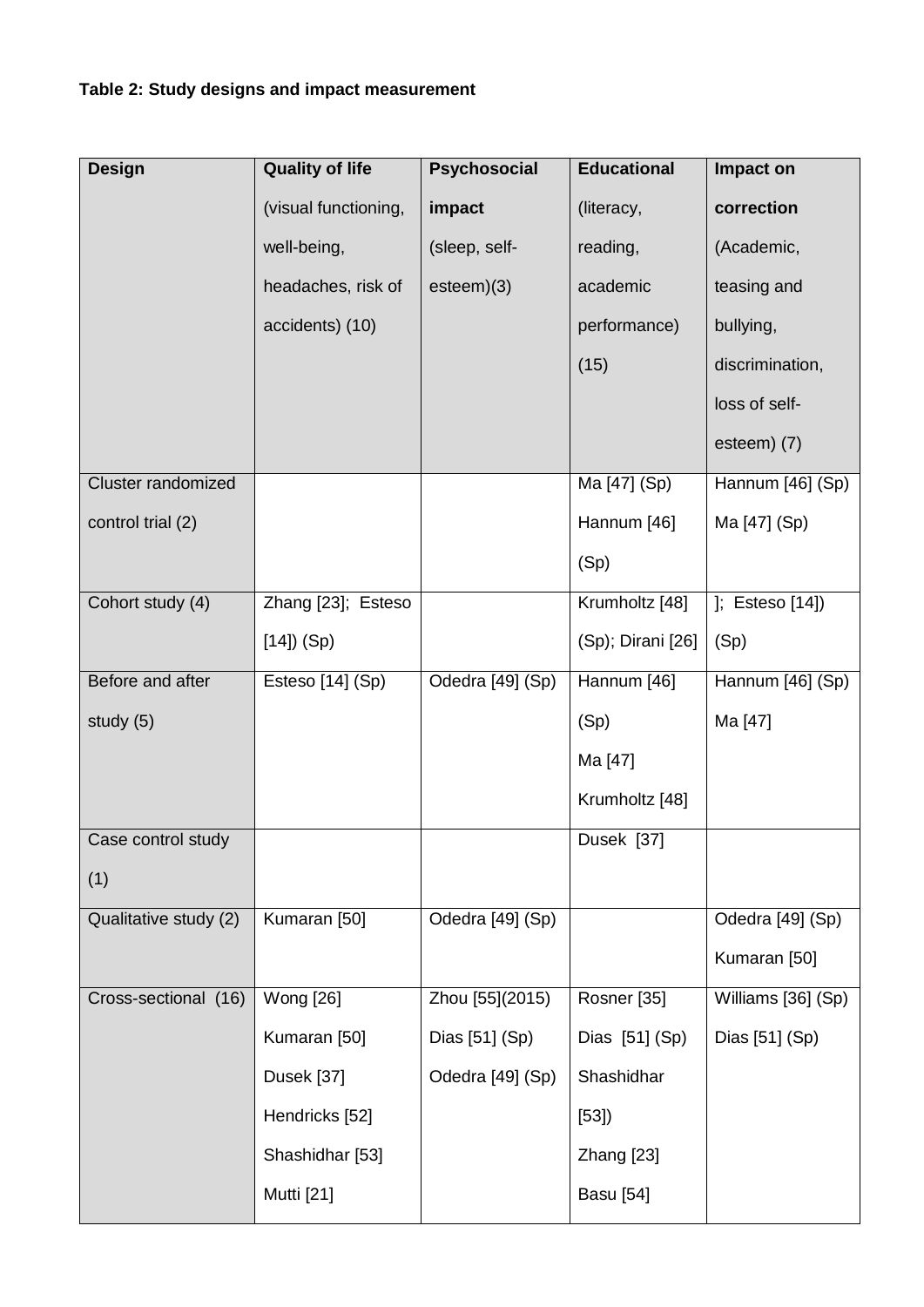|                      | Congdon [17] |               |  |
|----------------------|--------------|---------------|--|
|                      |              | Saw [22]      |  |
|                      |              | Williams [36] |  |
|                      |              | (Sp)          |  |
|                      |              |               |  |
|                      |              | Mutti [21]    |  |
|                      |              | Congdon [17]  |  |
|                      |              | Hannum [46]   |  |
|                      |              |               |  |
| Ecological study (1) | Morgan [56]  | Morgan [56]   |  |
|                      |              |               |  |
|                      |              |               |  |

 $Sp$  = spectacles used for correction;  $CL$  – contact lenses used for correction

Six of the 21 studies were conducted in China [17, 23, 46, 47, 55, 56], 4 in the USA [21, 35, 48, 51], 3 in Singapore [20, 22, 26], 3 in India [50, 53, 54], 1 respectively from Tanzania [49], Austria [37], Netherlands [52], Wales [36] and Mexico [14]. Sample sizes of the study populations ranged from 27 children included in the cross-sectional study [50] to 3052 students in the school performance RCT [47].

Among the 21 studies included in the review, six studies used random sampling techniques [17, 23, 35, 47, 49, 54]. The remaining studies used non-random sampling methods. Studies examined the following impact issues (Table 3):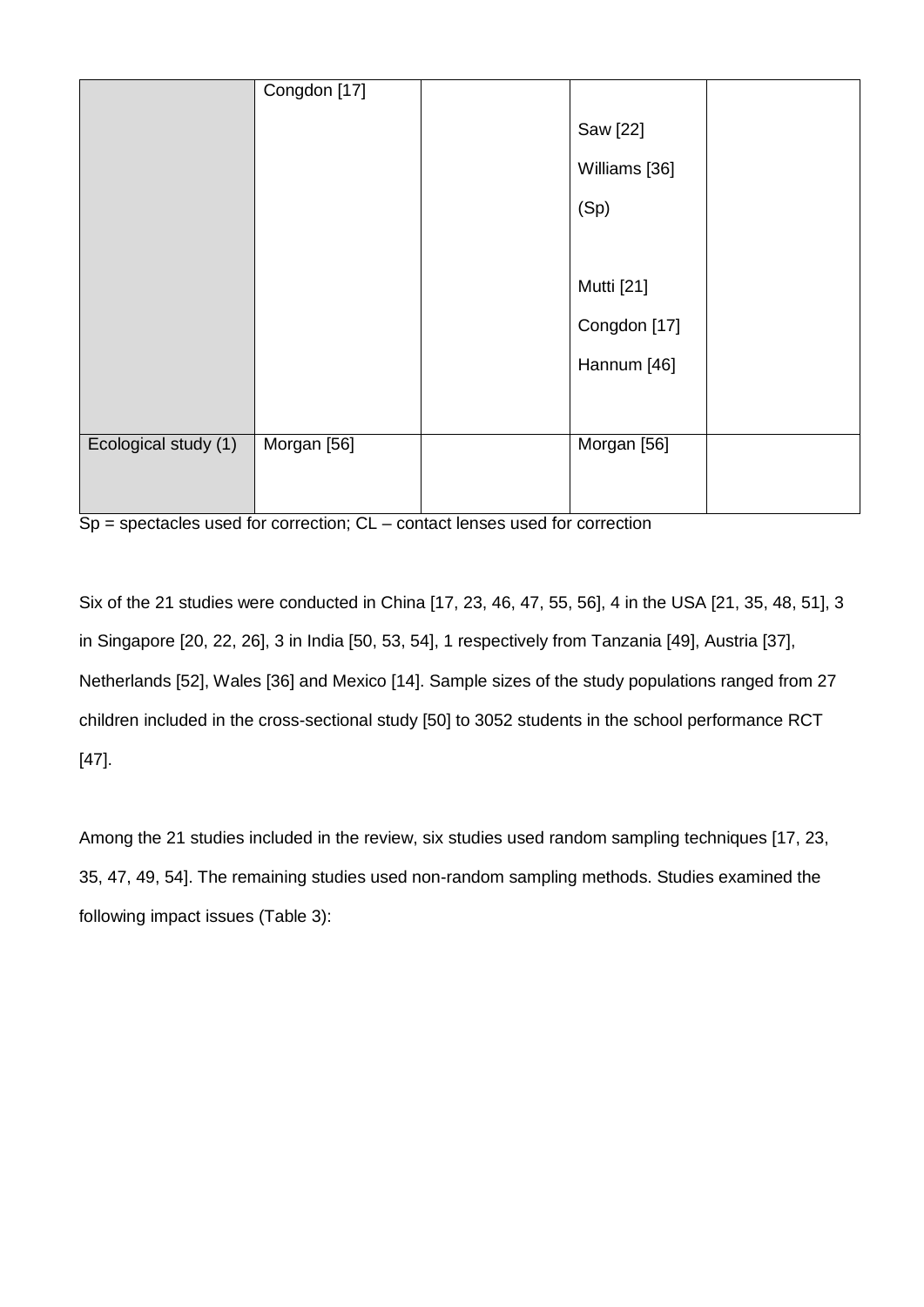# **Table 3: Impact issues identified in the included papers**

| <b>Impact</b>                           | <b>Article</b>                                                           |
|-----------------------------------------|--------------------------------------------------------------------------|
| <b>Educational (15)</b>                 |                                                                          |
| impaired literacy (1)                   | Williams [36]                                                            |
| reading difficulties                    | Dusek [37]                                                               |
| (1)                                     |                                                                          |
| academic                                | Congdon [17]; Mutti [21]; Saw [22]; Zhang [23]; Dirani [26]; Rosner and  |
| performance (13)                        | Rosner [35]; Hannum [46]; Ma [47]; Krumholtz [48]; Dias [51]; Shashidhar |
|                                         | [53]; Basu [54]; Morgan [56]                                             |
| <b>Quality of Life (10)</b>             |                                                                          |
| general quality of                      | Wong [20]; Dusek [37]; Kumaran [50]; Shashidhar [53]; Morgan [56]        |
| life $(5)$                              |                                                                          |
| visual functioning                      | Esteso [14]; Congdon [17]; Mutti [21]                                    |
| (3)                                     |                                                                          |
| well-being                              | Hendricks [52]                                                           |
| (headaches) (1)                         |                                                                          |
| Accidents (1)                           | Zhang [23]                                                               |
| <b>Psychosocial (3)</b>                 |                                                                          |
| sleep disorder (1)                      | Zhou [55]                                                                |
| self-esteem (2)                         | Odedra [49]; Dias [51];                                                  |
| <b>RE Correction (positive impacts)</b> |                                                                          |
| Academic (4)                            | Esteso [14]; Hannum [46]; Ma [47]; Dias [51]                             |
| Appearance (1)                          | Odedra [49]                                                              |
| Self-esteem (1)                         | Dias [51]                                                                |
| <b>RE Correction (negative impacts)</b> |                                                                          |
| Academic (3)                            | Williams [36]; Hannum [46]; Kumaran [50]                                 |
| Teasing and                             | Odedra [49]                                                              |
| bulling $(1)$                           |                                                                          |

Key outcome measures, study results and conclusions are presented in Table 1.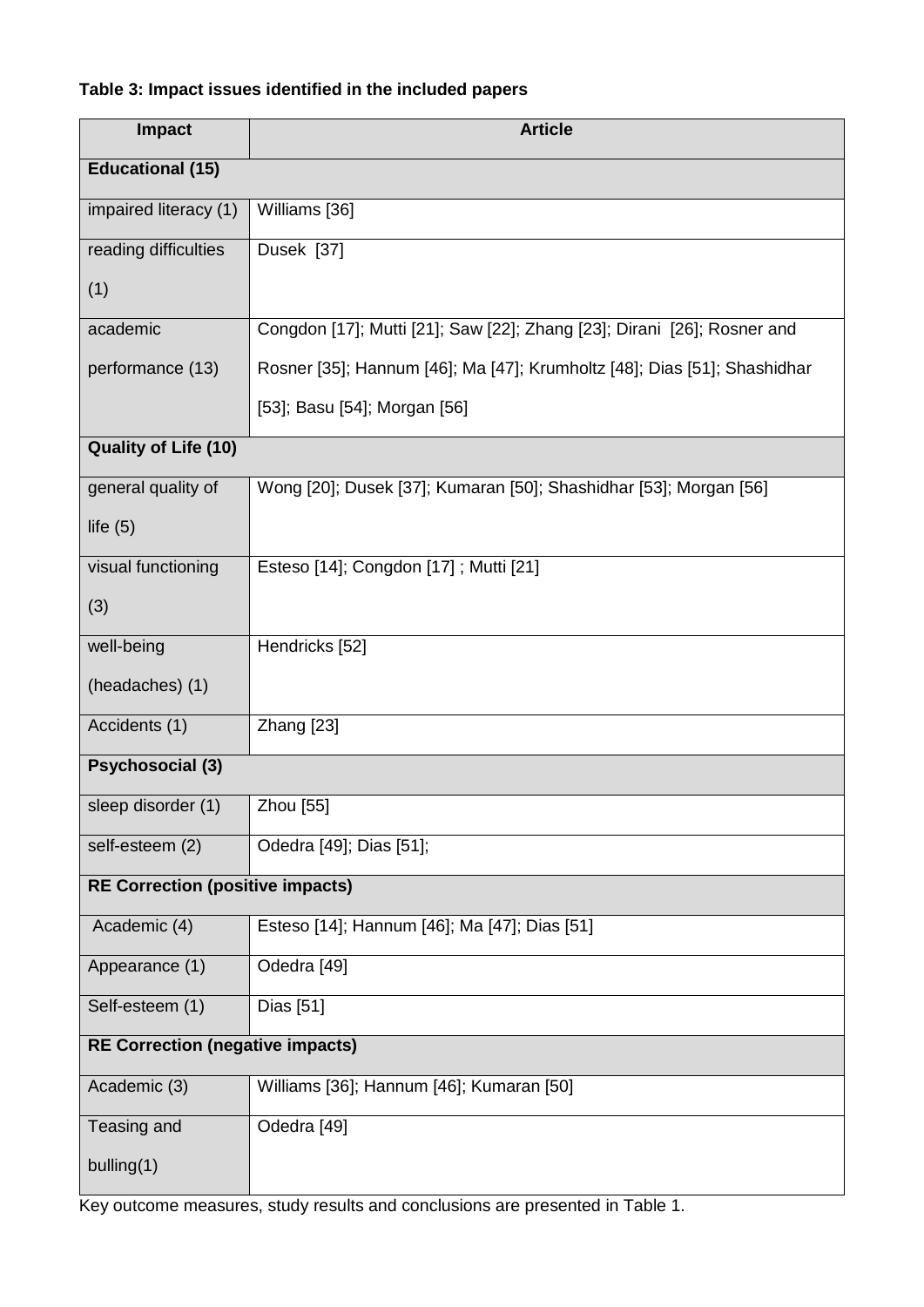## **Quality assessment**

Application of CASP and CONSORT (Table 4) tools identified some general limitations in the studies. While all the cross-sectional studies applied rigour in the selection of appropriate samples, the measurement of impact was open to confounding, as it is difficult to control for other factors, when measuring academic performance or other impact factors without a control group. Of all the studies which had interventions, only five [14, 46-49] had the outcome of interest measured before and after children were given either spectacles or contact lenses. Most of the studies provided details of the sampling frame and the sampling method used except for two studies [14, 37]. Only two studies reported sample size calculations, one being a randomized trial [47] and the other being a crosssectional study [54]. All studies had a good sample size except one [50] which had a sample size of 27. The study was however included in the review because it was a qualitative study [50]. Only 3 of the 21 studies clearly outlined the methodology for managing missing data [23, 46, 47] in the data analysis.

|                           | <b>Author(s)</b>      | Hannum et al. [46]                 | Ma et al. [47]                      |
|---------------------------|-----------------------|------------------------------------|-------------------------------------|
|                           | <b>Year of</b>        | 2008                               | 2014                                |
|                           | <b>Publication</b>    |                                    |                                     |
|                           | <b>Country</b>        | China (5)                          | China $(2)$                         |
|                           | <b>Title of paper</b> | Poverty and Proximate              | Effect of providing free glasses on |
|                           |                       | Barriers to Learning: Vision       | children's educational outcomes in  |
| <b>Title and abstract</b> |                       | Deficiencies, Vision               | China: cluster randomized control   |
|                           |                       | <b>Correction and Educational</b>  | trial. $(1)$                        |
|                           |                       | <b>Outcomes in rural Northwest</b> |                                     |
|                           |                       | China. $(1)$                       |                                     |
|                           | <b>Abstract</b>       | Appendix 3                         | Appendix 3                          |

## **Table 4. CONSORT**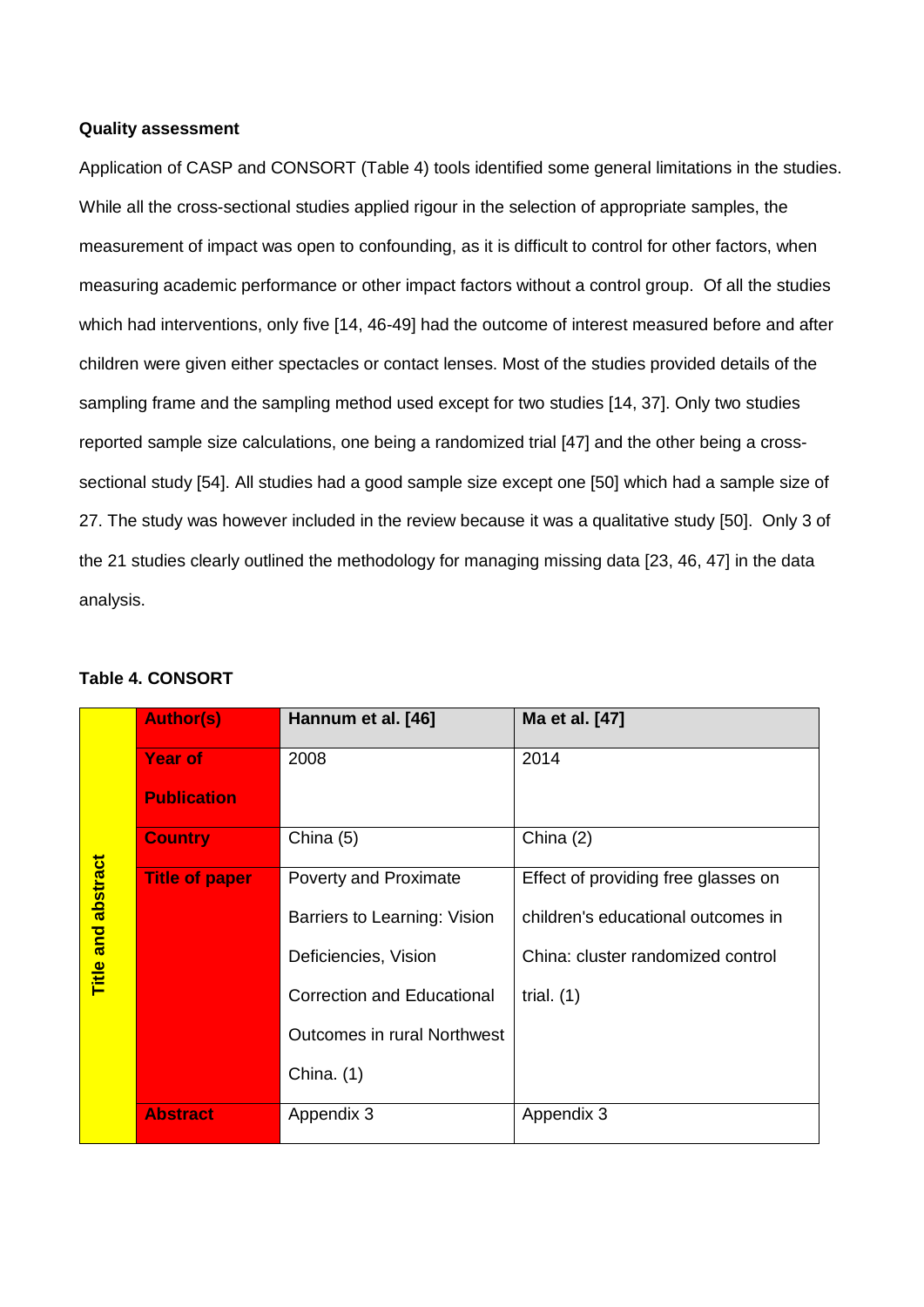|                      | <b>Background</b>    | Few studies of educational    | Children with uncorrected refractive    |  |
|----------------------|----------------------|-------------------------------|-----------------------------------------|--|
|                      |                      | barriers in developing        | errors have lower scores on a variety   |  |
|                      |                      | countries have investigated   | of motor and cognitive tests, and that  |  |
|                      |                      | the role of children's vision | improvements in reading may occur       |  |
|                      |                      | problems. (5)                 | when vision problems are corrected.     |  |
|                      |                      |                               | (2)                                     |  |
|                      | <b>Purpose</b>       | Investigate whether vision    | To determine if education promoting     |  |
|                      |                      | correction matters for        | the wearing of glasses aimed at         |  |
|                      |                      | educational outcomes -        | school children will improve children's |  |
|                      |                      | performance on                | glasses wear and improve their          |  |
|                      |                      | standardized achievement      | academic performance.                   |  |
|                      |                      | tests and class failure.      |                                         |  |
|                      | <b>Interventions</b> | Glasses.                      | Glasses.                                |  |
|                      | <b>Outcomes</b>      | There is a relationship       | Effect of free glasses on academic      |  |
|                      |                      | between vision correctness    | performance. (4)                        |  |
|                      |                      | and educational outcomes.     |                                         |  |
|                      |                      | (24)                          |                                         |  |
|                      | <b>Outcome</b>       | Educational outcomes.         | Academic performance.                   |  |
|                      | <b>Measures</b>      |                               |                                         |  |
|                      | <b>Sample Size</b>   | 19185 (11)                    | 3052(1)                                 |  |
|                      | <b>Sequence</b>      | Multi-stage sampling (2)      | Multi-stage sampling (2)                |  |
|                      | generation           |                               |                                         |  |
|                      | <b>Allocation of</b> | Random (16)                   | Random (2)                              |  |
|                      | concealment          |                               |                                         |  |
|                      | mechanism            |                               |                                         |  |
| <b>Impementation</b> |                      | Centre for Disease Control    | Author and the team. (5)                |  |
|                      |                      | personnel. (11)               |                                         |  |
|                      | <b>Blinding</b>      | Not stated.                   | Participants (students, parents and     |  |
|                      |                      |                               | teachers) and enumerators. (3)          |  |

Introduction **Introduction**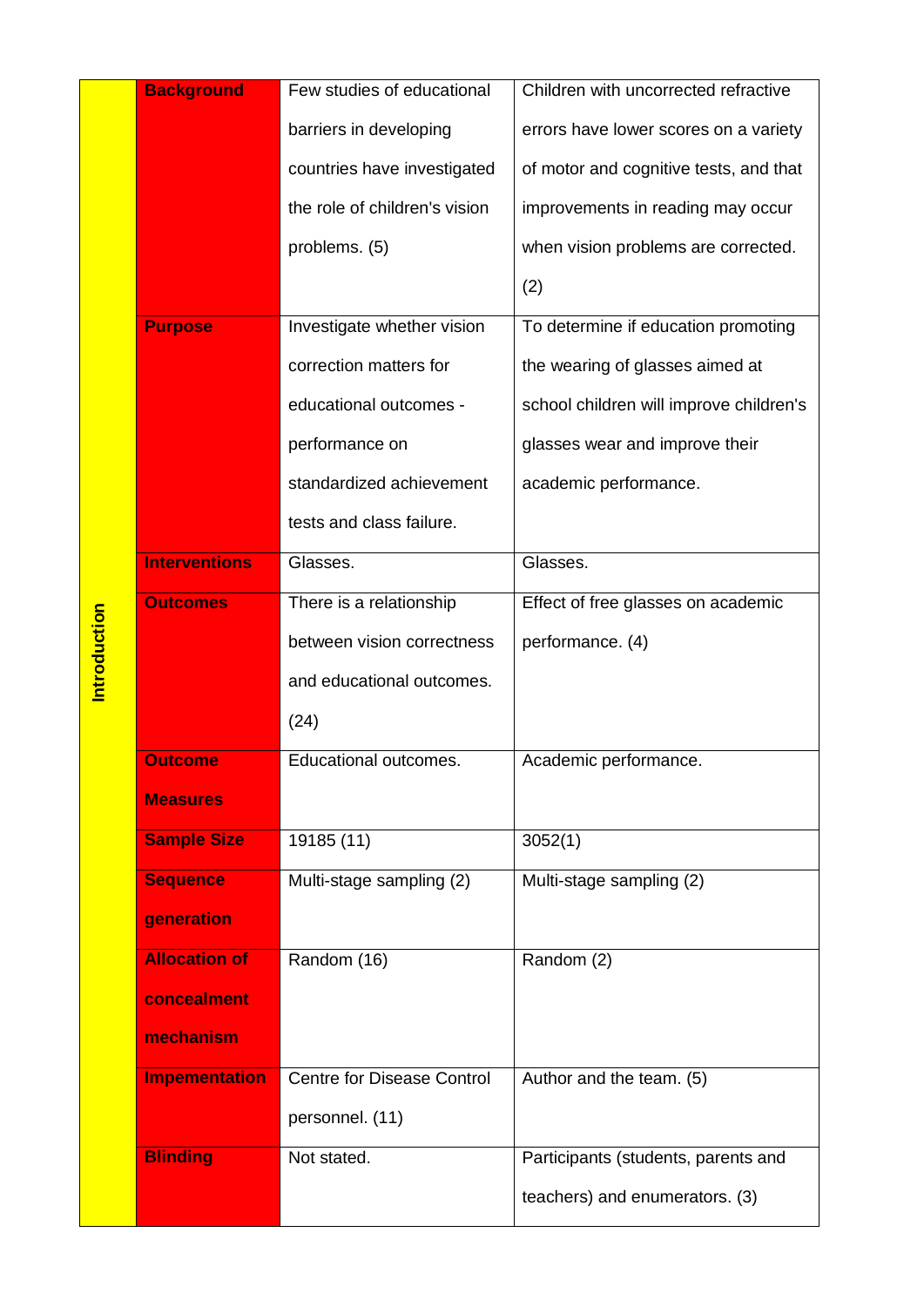|         | <b>Method of</b>        | Descriptive statistics,      | Regression, imputations for missing   |
|---------|-------------------------|------------------------------|---------------------------------------|
|         | analysis                | Cronbach's alpha test,       | data, correlation. (3, 4)             |
|         |                         | logistic regression,         |                                       |
|         |                         | multivariate analysis. (17,  |                                       |
|         |                         | 20)                          |                                       |
|         | <b>Sampling</b>         | Randomization - some         | Sample size of 252 school with a      |
|         | <b>Methodology</b>      | townships were given         | minimum of 10 students; 84 schools    |
|         |                         | treatment and others served  | allocated to the free glasses group;  |
|         |                         | as controls. (11)            | 84 allocated to the voucher group; 84 |
|         |                         |                              | were allocated to the control group.  |
|         |                         |                              | (3,4)                                 |
|         | <b>Participant flow</b> | Appendix 4                   | Appendix 4                            |
|         | <b>Recriutment</b>      | 2000, 2004. (1)              | 2012-2013. (1)                        |
|         | <b>Baseline data</b>    | Appendix 5                   | Appendix 5                            |
|         | <b>Numbers</b>          | 18817 (11)                   | 3052 (12)                             |
|         | analysed                |                              |                                       |
|         | <b>Outcome and</b>      | The GVIP findings suggest    | The difference between groups was     |
|         | estimation              | that there is an elevated    | smaller than what the study was       |
| Results |                         | chance of poor eyesight      | powered to detect. The observed       |
|         |                         | among children who perform   | effect size of 0.11 SD was the        |
|         |                         | well, among children who     | equivalent of approximately half a    |
|         |                         | are older and who are girls, | semester of additional learning. (4)  |
|         |                         | and among higher             |                                       |
|         |                         | socioeconomic status         |                                       |
|         |                         | children, as indicated by    |                                       |
|         |                         | non-farm family status. (19) |                                       |
|         |                         |                              |                                       |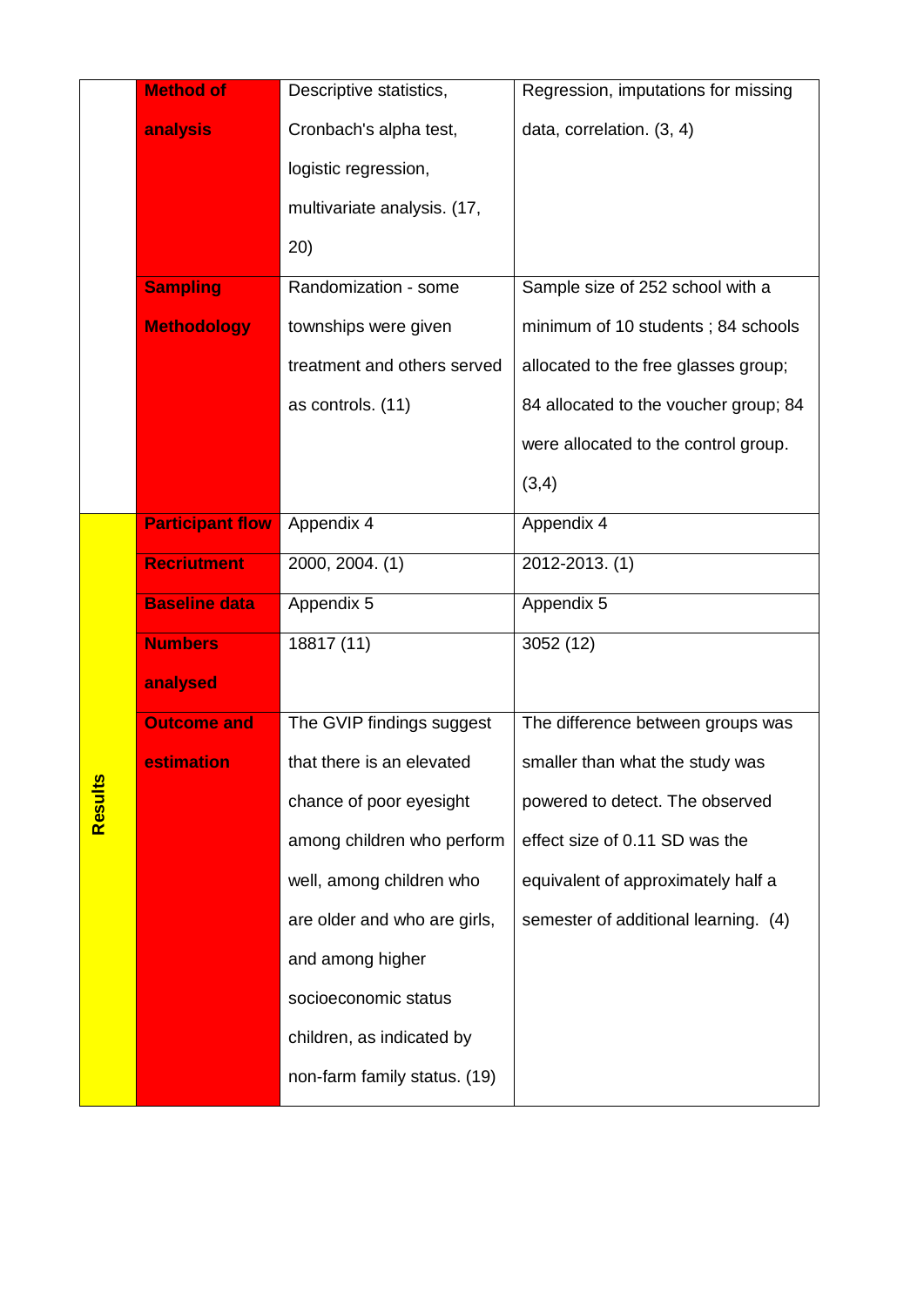|            | <b>Ancillary</b>   | Although the GVIP and          | No interaction was found between the   |
|------------|--------------------|--------------------------------|----------------------------------------|
|            | analyses           | <b>GSCF suggest different</b>  | glasses and education. (4)             |
|            |                    | measures, neither suggests     |                                        |
|            |                    | that the most                  |                                        |
|            |                    | socioeconomically deprived     |                                        |
|            |                    | are at particularly high risk  |                                        |
|            |                    | of poor eyesight. Scrutinizes  |                                        |
|            |                    | of both datasets suggest       |                                        |
|            |                    | that there is a propensity for |                                        |
|            |                    | vision problems to be          |                                        |
|            |                    | greater among higher socio-    |                                        |
|            |                    | economic status children       |                                        |
|            |                    | and among children who are     |                                        |
|            |                    | more educationally involved.   |                                        |
|            |                    | (19)                           |                                        |
|            |                    |                                |                                        |
|            | <b>Harms</b>       |                                | Data for imputations was not shown.    |
|            |                    |                                | (4)                                    |
|            | <b>Limitations</b> | Does not provide               | Highly complex with multiple           |
|            |                    | information on whether         | subgroups. No explanation was given    |
|            |                    | masking was done or not.       | on how the maths score was             |
|            |                    | Those who are more             | delivered and how to improve it. The   |
|            |                    | motivated are the ones         | use of only a single mathematics test  |
|            |                    | accepting glasses in the       | as an outcome measure capturing        |
|            |                    | GVIP and the sources of        | educational performance is             |
| Discussion |                    | selectivity will ultimately    | questionable since this is mainly      |
|            |                    | impact on the results of the   | applicable for classroom learning. All |
|            |                    | study. It is not clear how     | schools where in rural north-west of   |
|            |                    | schools were randomized;       | China, which is a limitation with      |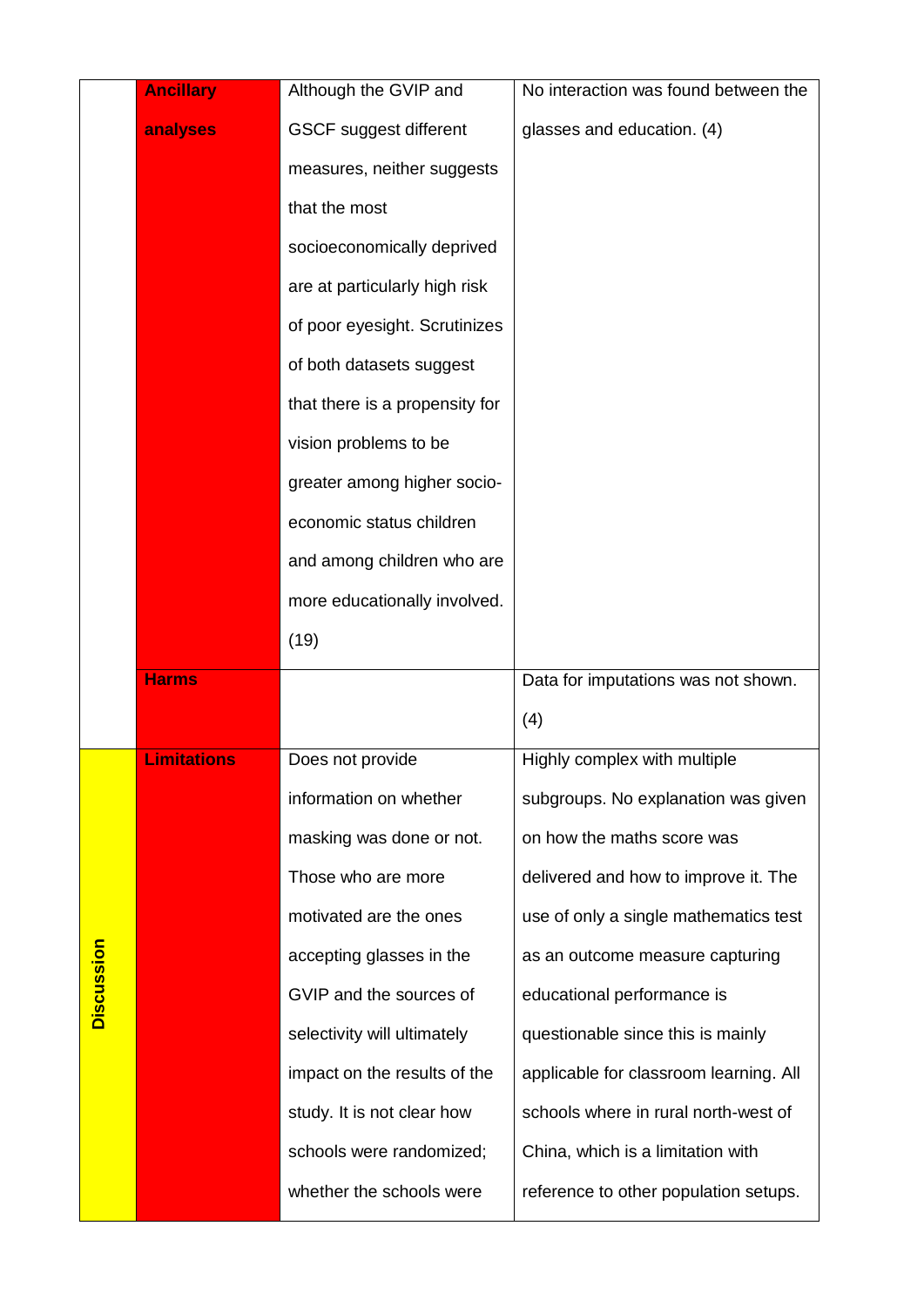|              |                       | masked or to which arm of     | Masking was not practical.            |
|--------------|-----------------------|-------------------------------|---------------------------------------|
|              |                       | the trial they were in. There | Compliance with glasses was less      |
|              |                       | is no evidence that the       | than optimal and could not be         |
|              |                       | strategy for matching the     | accurately evaluated by self-report.  |
|              |                       | treatment and control         | The effect size was biased due to the |
|              |                       | samples had fully accounted   | groups enrolled (children with poor   |
|              |                       | for pertinent differences in  | vision in only one eye and those      |
|              |                       | unmeasured variables a        | already wearing spectacles were       |
|              |                       | point the authors             | included - this could have skewed the |
|              |                       | acknowledge.                  | results). $(4-5)$                     |
|              | Generalisability      | A very small percentage of    | As a result of this study, pilot      |
|              |                       | children wore glasses yet     | programs were started in Shaanxi      |
|              |                       | vision difficulties are       | and Gansu Provinces in providing      |
|              |                       | selective of better-off       | free glasses to children. (5)         |
|              |                       | children and more             |                                       |
|              |                       | scholastically involved       |                                       |
|              |                       | students, and this            |                                       |
|              |                       | discernment makes isolation   |                                       |
|              |                       | the causal impact of          |                                       |
|              |                       | glasses-wearing a difficult   |                                       |
|              |                       | task. (25)                    |                                       |
|              | <b>Interpretation</b> | Poor eyesight impedes         | The effect size on education          |
|              |                       | children educational          | outcomes with the provision of        |
|              |                       | experience; common sense      | glasses in this study compares        |
|              |                       | notion that correcting vision | favourably with other health related  |
|              |                       | supports learning. (19, 24,   | interventions. (5)                    |
|              |                       | 25)                           |                                       |
|              | <b>Registration</b>   | None.                         | Registered but information not        |
| <b>Other</b> |                       |                               | provided. (5)                         |
|              |                       |                               |                                       |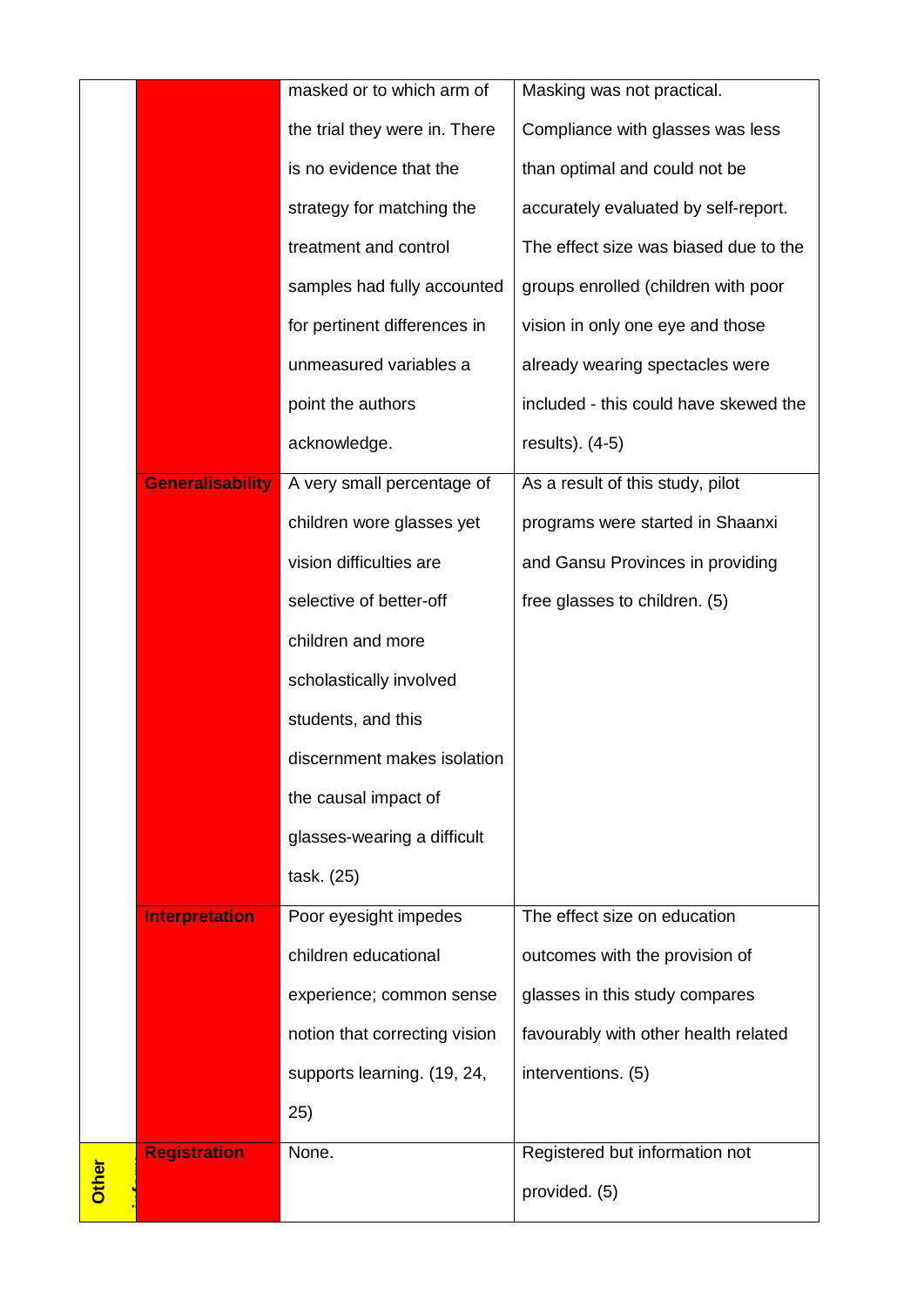| <b>Prorocol</b> | Not provided. | Not provided.                     |
|-----------------|---------------|-----------------------------------|
| <b>Funding</b>  | Not stated.   | One Sight (Mason OH), Luxottica - |
|                 |               | China (Shanghai), ESSILOR-China   |
|                 |               | (Shanghai), CLSA (Asia Pacific    |
|                 |               | Markets; Hong Kong), Charity Aid  |
|                 |               | Foundation (Sydney), and          |
|                 |               | anonymous donor (Hong Kong). (5)  |

#### **Risk of Bias**

**Allocation (Selection Bias).** Two studies were randomised control trials [46, 47]. In these two studies, allocation concealment was not mentioned in detail, which can lead to a greater risk of bias. Five studies [17, 23, 46, 47, 54] were classified as low risk since the selection and allocation method used was random (Table 5). In one study [49], selection of participants was non-random but schools were randomly allocated. This study was neither classified as high or low risk. All other studies used non-random method of selection and allocation and were classified as high risk.

**Blinding (Performance Bias and Detection Bias).** In the study by Ma *et al.* [47], participants (students, parents and teachers) and enumerators were blinded in the overall design of the study but the study did not clearly detail how the blinding was done. This study was classified as low risk of bias even though the process of blinding was not given in detail. Most of the other studies were unclear on blinding of the participants and also of the assessors and were neither classified as high risk nor low risk.

**Incomplete outcome data**. In the study by Ma *et al.* [47], among the 123 missing children, 26 (21%) were at home the day of follow up, 90 (73%) had moved to a different school and seven (6%) had withdrawn from school. This was classified as low risk due to the information given on missing information. Basu *et al.* [54] reported a non-participation of 3.25% which was mainly due to absents and refusals. No other details were stated on the missing information. Hendricks *et al.* [52] had high response rate even though the non-participation mainly was due to illness (6%), no permission from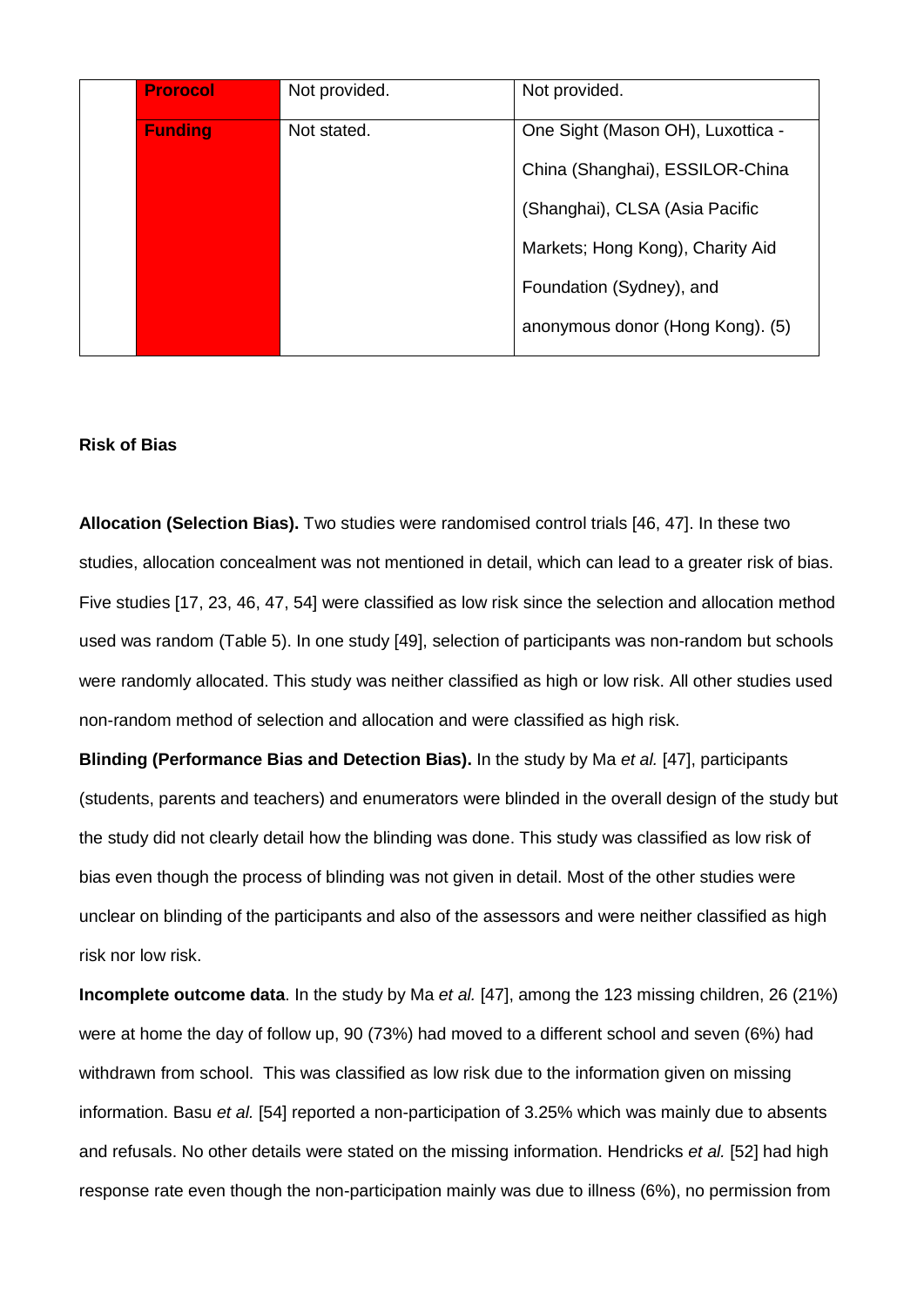parents (5%) and spoiled questionnaires (6%). This was classified as low risk. Zhou *et al.* [55] in their study mentioned that they did not get feedback from the parents in about 3.5% of the participants though it was not so clear on the reasons. For this reason, this was classified as low risk. In a different study by Hannum *et al.* [46]), two different groups were considered where on follow up, 13% was missing for GSCF group and 368 for GVIP group. For both groups, no reason for missing information on the follow ups was given in this study. This was classified as low risk even though not much information was given on the missing data. Most of the studies were unclear since they did not provide details on the missing data.

**Selective reporting (Reporting Bias).** Result from the final study should always be compared to what has been proposed in the protocol. Among all the studies considered, no protocol could be found even though two of the RCT studies declared the registration numbers. The risk of reporting bias among all these studies was classified as unclear.

**Other potential Source of bias.** No other sources of bias were identified.

| <b>Study</b>      | <b>Risk of bias</b>         |          |        | Reasons for the risk of assessment                                                                                                     |
|-------------------|-----------------------------|----------|--------|----------------------------------------------------------------------------------------------------------------------------------------|
|                   |                             |          |        |                                                                                                                                        |
| Esteso [14]       | Random<br>generation        | sequence | Н      | Authors' description of sampling does not<br>clearly suggest a random selection of the<br>participants.                                |
|                   | Allocation concealment      |          | U      | Allocation concealment was not sufficient to<br>protect against bias.                                                                  |
|                   | Participants blinding       |          | U      | No information on blinding was mentioned.                                                                                              |
|                   | Assessor blinding           |          | U      | No information on blinding was mentioned.                                                                                              |
|                   | Incomplete outcome data     |          | $\cup$ | Insufficient reporting of attrition/exclusions to<br>permit judgment of 'Low risk' or 'High risk'.                                     |
|                   | Selective outcome reporting |          | U      | Protocol for the study is not available and it is<br>uncertain whether the published reports<br>comprises of all anticipated outcomes. |
| Congdon<br>$[17]$ | Random sequence generation  |          |        | Randomization and allocation methods were<br>used for allocation of schools. No clear<br>randomization was mentioned in children.      |
|                   | Allocation concealment      |          | U      | No allocation concealment was mentioned.                                                                                               |

## **Table 5. Reason for risk of bias**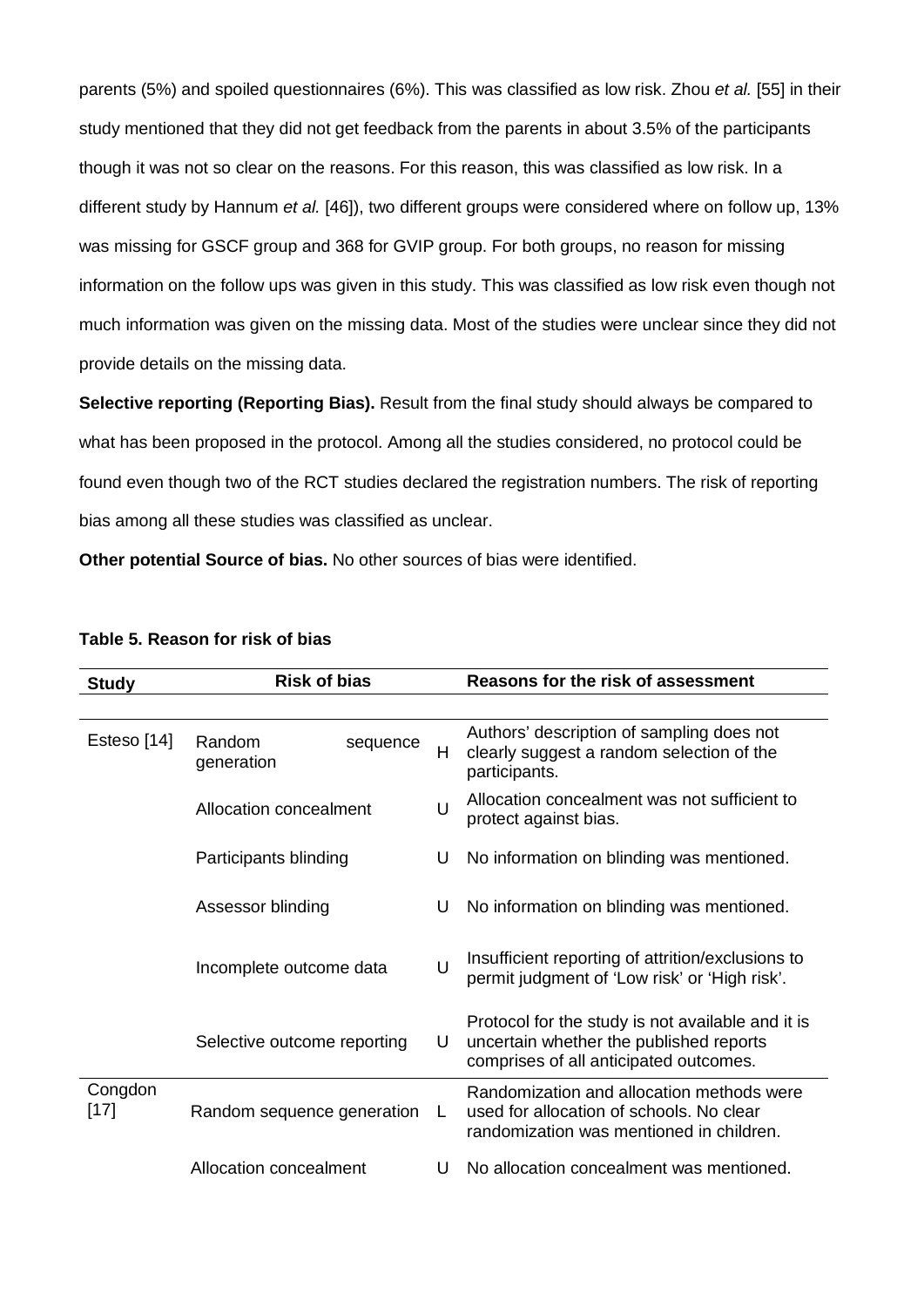|            | Participants blinding       | U      | Masking of participant was not clear                                                                                                   |
|------------|-----------------------------|--------|----------------------------------------------------------------------------------------------------------------------------------------|
|            | Assessor blinding           | U      | No information provided.                                                                                                               |
|            | Incomplete outcome data     | U      | Insufficient reporting of attrition/exclusions to<br>permit judgment of 'Low risk' or 'High risk'.                                     |
|            | Selective outcome reporting | U      | Protocol for the study is not available and it is<br>uncertain whether the published reports<br>comprises of all anticipated outcomes. |
| Wong [20]  | Random sequence generation  | Н      | Authors described the allocation and selection<br>of participants as entirely nonrandom                                                |
|            | Allocation concealment      | U      | Allocation concealment was not mentioned.                                                                                              |
|            | Participants blinding       | U      | Blinding of participants not mentioned.                                                                                                |
|            | Assessor blinding           | U      | No blinding of assessor was stated I the study.                                                                                        |
|            | Incomplete outcome data     | $\cup$ | Insufficient reporting of attrition/exclusions to<br>permit judgment of 'Low risk' or 'High risk'.                                     |
|            | Selective outcome reporting | U      | Protocol for the study is not available and it is<br>uncertain whether the published reports<br>comprises of all anticipated outcomes. |
| Mutti [21] | Random sequence generation  | U      | Selection of children was not clearly random                                                                                           |
|            | Allocation concealment      | U      | Allocation was not adequately concealed.                                                                                               |
|            | Participants blinding       | U      | Participants blinding was not mentioned.                                                                                               |
|            | Assessor blinding           | U      | No information provided.                                                                                                               |
|            | Incomplete outcome data     | U      | Report based on only 125 of 190 children who<br>were myopic and completed self-concept<br>measurements.                                |
|            | Selective outcome reporting | U      | Protocol for the study is not available and it is<br>uncertain whether the published reports<br>comprises of all anticipated outcomes. |
| Saw [22]   | Random sequence generation  | H      | Randomization and allocation techniques were<br>not mentioned in detail.                                                               |
|            | Allocation concealment      | U      | Allocation concealment was not mentioned.                                                                                              |
|            | Participants blinding       | U      | Participation blinding was not clear.                                                                                                  |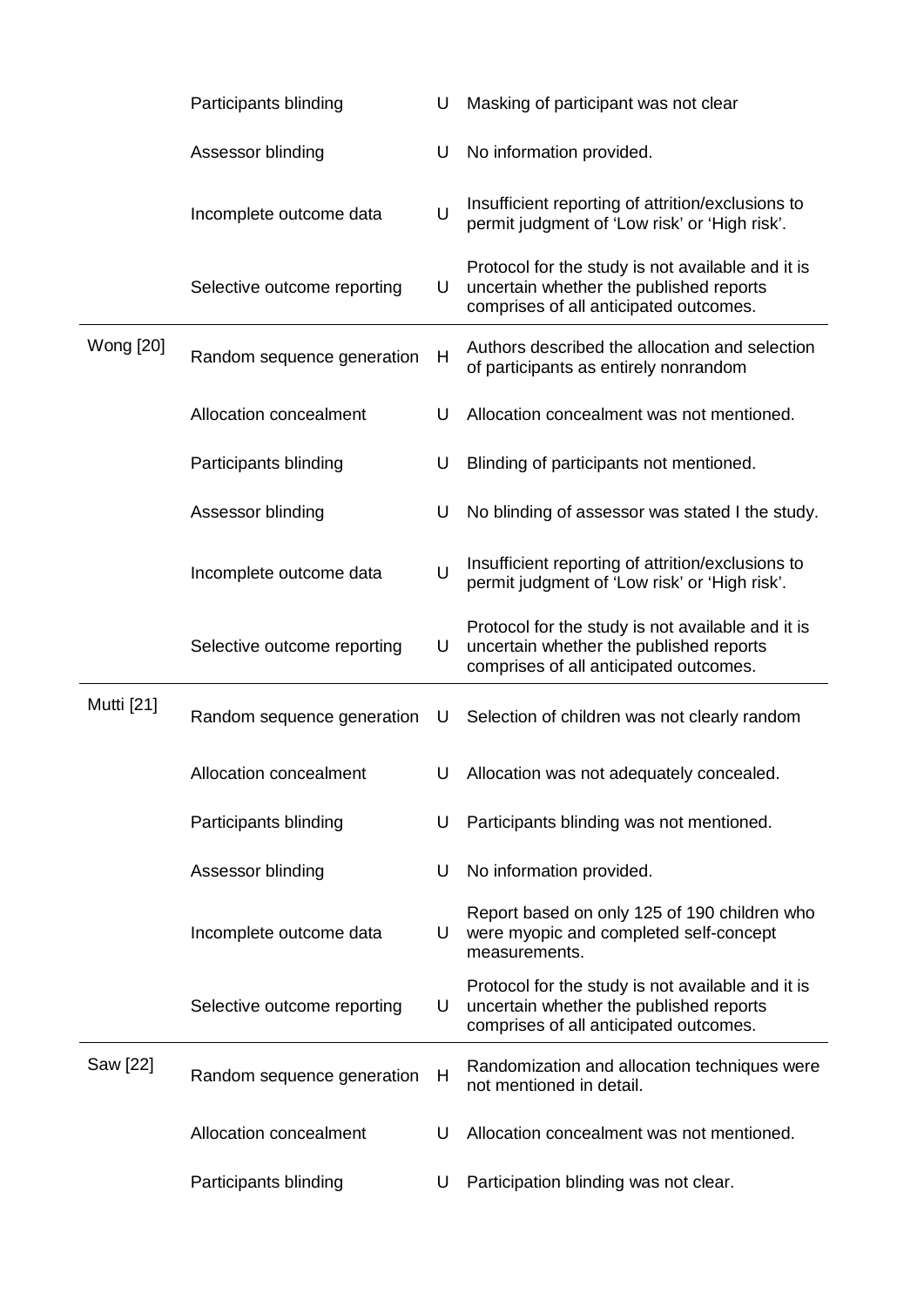|                                   | Assessor blinding           | U | No blinding for assessor was mentioned.                                                                                                |
|-----------------------------------|-----------------------------|---|----------------------------------------------------------------------------------------------------------------------------------------|
|                                   | Incomplete outcome data     | U | Insufficient reporting of attrition/exclusions to<br>permit judgment of 'Low risk' or 'High risk'.                                     |
|                                   | Selective outcome reporting | U | Protocol for the study is not available and it is<br>uncertain whether the published reports<br>comprises of all anticipated outcomes. |
| Zhang [23]                        | Random sequence generation  | L | A random method was sued for selection and<br>allocation of participants with VA better than<br>6/12 in both eyes.                     |
|                                   | Allocation concealment      | U | Allocation concealment was not mentioned.                                                                                              |
|                                   | Participants blinding       | U | Blinding of participants not stated                                                                                                    |
|                                   | Assessor blinding           | U | No information provided.                                                                                                               |
|                                   | Incomplete outcome data     | U | Insufficient reporting of attrition/exclusions to<br>permit judgment of 'Low risk' or 'High risk'.                                     |
|                                   | Selective outcome reporting | U | Protocol for the study is not available and it is<br>uncertain whether the published reports<br>comprises of all anticipated outcomes. |
| Dirani [26]                       | Random sequence generation  | U | Random selection of children was not clear                                                                                             |
|                                   | Allocation concealment      | U | Allocation was not adequately concealed.                                                                                               |
|                                   | Participants blinding       | U | Participants blinding was not mentioned.                                                                                               |
|                                   | Assessor blinding           | U | No information provided.                                                                                                               |
|                                   | Incomplete outcome data     | U | Insufficient reporting of attrition/exclusions to<br>permit judgment of 'Low risk' or 'High risk'.                                     |
|                                   | Selective outcome reporting | U | Protocol for the study is not available and it is<br>uncertain whether the published reports<br>comprises of all anticipated outcomes. |
| Rosner<br>and<br>Rosner<br>$[35]$ | Random sequence generation  | H | Randomization and allocation techniques were<br>applied in this study.                                                                 |
|                                   | Allocation concealment      | U | Allocation was not adequately concealed.                                                                                               |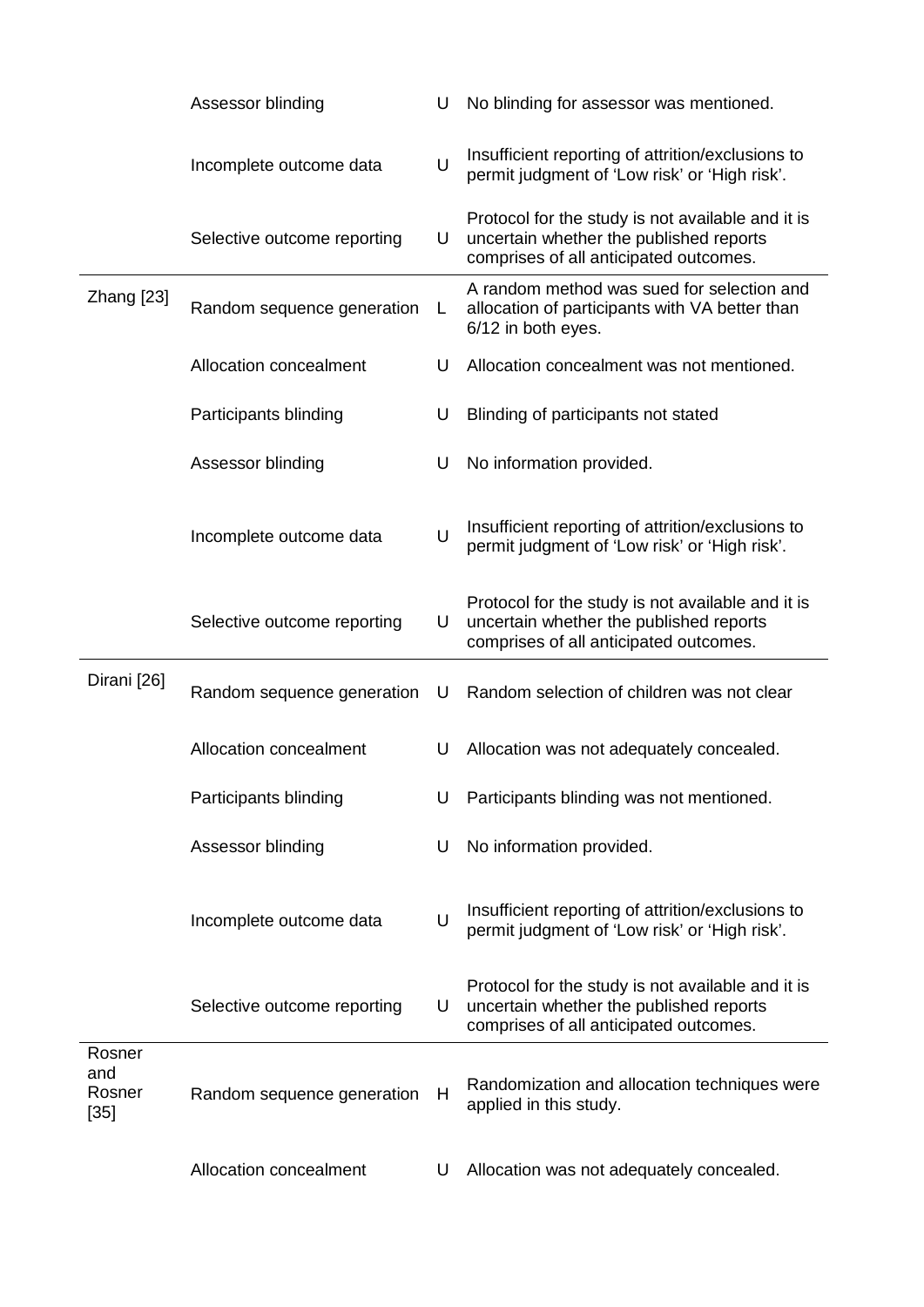|                  | Participants blinding         | U      | Participants blinding was not mentioned.                                                                                               |
|------------------|-------------------------------|--------|----------------------------------------------------------------------------------------------------------------------------------------|
|                  | Assessor blinding             | U      | No information provided.                                                                                                               |
|                  | Incomplete outcome data       | U      | Insufficient reporting of attrition/exclusions to<br>permit judgment of 'Low risk' or 'High risk'.                                     |
|                  | Selective outcome reporting   | U      | Protocol for the study is not available and it is<br>uncertain whether the published reports<br>comprises of all anticipated outcomes. |
| Williams<br>[36] | Random sequence generation    | Н      | The method of allocating participants was not<br>truly random.                                                                         |
|                  | <b>Allocation concealment</b> | U      | Allocation was not adequately concealed                                                                                                |
|                  | Participants blinding         | U      | Participants blinding was not mentioned                                                                                                |
|                  | Assessor blinding             | U      | No information provided.                                                                                                               |
|                  | Incomplete outcome data       | U      | Insufficient reporting of attrition/exclusions to<br>permit judgment of 'Low risk' or 'High risk'.                                     |
|                  | Selective outcome reporting   | U      | Protocol for the study is not available and it is<br>uncertain whether the published reports<br>comprises of all anticipated outcomes. |
| Dusek [37]       | Random sequence generation    | H      | The method of referring participants to the<br>optometrist was not entirely random.                                                    |
|                  | <b>Allocation concealment</b> | U      | Allocation was not adequately concealed.                                                                                               |
|                  | Participants blinding         | U      | Participants blinding was not mentioned.                                                                                               |
|                  | Assessor blinding             | U      | No information provided.                                                                                                               |
|                  | Incomplete outcome data       | $\cup$ | Insufficient reporting of attrition/exclusions to<br>permit judgment of 'Low risk' or 'High risk'.                                     |
|                  | Selective outcome reporting   | U      | Protocol for the study is not available and it is<br>uncertain whether the published reports<br>comprises of all anticipated outcomes. |
| Hannum<br>$[46]$ | Random sequence generation    | L      | Random method was used to select and to<br>assign townships to receive treatment.                                                      |
|                  | Allocation concealment        | U      | Allocation concealment was not clear.                                                                                                  |
|                  | Participants blinding         | U      | Blinding of the participants was not mentioned.                                                                                        |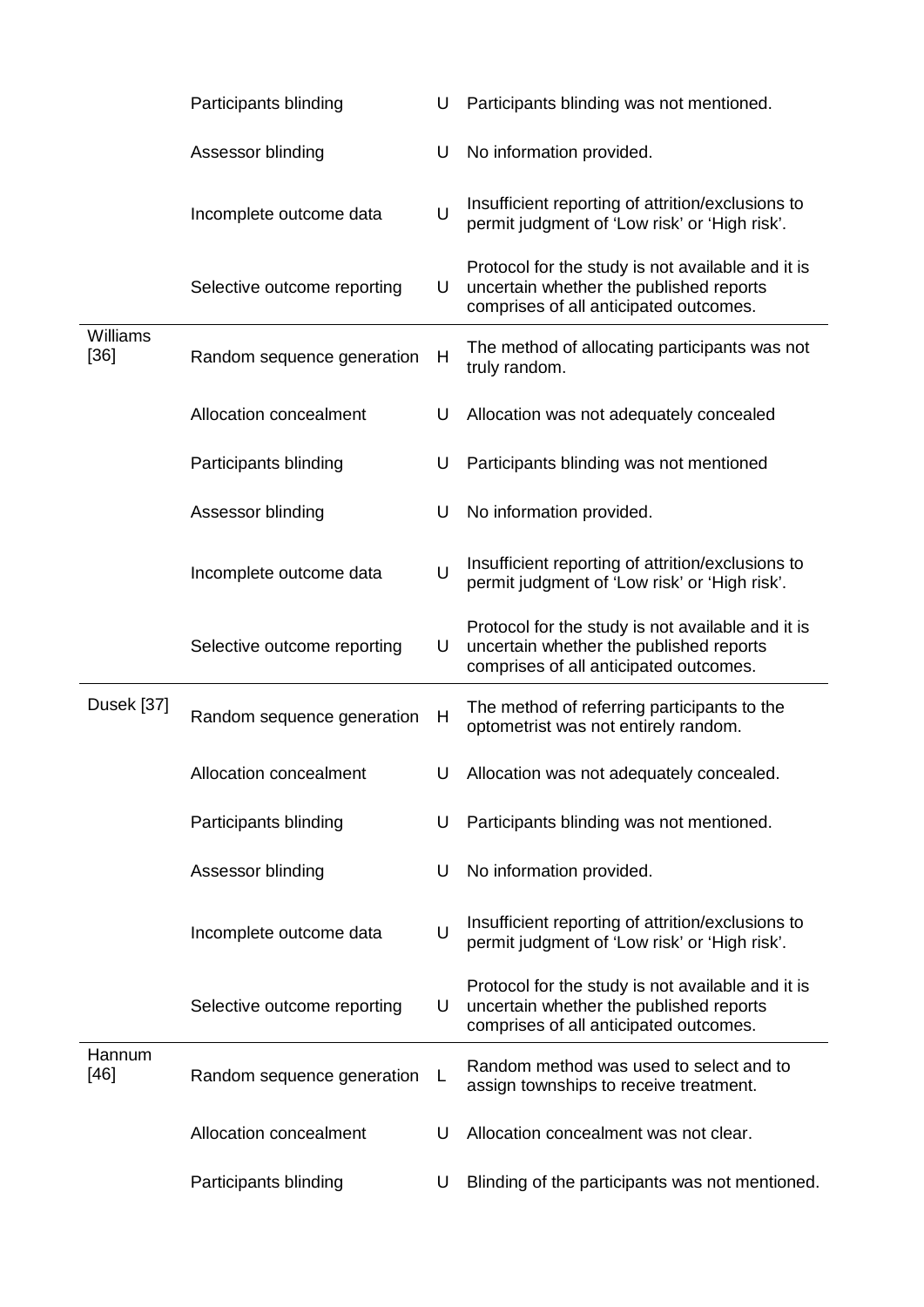|                     | Assessor blinding           | U  | No information provided.                                                                                                               |
|---------------------|-----------------------------|----|----------------------------------------------------------------------------------------------------------------------------------------|
|                     | Incomplete outcome data     | L. | 1918 participants were followed up and 13%<br>were not in school. In the other set, 165 out of<br>19 185 were eliminated.              |
|                     | Selective outcome reporting | U  | Protocol for the study is not available and it is<br>uncertain whether the published reports<br>comprises of all anticipated outcomes. |
| Hannum<br>$[46]$    |                             | H  | Method of randomization and allocation was<br>not mentioned in detail.                                                                 |
|                     |                             | U  | Allocation concealment was not mentioned.                                                                                              |
|                     |                             | U  | Participants blinding was not mentioned                                                                                                |
|                     |                             | U  | No information provided.                                                                                                               |
|                     |                             | U  | Insufficient reporting of attrition/exclusions to<br>permit judgment of 'Low risk' or 'High risk'.                                     |
|                     |                             | U  | Protocol for the study is not available and it is<br>uncertain whether the published reports<br>comprises of all anticipated outcomes. |
| Ma [47]             | Random sequence generation  | L  | Participants were randomly selected form<br>each township in the sample and randomly<br>selected for allocation of the intervention.   |
|                     | Allocation concealment      | U  | Allocation concealment was not mentioned.                                                                                              |
|                     | Participants blinding       | L  | Participants (students, teachers and parents)<br>were blinded.                                                                         |
|                     | Assessor blinding           | L  | Outcome enumerators were blinded                                                                                                       |
|                     | Incomplete outcome data     | U  | No information provided small number of<br>participants in the study to permit decision of<br>'Low risk' or 'High risk'.               |
|                     | Selective outcome reporting | U  | Protocol for the study is not available and it is<br>uncertain whether the published reports<br>comprises of all anticipated outcomes. |
| Krumholtz<br>$[48]$ | Random sequence generation  | H  | Author's description of sampling does not<br>clearly suggest a random selection of the<br>participants.                                |
|                     | Allocation concealment      | U  | Allocation was not adequately concealed                                                                                                |
|                     | Participants blinding       | U  | Participants blinding was not mentioned                                                                                                |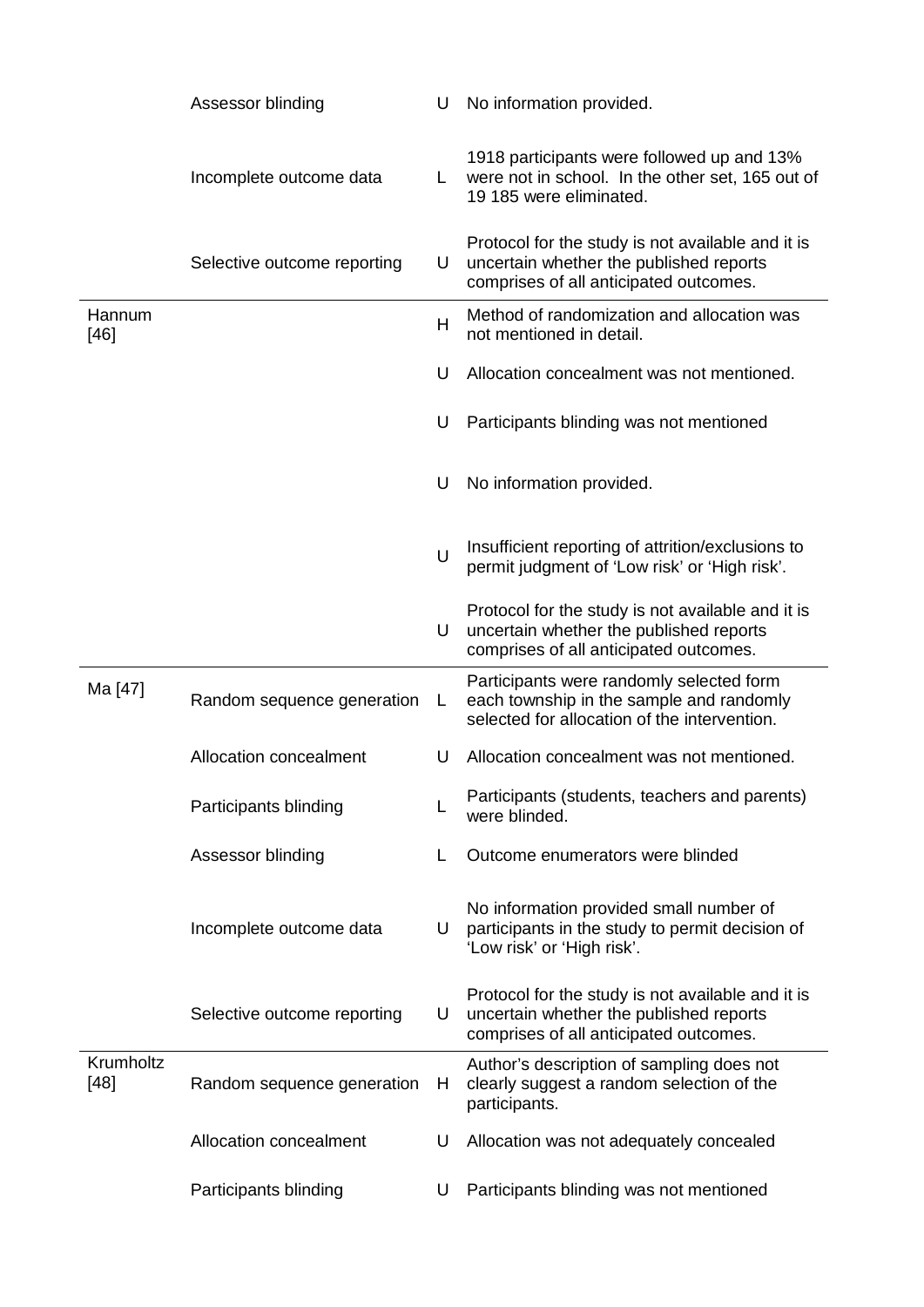|                  | Assessor blinding           | U      | No information provided.                                                                                                               |
|------------------|-----------------------------|--------|----------------------------------------------------------------------------------------------------------------------------------------|
|                  | Incomplete outcome data     | U      | Insufficient reporting of attrition/exclusions to<br>permit judgment of 'Low risk' or 'High risk'.                                     |
|                  | Selective outcome reporting | U      | Protocol for the study is not available and it is<br>uncertain whether the published reports<br>comprises of all anticipated outcomes. |
| Odedra<br>$[49]$ | Random sequence generation  | U      | Non-random is selection of participants but<br>randomly allocated schools.                                                             |
|                  | Allocation concealment      | U      | Allocation concealment was not mentioned.                                                                                              |
|                  | Participants blinding       | U      | Blinding of participants was not clearly stated.                                                                                       |
|                  | Assessor blinding           | U      | No information provided.                                                                                                               |
|                  | Incomplete outcome data     | $\cup$ | Insufficient reporting of attrition/exclusions to<br>permit judgment of 'Low risk' or 'High risk'.                                     |
|                  | Selective outcome reporting | U      | Protocol for the study is not available and it is<br>uncertain whether the published reports<br>comprises of all anticipated outcomes. |
| Kumaran<br>[50]  | Random sequence generation  | Н      | Authors' description of sampling does not<br>clearly suggest a random selection of the<br>participants.                                |
|                  | Allocation concealment      | U      | Allocation concealment was not mentioned.                                                                                              |
|                  | Participants blinding       | U      | Blinding of participants was not mentioned.                                                                                            |
|                  | Assessor blinding           | $\cup$ | Blinding of optometrists and ophthalmologists<br>was not mentioned.                                                                    |
|                  | Incomplete outcome data     | U      | No information provided small number of<br>participants in the study to permit decision of<br>'Low risk' or 'High risk'.               |
|                  | Selective outcome reporting | U      | Protocol for the study is not available and it is<br>uncertain whether the published reports<br>comprises of all anticipated outcomes. |
| Dias [51]        | Random sequence generation  | Н      | The selection and allocation method was not<br>clearly categorized.                                                                    |
|                  | Allocation concealment      | U      | Allocation concealment was not mentioned.                                                                                              |
|                  | Participants blinding       | U      | No information provided.                                                                                                               |
|                  | Assessor blinding           | U      | No information provided.                                                                                                               |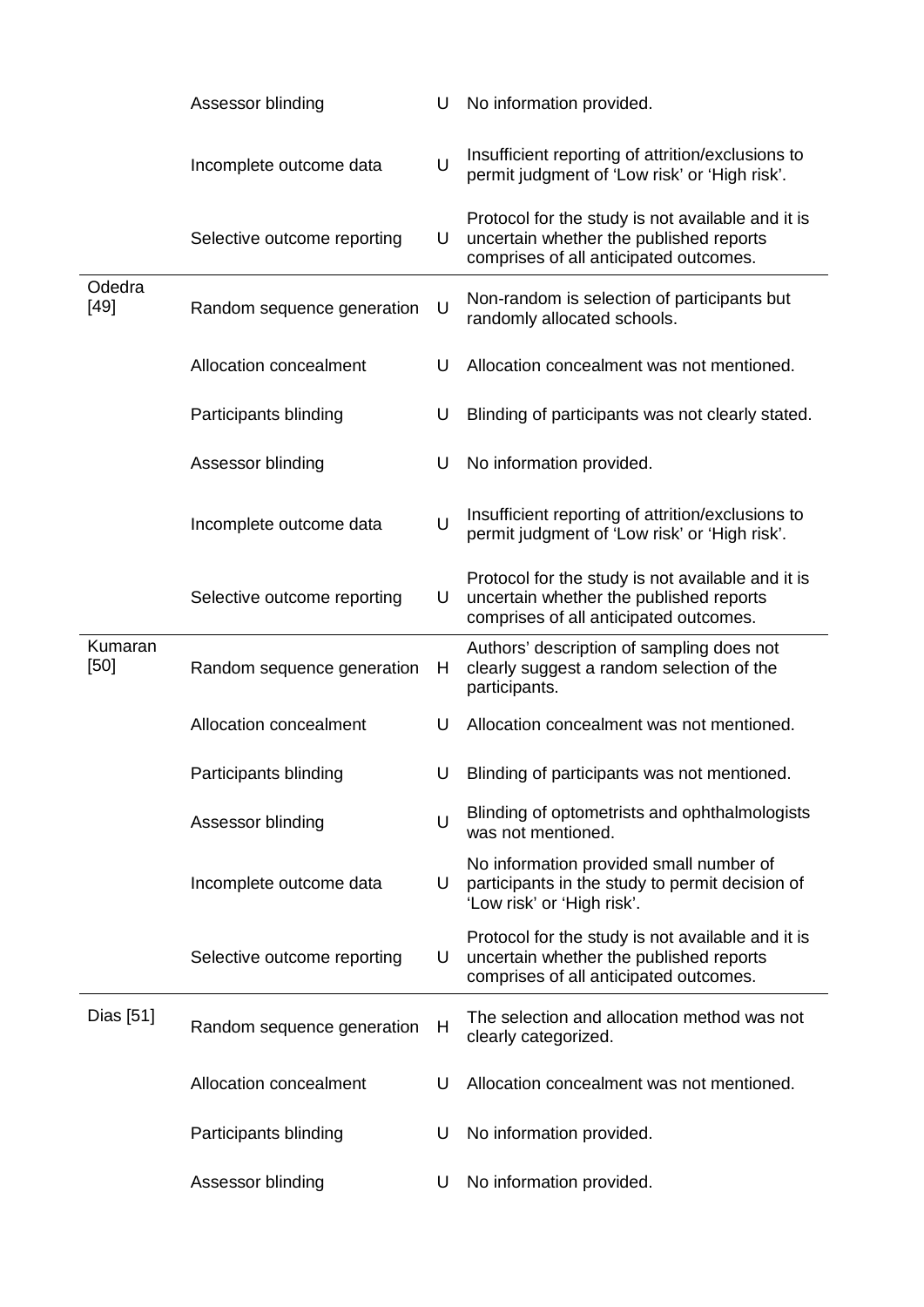|                            | Incomplete outcome data     | U            | Insufficient reporting of attrition/exclusions to<br>permit judgment of 'Low risk' or 'High risk'.                                     |
|----------------------------|-----------------------------|--------------|----------------------------------------------------------------------------------------------------------------------------------------|
|                            | Selective outcome reporting | U            | Protocol for the study is not available and it is<br>uncertain whether the published reports<br>comprises of all anticipated outcomes. |
| <b>Hendricks</b><br>$[52]$ | Random sequence generation  | $\mathsf{H}$ | Technique of randomization and allocation<br>was not mentioned in detail.                                                              |
|                            | Allocation concealment      | U            | Allocation concealment was not mentioned.                                                                                              |
|                            | Participants blinding       | U            | Blinding of school children was not mentioned.                                                                                         |
|                            | Assessor blinding           | U            | No information provided on blinding of school<br>teachers.                                                                             |
|                            | Incomplete outcome data     | L            | Nonparticipation was due to illness (6%), no<br>permission from parents (5%) and spoiled<br>questionnaires (6%).                       |
|                            | Selective outcome reporting | U            | Protocol for the study is not available and it is<br>uncertain whether the published reports<br>comprises of all anticipated outcomes. |
| Shashidhar<br>$[53]$       | Random sequence generation  | H            | Method of randomization and allocation was<br>not mentioned in detail.                                                                 |
|                            | Allocation concealment      | U            | Allocation concealment was not mentioned.                                                                                              |
|                            | Participants blinding       | U            | Participants blinding was not mentioned                                                                                                |
|                            | Assessor blinding           | U            | No information provided.                                                                                                               |
|                            | Incomplete outcome data     | $\cup$       | Insufficient reporting of attrition/exclusions to<br>permit judgment of 'Low risk' or 'High risk'.                                     |
|                            | Selective outcome reporting | U            | Protocol for the study is not available and it is<br>uncertain whether the published reports<br>comprises of all anticipated outcomes. |
| <b>Basu</b> [54]           | Random sequence generation  | L            | Randomization and allocation methods were<br>used for allocation of schools and participants.                                          |
|                            | Allocation concealment      | U            | No allocation concealment was mentioned.                                                                                               |
|                            | Participants blinding       | U            | No information on blinding was mentioned.                                                                                              |
|                            | Assessor blinding           | U            | No information provided.                                                                                                               |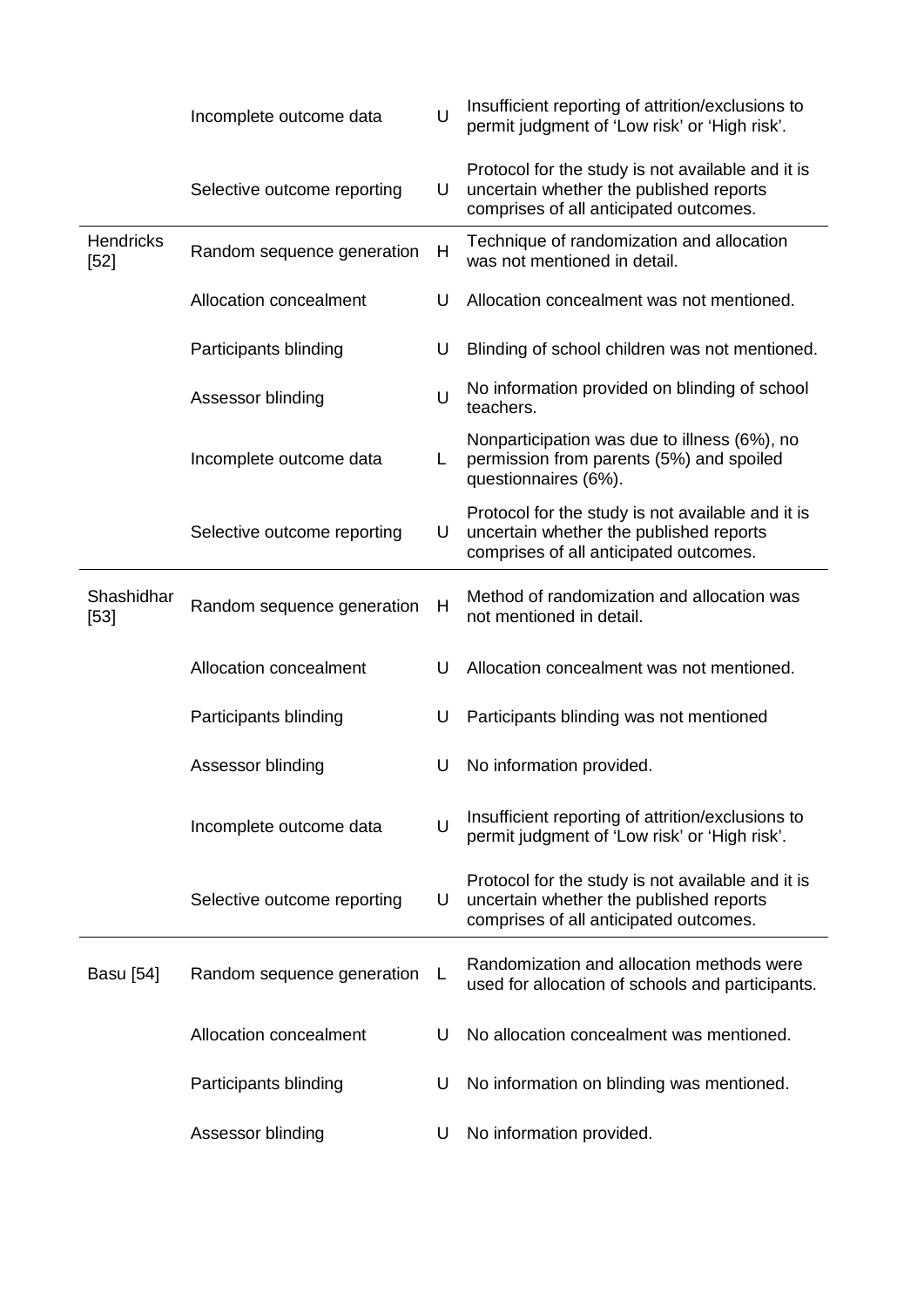|                | Incomplete outcome data     | L | Non-response (3.25%) was due to absents<br>and refusals. The main outcome measures<br>were analyzed on 3002 participants.              |
|----------------|-----------------------------|---|----------------------------------------------------------------------------------------------------------------------------------------|
|                | Selective outcome reporting | U | Protocol for the study is not available and it is<br>uncertain whether the published reports<br>comprises of all anticipated outcomes. |
| Zhou [55]      | Random sequence generation  | H | Method of randomization and allocation was<br>not mentioned in detail.                                                                 |
|                | Allocation concealment      | U | Allocation concealment was not mentioned.                                                                                              |
|                | Participants blinding       | U | Participants blinding was not mentioned                                                                                                |
|                | Assessor blinding           | U | No information provided.                                                                                                               |
|                | Incomplete outcome data     | L | Non-participants included children with<br>questionnaires not returned by their parents<br>(3.5%)                                      |
|                | Selective outcome reporting | U | Protocol for the study is not available and it is<br>uncertain whether the published reports<br>comprises of all anticipated outcomes. |
| Morgan<br>[56] | Random sequence generation  | Н | Randomization and allocation techniques were<br>not mentioned in detail.                                                               |
|                | Allocation concealment      | U | Allocation concealment was not mentioned.                                                                                              |
|                | Participants blinding       | U | Participants blinding was not mentioned.                                                                                               |
|                | Assessor blinding           | U | No evidence provided.                                                                                                                  |
|                | Incomplete outcome data     | U | Insufficient reporting of attrition/exclusions to<br>permit judgment of 'Low risk' or 'High risk'.                                     |
|                | Selective outcome reporting | U | Protocol for the study is not available and it is<br>uncertain whether the published reports<br>comprises of all anticipated outcomes. |

## **Synthesis of results**

The findings are reported under the following headings: 1) educational outcomes (impaired literacy, reading difficulties and academic performance), 2) psychosocial (sleep disorder and self-esteem) and 3) quality of life, (visual functioning, well-being, headaches and risk of accidents). Negative outcomes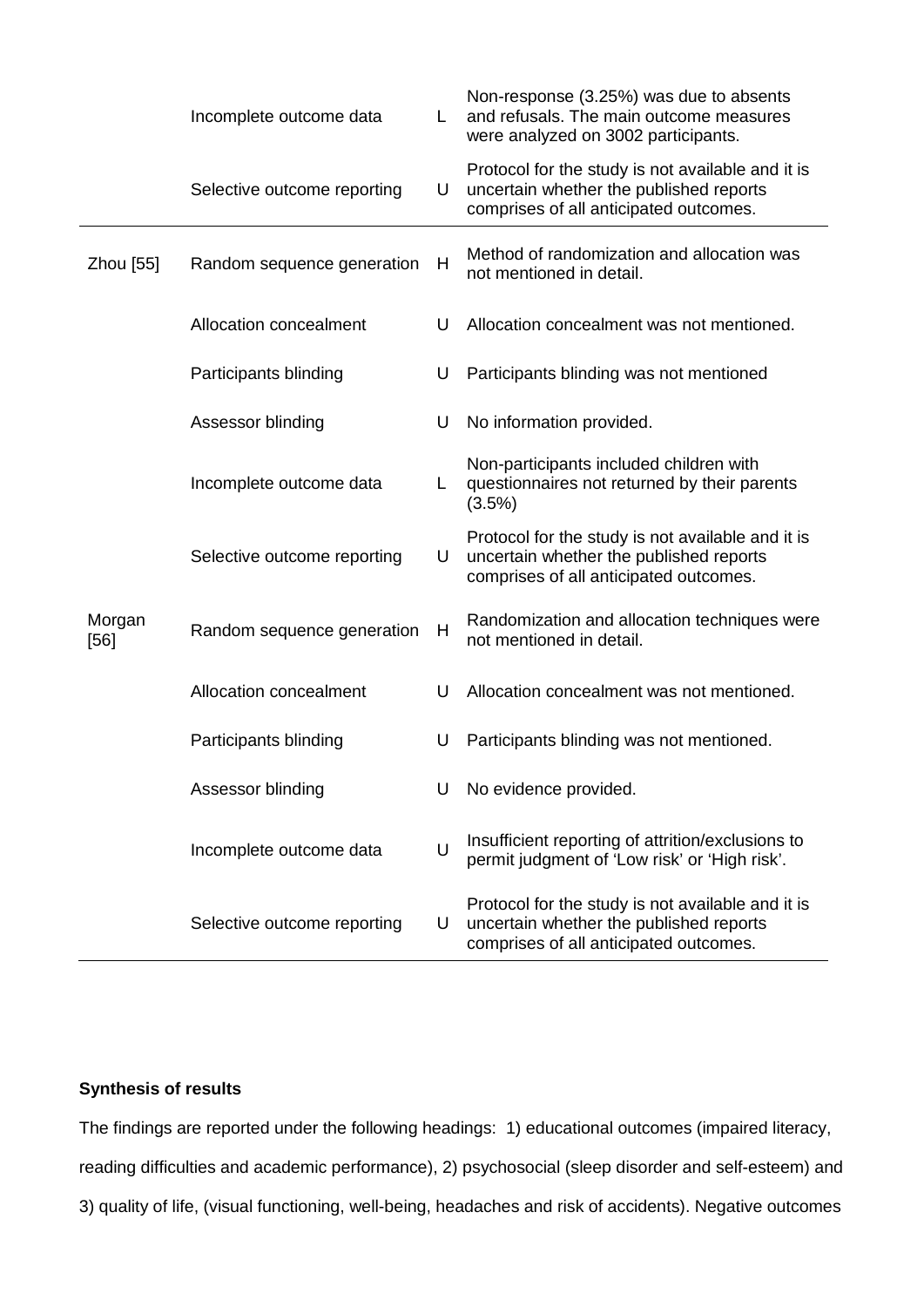following refractive correction included academic, teasing and bullying whilst the positive outcomes included academic, appearance and self-esteem.

#### *1) Educational outcomes*

Of the fifteen studies that addressed educational performance, 10 were cross-sectional studies [17, 21-23, 35, 36, 46, 51, 53, 54], 2 were cohort studies [26, 48], 2 were RCT [46, 47], one study was a case control [37] and one was an ecological study [56].

#### • *Academic performance*

Two cluster randomized trials have assessed academic performance among school children with myopia in China [46, 47]. In one trial [47] the authors used mathematics test scores as the educational outcome of interest, arguing that these scores are often used in studies to assess education interventions as they are less influenced by the home environment, language and writing ability, for example. The trial reported that provision of free spectacles was associated with a statistically significant increase in mathematics scores despite relatively low compliance with spectacle wear. The mathematics test was designed for this trial, based on International Mathematics and Science Study, and the findings were presented using scores derived using the international norms for analysis. The change in maths scores were interpreted by the authors based on a previous study. However, the observed difference between groups was smaller than the study was originally designed to detect. Despite the population based sampling, RCT design, high participation and follow-up rates the study has limitations (refer to Table 4 for limitations) [57]. For example, the study design was highly complex, with a factorial design and multiple subgroups, and the authors acknowledge that masking of the both the allocation and assessment of the outcome was not practical. In this trial the authors used the visual acuity in either eye whereas impact assessment should use the better seeing eye as will better reflect a child's visual functioning and hence ability to learn.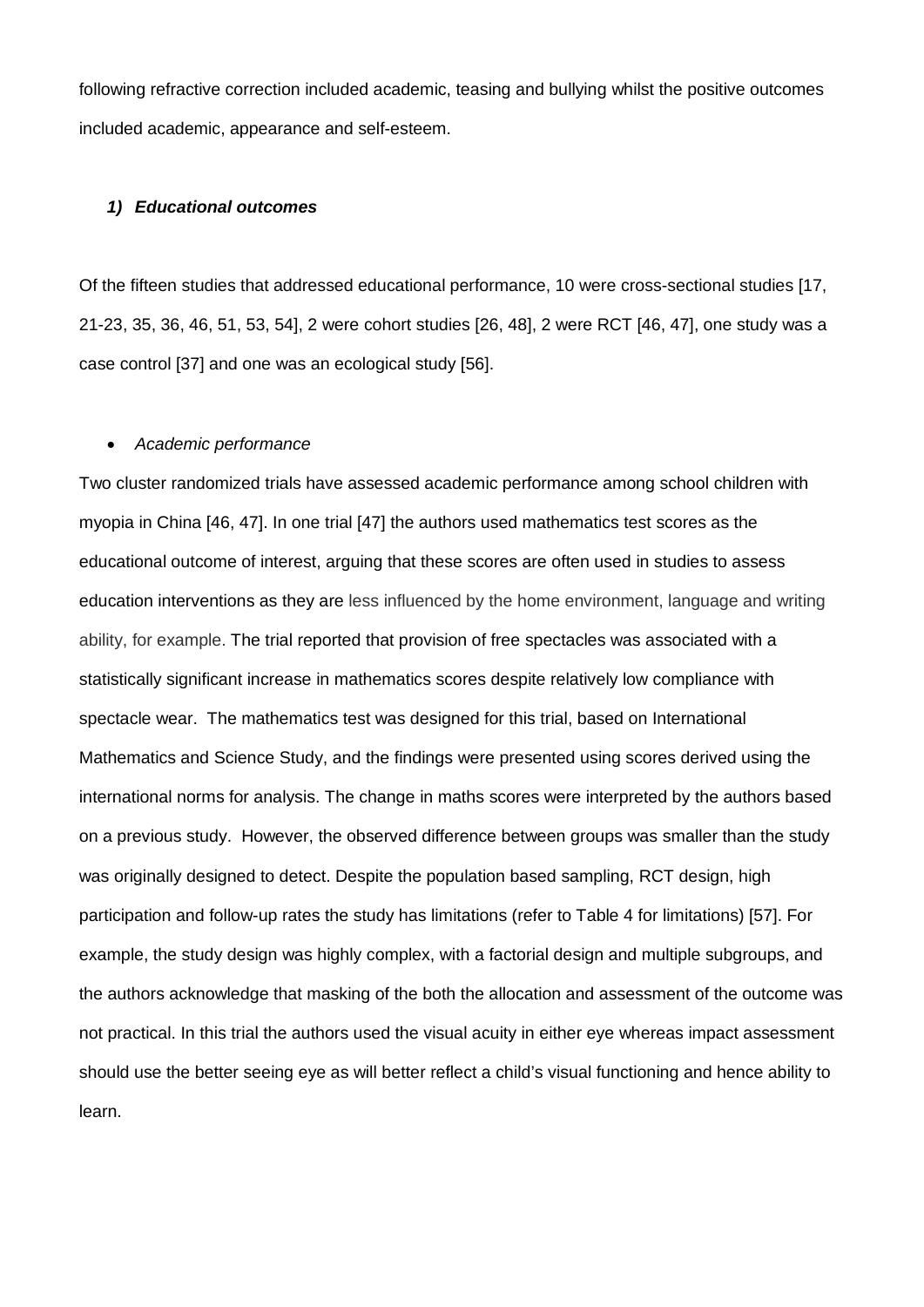The other study from China [46] included both a cohort study (longitudinal follow up of visually impaired children not randomized to spectacle correction) as well as a cluster randomized trial). The study found that those who received spectacles were less likely to fail a class and that there is a tendency for vision problems to be greater among higher socio-economic status children and amongst children who are more educationally engaged. It is important to consider the fact that this could merely mean that those who are more motivated are the ones accepting glasses in the GVIP and the sources of selectivity will ultimately impact on the results of the study. It is not clear how schools were randomized; and whether the schools were masked to which arm of the trial they were in. There is no evidence that the strategy for matching the treatment and control samples had fully accounted for pertinent differences in unmeasured variables a point the authors acknowledge. The authors however make a comparison with a previous experimental study by Glewwe, Park and Zhao [58] and indicate that since the RCT results are similar to the experimental study in that it shows significant effects of spectacle wearing on literacy and math scores; this is similar to the significantly positive effects for grades found in the experimental study. However, the assumption that similar means confirmation of a relationship is erroneous as the RCT could just be reinforcing the incorrect relationship that an experimental study may have established. The approach to the study was difficult to review due to the complex manner in which the results are reported and the challenges raised above prevent a firm conclusion being drawn from the data.

Furthermore, Rosner and Rosner [35], in the United States of America, examined the relationship between moderate hyperopia and academic achievement and found significantly lower achievement test scores among hyperopic children with a RE exceeding 1.25D ( $p = 0.014$ ). When emmetropes are removed from the study, the difference between myopes and hyperopes is significant (p=0.017). The subjects were randomly chosen which strengthens the research design however there was no adjustment for confounding variables. A RCT would have been a more appropriate option to establish a link between hyperopia and academic achievement. The use of non-cycloplegic retinoscopy to determine the hyperopic correction also raises questions as to the accuracy of the refractive error measurement. The authors acknowledge that the study does not provide a cause-effect relationship between uncorrected hyperopia and school underachievement.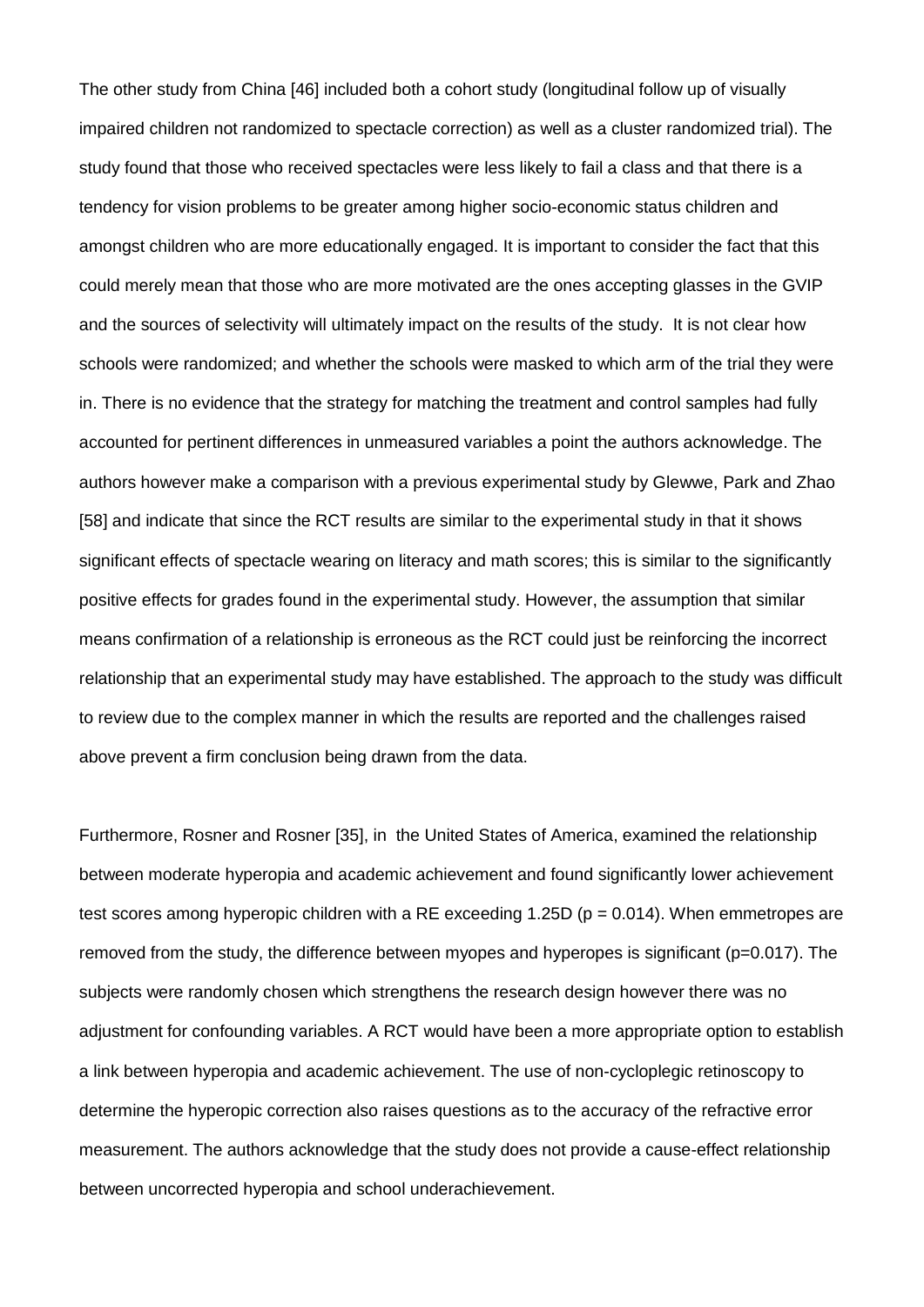The study conducted by Shashidhar *et al*. [53], in India, investigated the scholastic performances of adolescents and concluded that scholastic performance decreased by 4.219 times (if a student has refractive error), by 3.623 times, (if the student receives no helps in his studies at home), by 5.235 times (if a student does not do his homework regularly), by 3.394 times (if a student does not answer question bank papers), by 3.802 times (if a student reads only before an examination). However the paper does not provide enough information as to how the children are recruited thus raising questions about the representativeness of the sample. In addition the analysis did not include an adjustment for confounders. Finally the tool used to determine scholastic performance is a local tool and there is no indication that it has been validated. This will call to question the measurement of improvement in scholastic performance.

Recognising the importance of confounders in determining the relationship between myopia and academic performance Saw *et al*. [22] investigated the relationship between school grades and myopia in Singapore. The odds ratio for myopia was 2.5 for children with average school examination scores in the fourth quartile compared with the first, after adjusting for confounders including reading in books per week and IQ scores. This study provides a good indication of a possible relationship between myopia and academic performance but unfortunately it used a cross-sectional study design and as a result determining causality is elusive due to inherent confounding in the design.

However Basu *et al*. [54] in investigating eye morbidities and scholastic performance among girls in India, found that amongst those with problems of eyesight, 75.93 % had good academic performance with the increase of the intensity of the educational load in terms of tutorial sessions and homework. This study did not use a standardised tool to measure academic achievement but depended on teachers reporting. Such a measure is unreliable as many other factors can influence the academic performance. There was also no assessment whether academic performance was influenced by type and severity of URE. This data should be considered in making any conclusions about the relationship between eye morbidities and scholastic performance.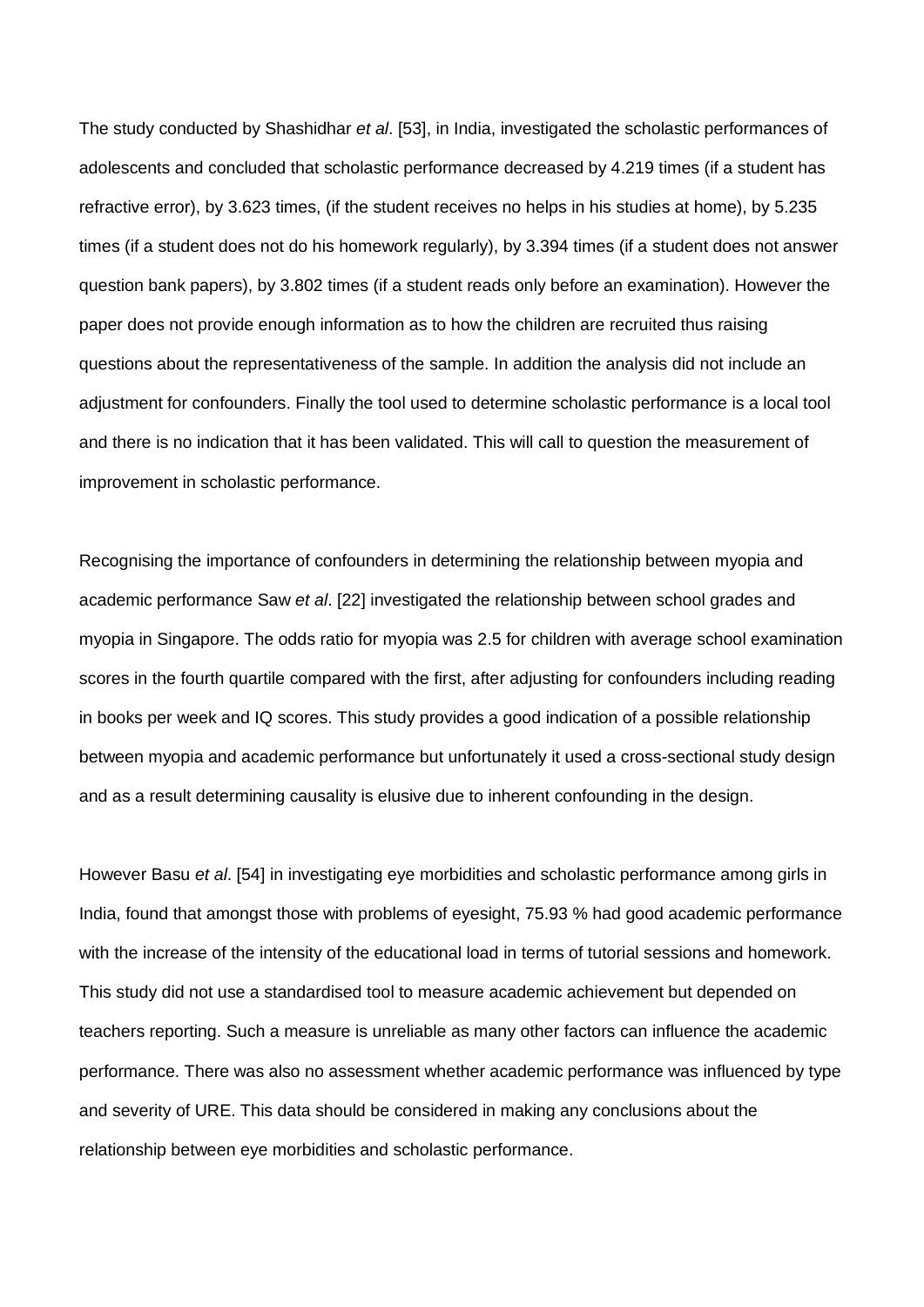The ecological study was undertaken to assess whether additional support in schools, in the form of tutorials and after class teaching, is associated with higher academic score (using data from standard international assessments) and a higher prevalence of myopia (using population based survey data) [56]. Data were analysed from 65 locations in 64 countries. The study showed that the prevalence of myopia was high in some of the locations in the highest quartile of academic scores, such as Shanghai-China, Hong Kong-China, Taiwan, Singapore, Japan and South Korea, but low prevalence countries also achieved high academic scores, such as Australia and Finland. However, this is an ecological study and so it is not possible to determine whether those with the outcome of interest (myopia) were exposed to the exposure of interest (extra tutorials or coaching), and confounders could not be controlled for.

A baseline, evaluation of self-esteem and the corresponding relationship with different ocular and demographic characteristics was considered by Dias *et al.*[51] with children participating in Correction of Myopia Evaluation Trial (COMET), on comparison of additional lenses and single vision lenses. The COMET group received eyeglasses (single vision lenses or progressive addition lenses depending on their randomized lens assignment) and were formally enrolled in COMET. Among other variables of concern, scholastic competence was compared between COMET children and the normative sample. COMET boys scored higher than normative ( $P = 0.05$ ) and in a different slant of comparison, Asian and mixed children scored higher than Hispanic children in scholastic competence  $(P < 0.01)$ .

Zhang *et al.* [23] investigated the effect of myopia and eyeglass wear on one of the daily activities among Chinese students pondering on bicycle riding, and the related injuries. A significant number of students who reported that they had refraction were involved in accidents and as a result requiring them to miss school for a period of time. Results from the multivariate analysis indicated that wearing spectacles at the time of examination was associated with bicycle accidents with odd ratio of 1.38  $(1.02 - 1.86)$  and statistically significant (P= 0.04). The results of this study are based on a Chinese rural set up and the application to other studies must be treated with cautious.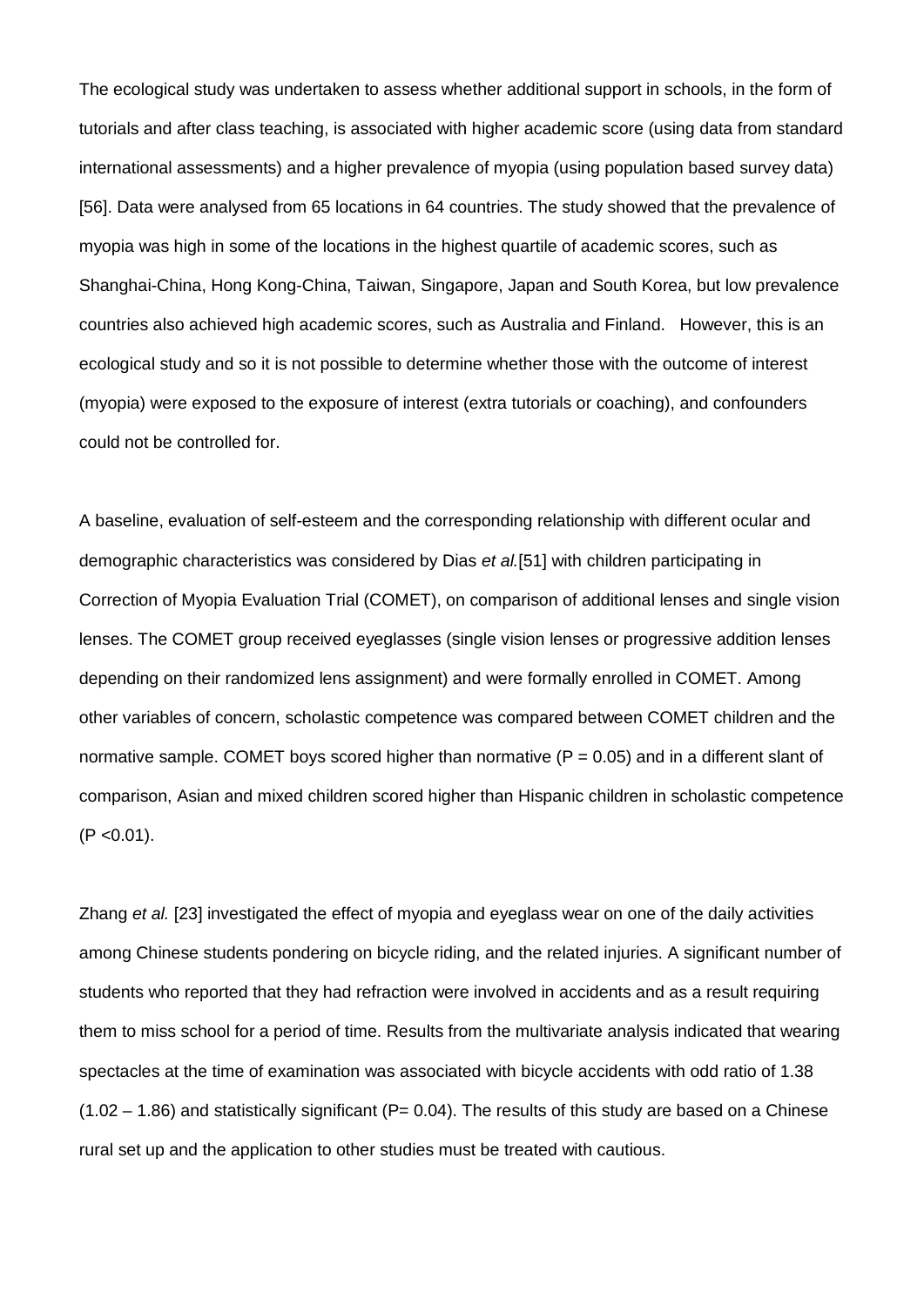Krumholtz [48] investigated the relationship on vision screening and academic performance on paediatrics attending grades K to 6 in a follow up period of two years. Of the children examined, a significant correlation between both test and the hyperopia assessment screening ( $P=0.47$ ) was reported, indicating from the study that children with uncorrected refractive errors perform poorer academically. The results of this study cannot be generalized as there was no control and a small number of children were used in this study.

Dirani *et al.* [26] considered a Singapore Cohort Study of the Risk Factors for Myopia (SCORM) longitudinal study. In this study, school children between 9 to 10 years of ages were included however excluding those with any known ocular pathology. Measure of outcome was the grade 4 average mark, which was a nation-wide standard examination. The impact of academic performance was assessed on different levels of VA stability. Comparisons were based on the improvement of academic performance from grade three to four against the corresponding VA. The analysis of the results indicated that distance VA did not play a significant role in predicting academic school performance (P< 0.05).

A study on parental and heredity myopia was conducted by Mutti *et al.* [21]. In this study, amongst other measures of outcomes, level of school achievement was based on the test of basic skills. It was concluded from this study that children with myopia are likely to have parents with myopia. Time spent studying was also more likely to be high when it comes to children with myopia for them to score high tests results. The results from the analysis indicated that there was a relationship between education outcomes (significantly more time spent studying, more time on reading, less time on playing sports and higher score on Iowa Tests of Basic Skills) (p<0.024). In this regards, heredity was the most important factor associated with juvenile myopia.

The study conducted on rural school children from China showed a significant impact on selfreported visual function. In this study, Congdon *et al.* [17] indicated that 10 academic subjects were selected as a measurement for all the children in the sample study. From this study, a significant number of children reported that they were wearing spectacles at the time of examination. Among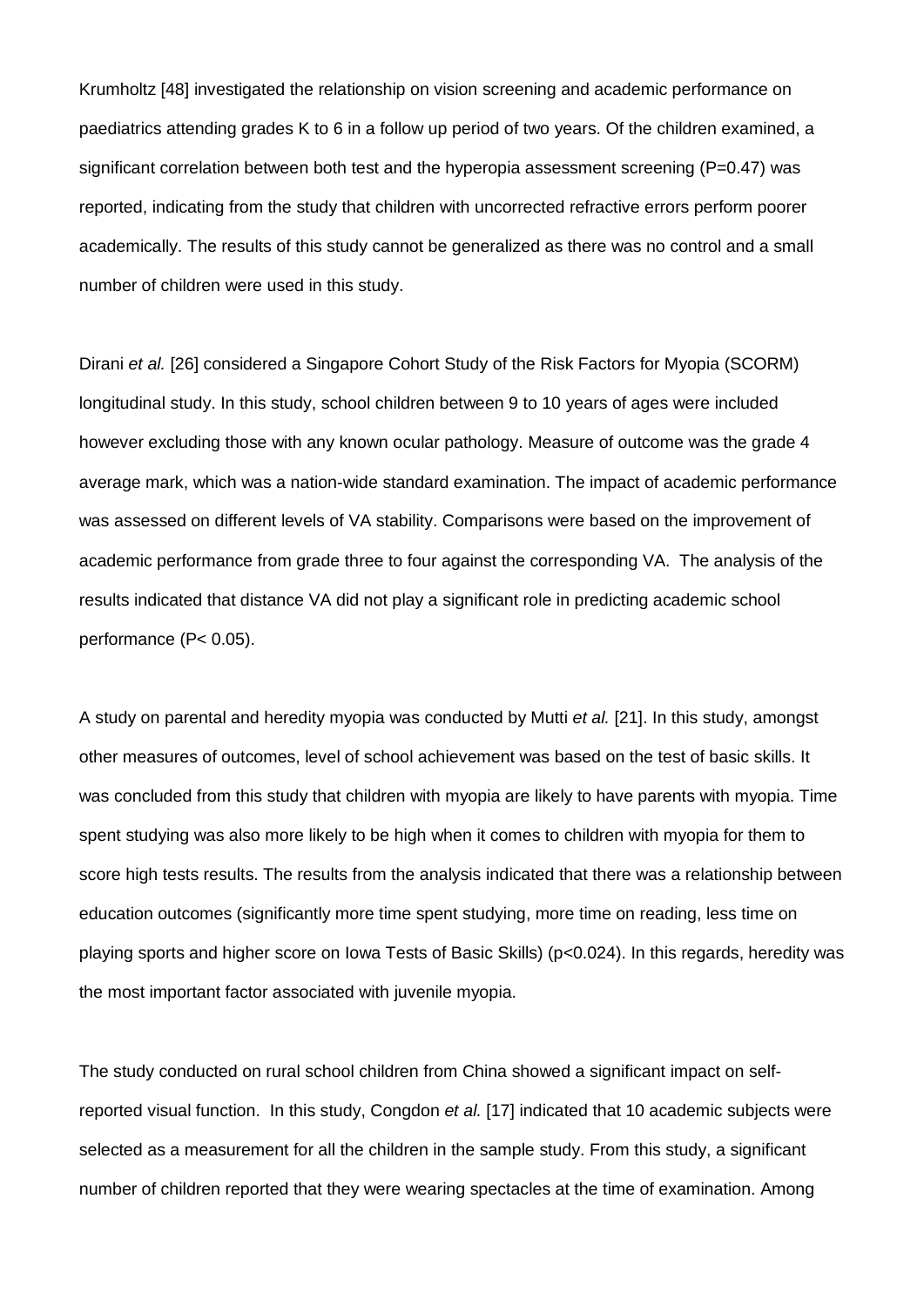these children, some of them indicated that their more-educated parent had completed high school. Some of the children with visual disability had no proper correction, and ultimately they reported a worse visual acuity, which could have an impact on academic subjects. The group of children that was undergoing refraction had more myopic refractive error associated with self-reported visual function (P<0.05)

## • *Reading difficulties*

In a retrospective, facility based study, Dusek *et al*. [37] set out to investigate the prevalence of refractive errors and binocular vision anomalies and reading ability in cases vs. controls in Australia. Statistical analysis using one way ANOVA demonstrated no differences between the two groups in terms of refractive error and the size or direction of heterophoria at distance (p > 0.05) (Dusek *et al*., [37]. However, those with a slower reading speed, than the control group, were statistically more likely to have a poorer distance visual acuity, an exophoric deviation at near, a lower amplitude of accommodation, reduced accommodative facility, reduced vergence facility, a reduced near point of convergence, a lower AC/A ratio. Thus, the study highlighted the importance of binocular visual status in reading. The sample selection is non-random as patients are referred to an optometry practice which limits the generalisability of these findings. Furthermore, this study does not control for confounding variables such as socio economic status, parents education etc. and as such as cannot be used to infer any causality.

#### • *Impaired literacy*

In a cross-sectional study to compare the relationship between hyperopia and levels of literacy standards in children in Wales, it was found that the children with the lowest test scores were more strongly hyperopic [36]. The authors conclude that children with specific deviations of refractive error are better suited to certain tasks. The sample selection is non-random and based on children presenting for screening. Moreover, the analysis did not include any adjustment for confounders. Hence the study has limited generalizability.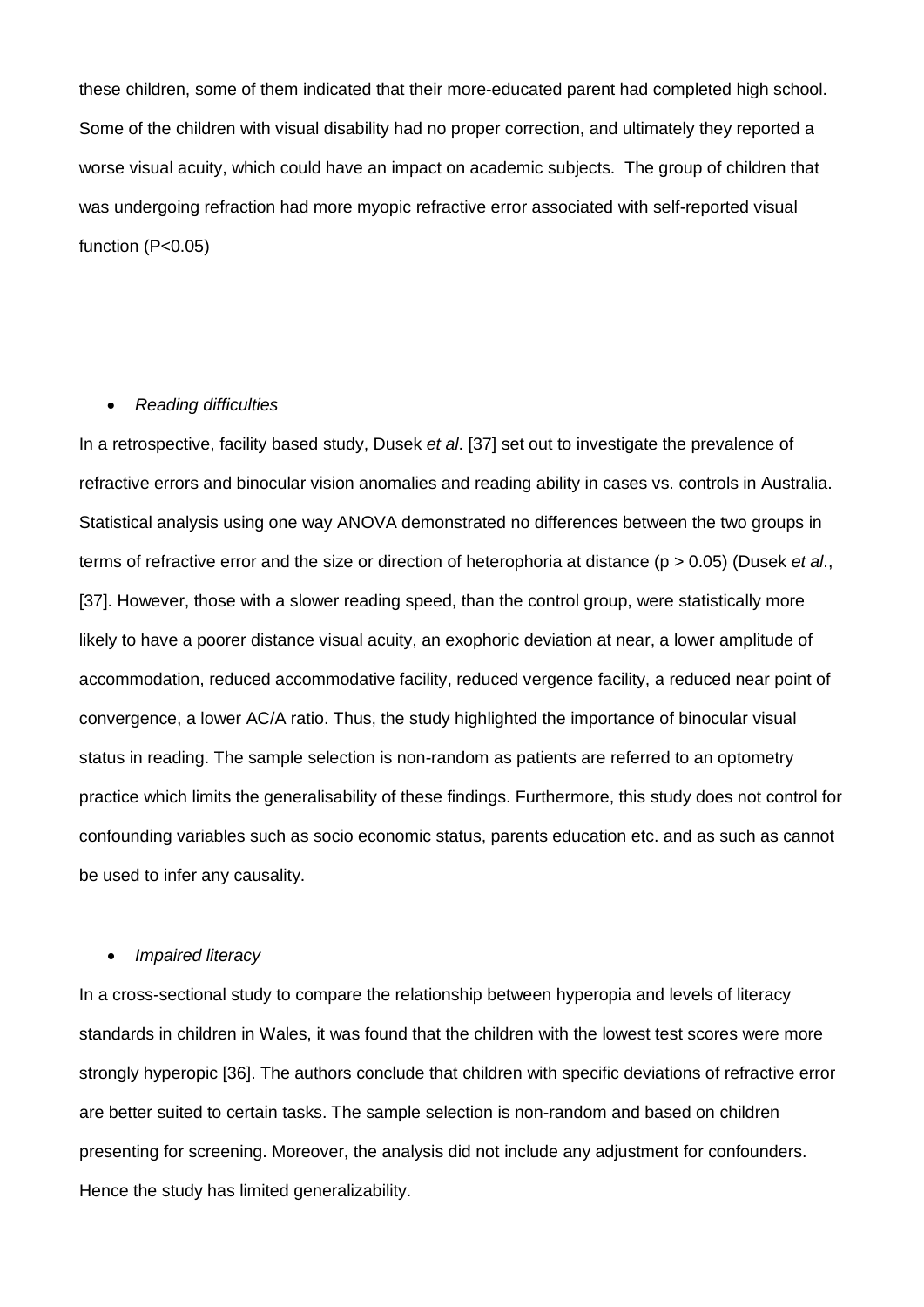## *2) Psycho-social impacts*

Three cross-sectional studies [49, 51, 55], and one qualitative study [49] focuses on psycho-social impacts of URE on children.

#### • *Self-esteem*

Dias *et al*. [51] investigated refractive error and self-esteem. This study examined the relationship between self-esteem of myopic children and ocular demographic relationships. Less symptomatic children (score  $<$  10) evaluated themselves more positively in all areas ( $p$   $<$  0.05), except athletic competence. Older age at myopia diagnosis and shorter length of time since diagnosis were significantly associated with increased self-esteem in only one domain (behavioural conduct and physical appearance, respectively) .

A study highlighting the impact on self-esteem was conducted by Odedra *et al.* [49]. In this study, it was highlighted that based on the fact that children wear spectacles, the level of their self-esteem was somehow affected (P<0.05). The study showed that there was a relationship between spectacle wearing and self-esteem, which was positive based on the appearance of the child. Beliefs and attitude about spectacles, as a measure of psychosocial impact, was investigated and indicated to have a greater impact on the use of spectacles to the individual and their social environment.

## Sleep disorder

Zhou *et al*. [55] investigated sleep patterns in their study on disordered sleep and myopia risk. On average, the time spent on some daily activities such as reading, sleep-disorder, breathing and daytime sleeping did not differ between myopic and non-myopic children. There was however a contradiction from the population under study on the evidence of association between myopia and parental-reported poor sleeping. Myopia and disordered sleep were both common in the cohort of myopes there was no consistent evidence for an association between the two.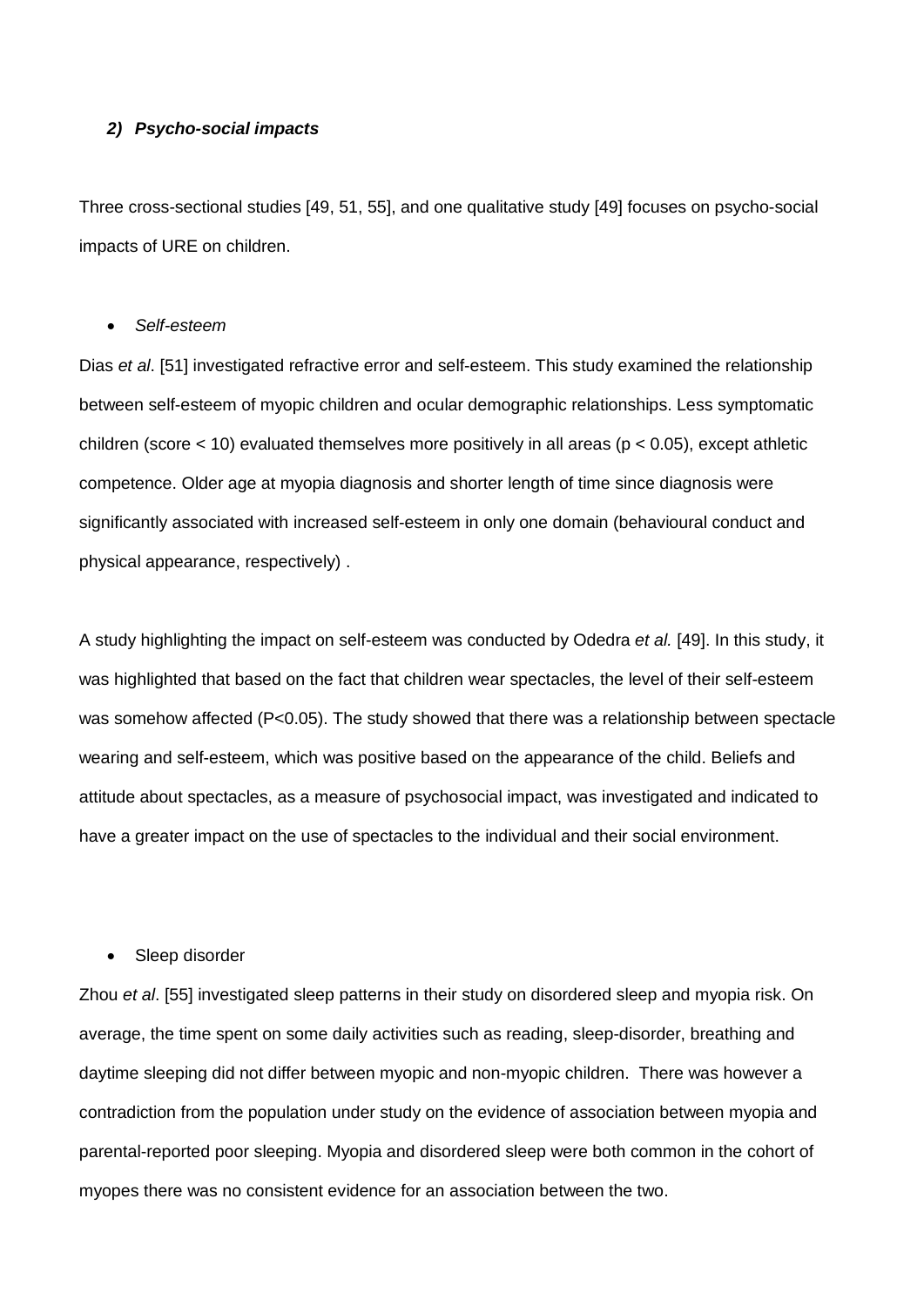## *3) Quality of life*

Ultimately, ten studies were on quality of life [14, 17, 20, 21, 23, 37, 50, 52, 53, 56]. Of these studies, two were on visual functioning [14, 17], 1 on well-being, and specifically on headaches [52] and 1 on accidents [23].

#### • *General quality of life*

Wong *et al*. [20] conducted a study on the visual impairment and its impact on health related quality of life in adolescents. The authors studied the differences in total scores between high and low myopes compared to non-myopes and found that they were not significant. Lack of significance was also observed between the self-reported mean scores by healthy adolescents. No significant difference was observed between hyperopes and non-hyperopes in total scores ( $p = 0.54$ ), physical  $(p=0.98)$  and psychosocial ( $p = 0.42$ ). The authors concluded that refractive errors in children do not have an impact on QOL. Kumaran *et al*. [50] conducted a qualitative study of refractive error and vision related quality of life in South Indian children. They also concluded that refractive errors in children do not have an impact on QOL. The lack of randomisation prevents us from generalising these results and further studies in this area are needed.

Shashidar *et al*. [53] investigated the social influence, study habits and health factors affecting scholastic performance. Their findings show that the incident of poor study habits and social factors were increased in low achievers of corporation schools, mainly in those with refractive error, not having help to study at home, not doing homework regularly, and reading only before exams. Adolescents who were attending school and doing their homework regularly were more from the private schools and this was significant (p<0.01).

A vision-related quality of life of schoolchildren with URE was investigated using three focus groups (for children) in a study in India. In this study, Kumaran *et al*. [50] used a holistic approach to exhibit hitches faced by children in their day to day life. It is not clear in the study whether the children were assessed on the outcome measures before the provision of eyeglasses but they were measured after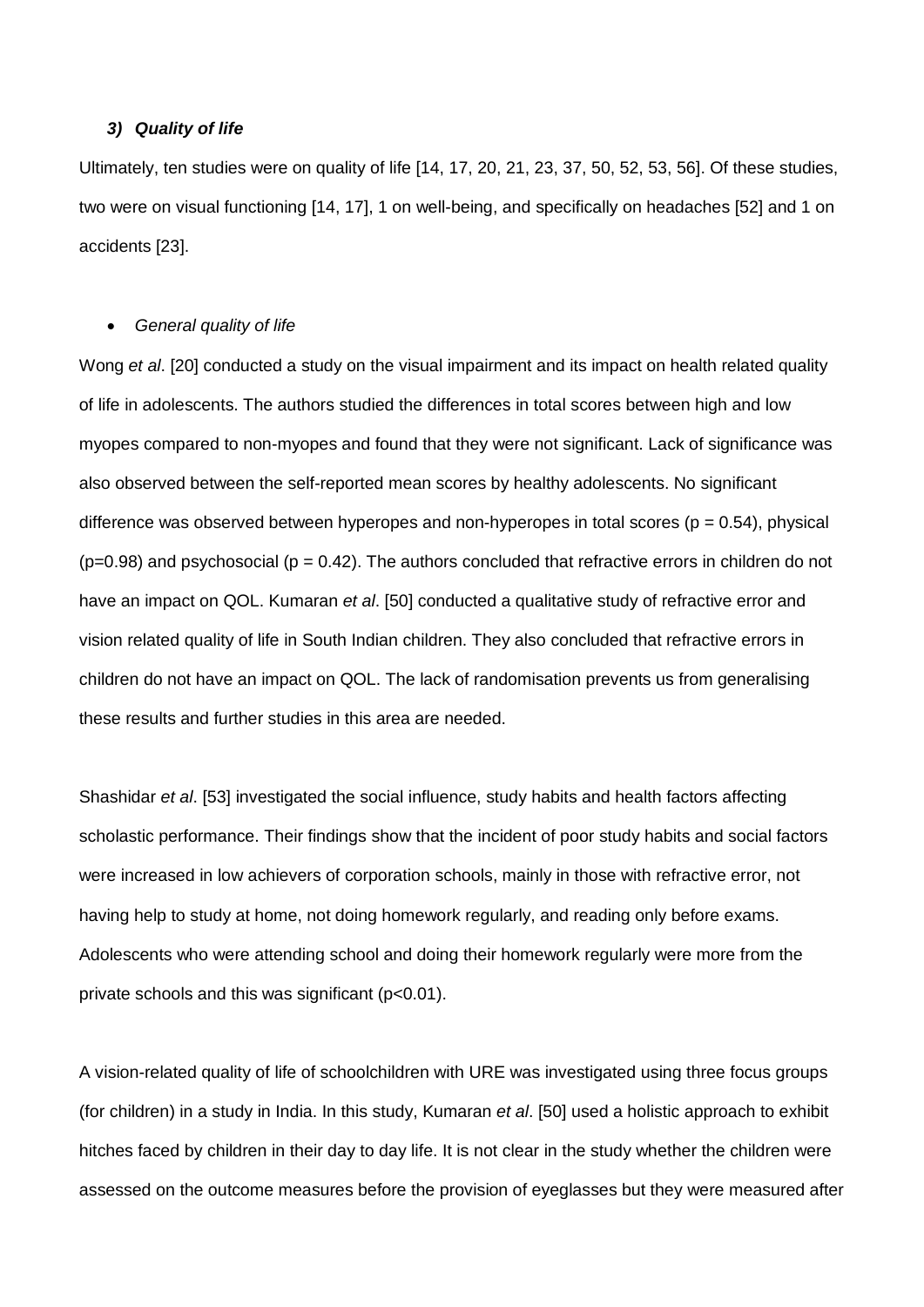receiving eyeglasses. Some children remained uncorrected due to reasons such as ignorance, unbelief, and also social stigma among female children. There were improvements is some aspect such as academic performance and levels of confidence.

A retrospective study from two different groups, one with reading and writing difficulties, and the clinical control group was considered by Dusek *et al.* [37] to investigate the prevalence of refractive errors. Due to the nature of the study, masking was not done even though standardized procedures were maximized for each subject in order to minimize bias. The results of the study showed that there was significant difference between the two groups (P<0.01), but was not significant for all other measures of visual function (P>0.05).

Morgan *et al.* [56] investigated the education performance in after-school tutorial classes in an ecological study. Reduction in work load to children and allowing more outdoors time was discussed as a means to prevent high prevalence of myopia. Locations with high prevalence of myopia had high education performance and high engagement in after school tutorials.

#### • *Visual function*

Mutti *et al.* [21] explored a study to quantify the level of association between juvenile myopia and parental myopia. Interactions between parental myopia and near work were not statistically significant, indicating that there is no increase in risk as the number of parents with myopia increase. Near activities considered in this study were assumed working distance, weighted hours per week spent studying, reading for pleasure, watching television, and playing video games or working on the computer. It was concluded from this study that children with myopia spend significantly less time playing sports (p<0.024). There was no indication that kids will become heir to myopigenic environment or a susceptibility to the effects of near work from their parents.

Esteso *et al*. [14] examined the reporting of self-reported visual functioning in a rural setup on provision of spectalces on school-aged children. Visual acuity was measured twice, before the provision of spectacles and after (in four weeks' time). A tool to measure vision related quality of life among persons with refractive error was used with a score based mechanism, and a significant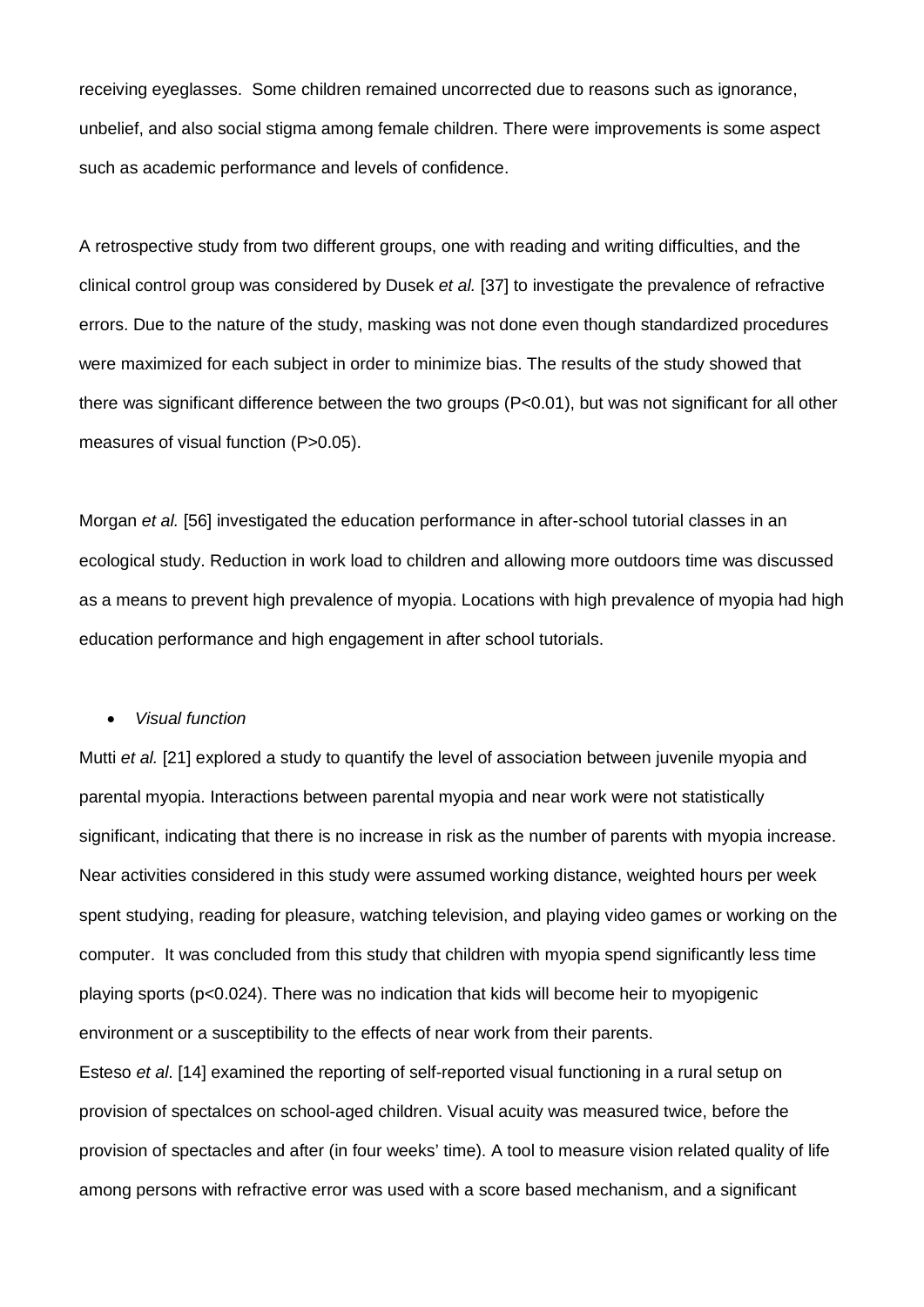improvement (P < 0.001) was seen after the provision of spectacles. The study was non-random and showed the impact of provision of spectacles to children on self-reported functions.

Congdon *et al.* [17] conducted a study of children in Chinese secondary schools in rural areas. This study aimed at evaluating the visual acuity, visual function, and prevalence of refractive errors amongst the children in the study sample, randomly selecting children from each given subgroup. . Among children with visual disability, not all had appropriate correction. More myopic refractive error was associated with worse self-reported visual acuity (P<0.001). The impact of refractive error on self-reported visual acuity was statistically significant, such that there was high correctable, and frequently uncorrected visual disability in the population under study.

## • *Well-being (headaches)*

One study investigated well-being [52], determining the relationship between habitual refractive errors and headache complaints. In terms of headaches in girls, there is an association between the spherical components of habitual refractive error (especially hyperopia). In boys, there is an association with frequency of headaches and amount of burden (but a very small amount). This study set out to find an association and not causality. It is not clear how the authors decided on the chosen schools and no exclusion and inclusion criteria are provided. Furthermore, this study did not adjust for confounders in the analysis.

## • *Accidents*

Zhang *et al*. [23] investigated myopia, spectacle wear and the risk of bicycle accidents. In univariate analysis male sex (odds ratio, 1.55; P .001) and spectacle wear (odds ratio, 1.38; P=.04) were associated with a higher risk of accident, but habitual visual acuity and myopia were *not* associated with crash risk after adjusting for age, sex, time spent riding, and risky riding behaviours. This was a randomly selected sample and the results are generalizable.

## *4) Impact of refractive error correction*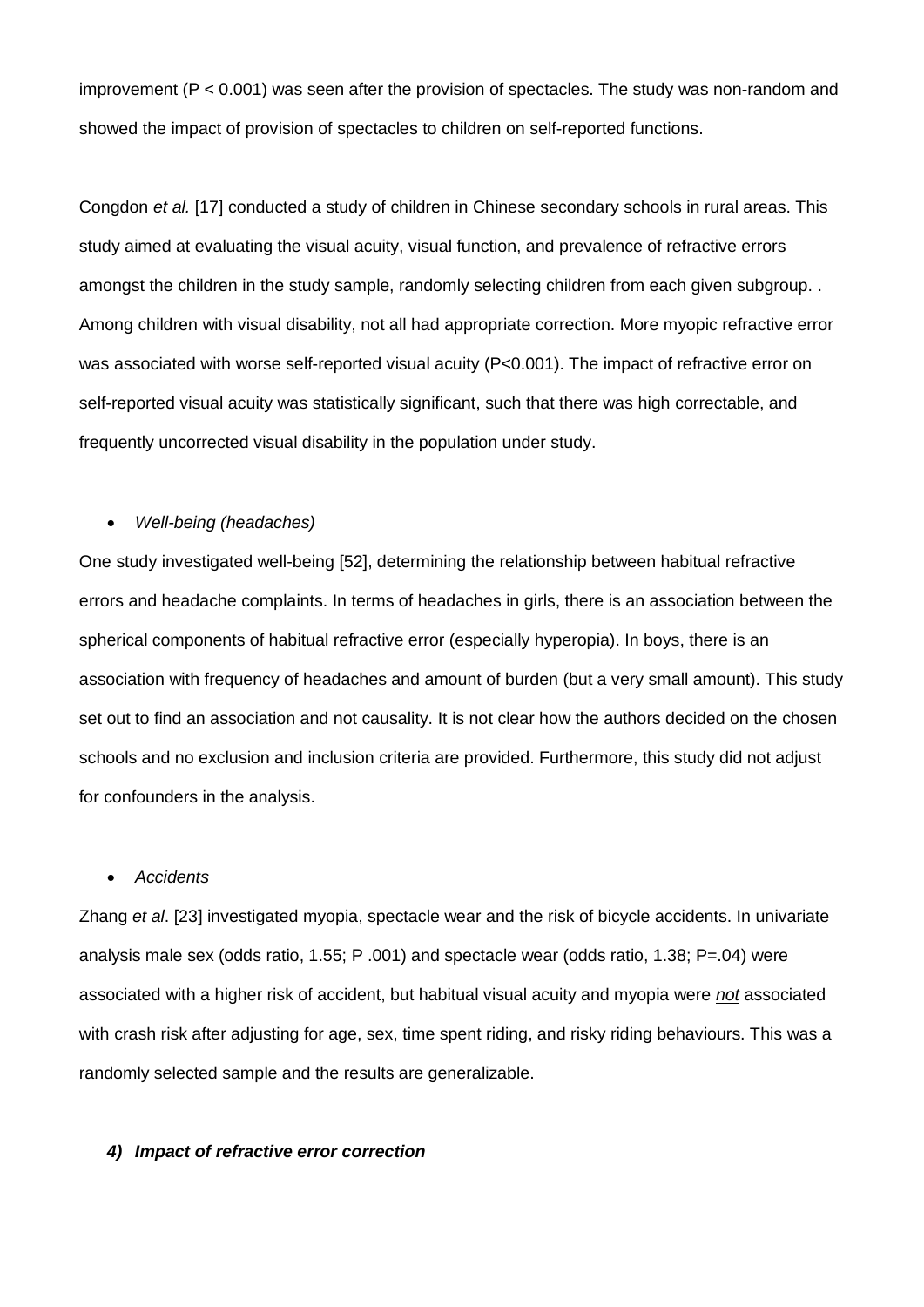#### *Positive impacts of refractive error correction*

Esteso *et al*. [14] conducted a study in Mexico, on children, which showed significant improvement in self-reported visual functioning associated with spectacle wear among children with moderate levels of myopia. There was significant improvements noted in children receiving spectacles in the school based refractive error program. In addition, the Refractive Status Vision Profile (RSVP) total score and all subscales showed significant improvement, indicating that the program has a measurable beneficial effect on vision. In this study [14], children with myopia had a significant (P<0.05) mean improvement in total score after stratification by refractive error in the better-seeing eye at presentation. It was also noted that the mean perfection of children with mild myopia was somehow extra unassertive but still significant (*P* < 0.05). Unfortunately this study had a small sample size, the sampling method and the sample characteristics were not clearly described and the inclusion and exclusion criteria were not clearly explained.

Ma *et al.* [47] conducted a comparison of free glasses group and the control group which indicated that there was a significant difference between the two. From the model adjustment on the math score, allocation to free glasses, younger age, residence in the area and education from parents we significantly associated with higher endline math scores. Allocation of free glasses group had a much better effect on math test scores than either parental education or family wealth. The post hoc analysis on the use of black board showed that effect size was larger for free glasses group in classrooms where blackboards were being used more frequently than for the control group.

A significantly positive impact was also deducted from the RCT study by Hannum *et al.* [46]. In this study, it was suggested that vision glitches themselves are discriminatory of better-off children and more scholastically involved students, and this selectivity makes isolating the causal impact of glasses-wearing a difficult task. The propensity score matching estimates based on the GSCF advocate a significant outcome of glasses-wearing on standardized math and literacy tests.

A study aiming to evaluate how a group of myopic children view themselves in various self-esteem domains and whether any specific ocular or demographic characteristics are associated with self-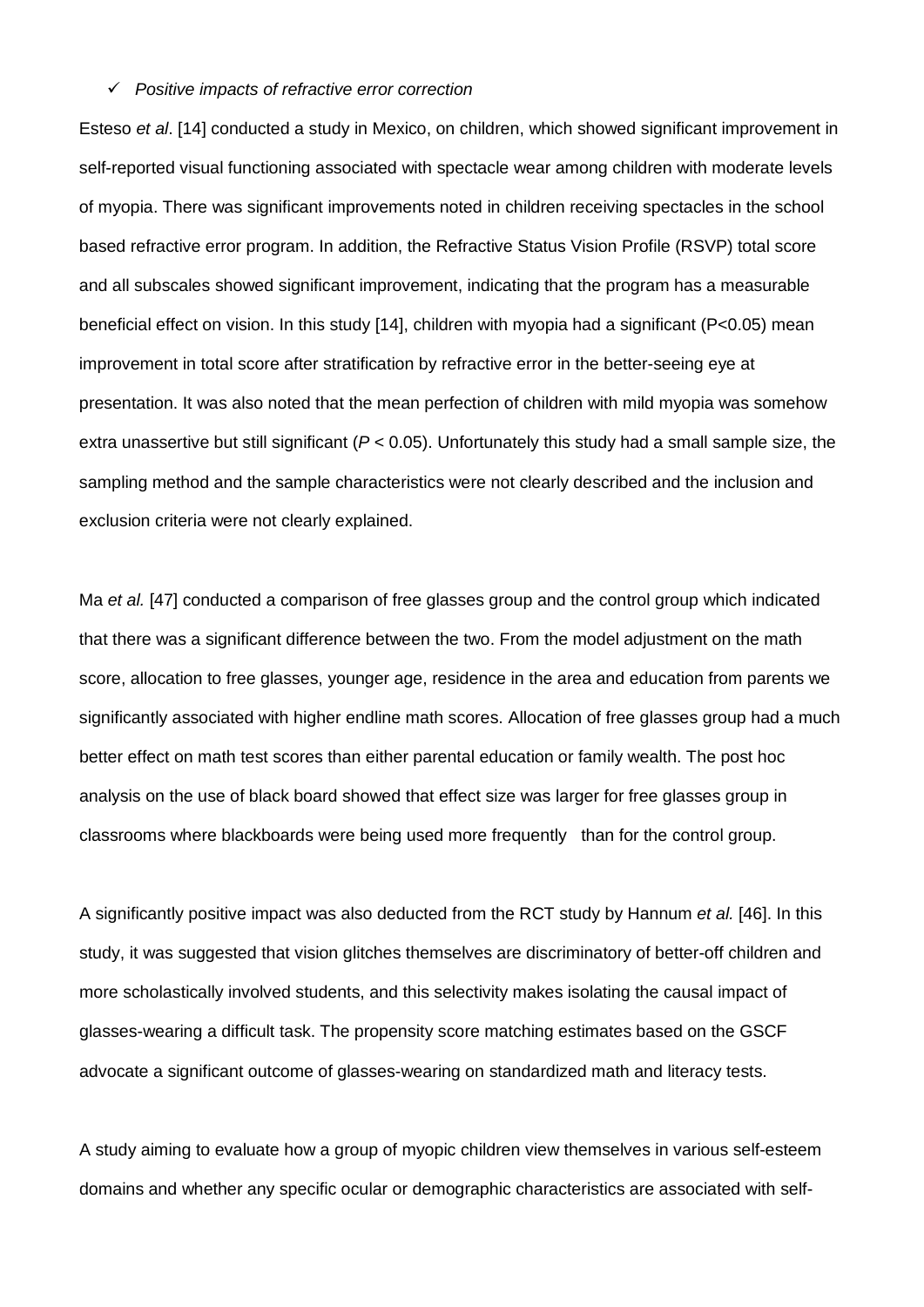esteem was conducted by Dias [51], The overall result from the test for consistency using the Cronbach alpha test showed that generally normative sample was better than the Correction of Myopia Evaluation Trial (COMET). Of the children partaking in the COMET, boys recorded higher than the normative boys on scholastic ability ( $P < 0.05$ ).

The cross sectional study considered by Hannum *et al.*, [46], on a different arm showed a positive impact on the group of children who received glasses. Analysis of the GVIP intervention data shows that those who received glasses were less likely to fail a class, which is a positive impact. The findings of this study were though consistent with the common sense notion that correcting vision supports learning.

Odedra *et al*. [49], in a qualitative study among children in Tanzania to determine the barriers to spectacle wear reported that most of the children who revealed that they had obtained spectacles were positive about their appearance and usefulness. A significant number agreed that they liked the appearance of their spectacles and even more claimed that spectacles improved their vision.

#### *Negative impacts of refractive error correction*

In the qualitative study conducted by Kumaran *et al*. [50], children self-reported headaches, eye strain, eye pain, watery eyes, and difficulty in recognizing faces, performing near tasks, and seeing writing on the chalkboard before spectacle correction. Following correction, children self-reported that they felt inferior because they have a problem seeing and were teased by their friends, which spoilt their moods. The study provided valuable insight into the negative issues related to spectacle wear. However, the study designs do not lean towards any conclusions but the data provided could serve as a basis for the design of future studies that should be a combination of quantitative and qualitative measures.

The study by Odedra *et al*. [49] found via focus groups that teasing was an issue following spectacle correction. A few children were unhappy with their appearance and did not think that spectacles improved their vision with some reporting being teased when they wore their spectacles.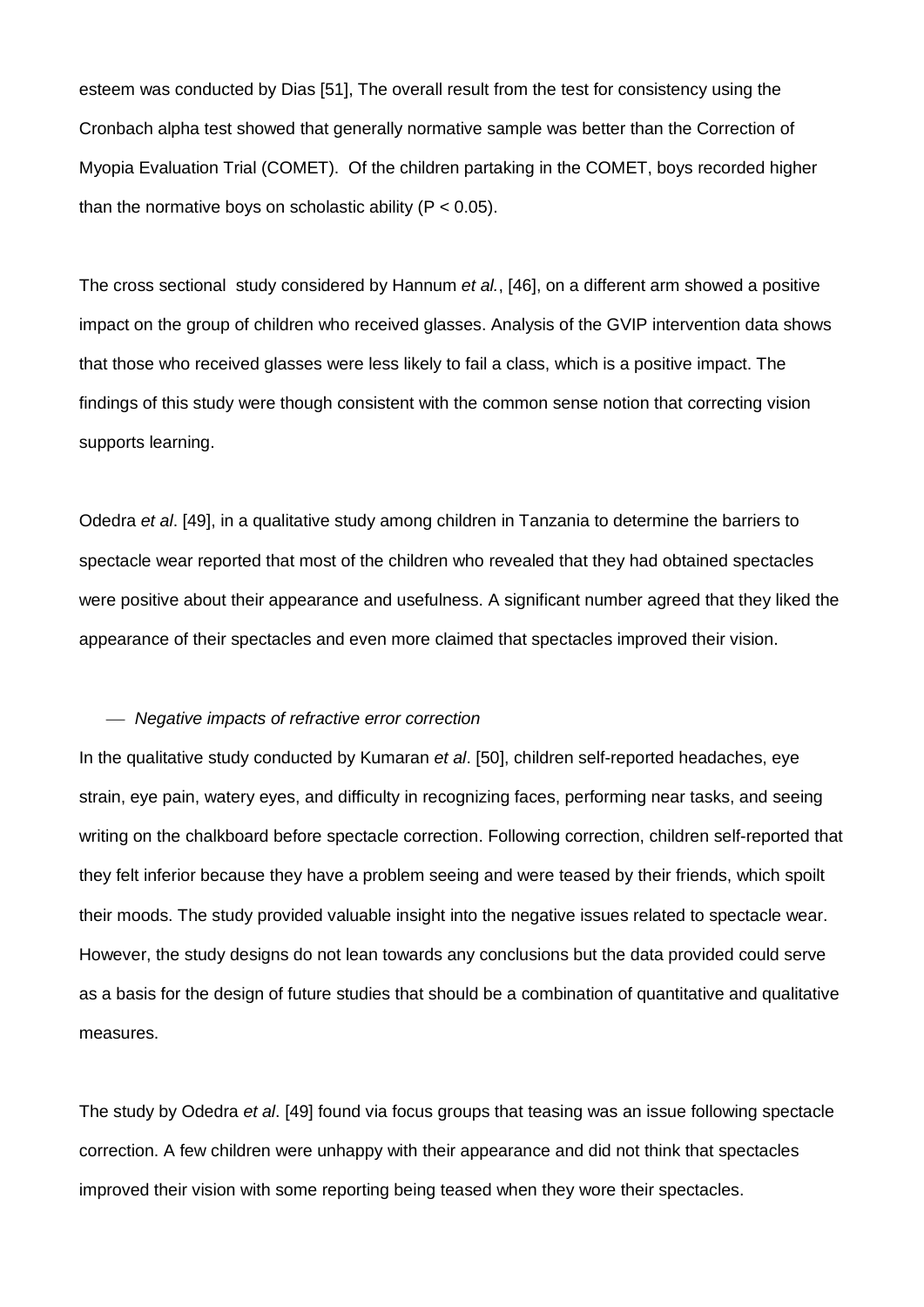There is sufficient indication to show that children with specific deviations of refractive error are better suited to certain tasks. Williams *et al.* [36] showed a negative impact on interventions. This study showed a greater number of children who failed the fogging test and the others (non-fogging test failures) failed to meet requirements (6/6 criteria). Majority of the fogging test failures were obtained were more of refractive errors though few were on borderline myopes and have been excluded from the analysis. There was no correlation between anisometropia and NFER score for the fogging test referral group (r=0.05).

#### **DISCUSSION**

There is an increased awareness of the need to quantify the impact of URE for policy change, advocacy efforts and greater accountability to communities and funders. However little emphasis has been placed on conducting such reviews and this review represents the first systematic review on the impact of URE in children. The lack of focus in this area has led to limited consistency in research methodology. Furthermore, only two RCTs are included and there were more cross-sectional studies (16 studies), which limit our capacity to draw appropriate conclusions. Furthermore, the different research approaches and tools employed have prevented a meta-analysis from being conducted hence this study presented outcomes elicited through a descriptive analysis. The cost and complexity of RCTs, probably, limit such studies from being conducted – however - given the investment in child eye health by various governments and non-profit agencies, such investment may assist in upscaling programs through advocacy efforts and represent a good return on investment.

From the 21 studies that met our inclusion criteria we identified the following areas of impact viz. educational, psychosocial, quality of life outcomes as well as negative outcome aspects such as teasing, bullying and poor self-esteem. We were unable to address the economic outcomes as a possible consequence of many economic impact studies addressing loss productivity which does not in the short-term include children. It will be useful however to address both the long-term economic impact of URE in children as well as cost to society in the short term to support children who spend their lives as blind and visually impaired and require additional social and economic support. In terms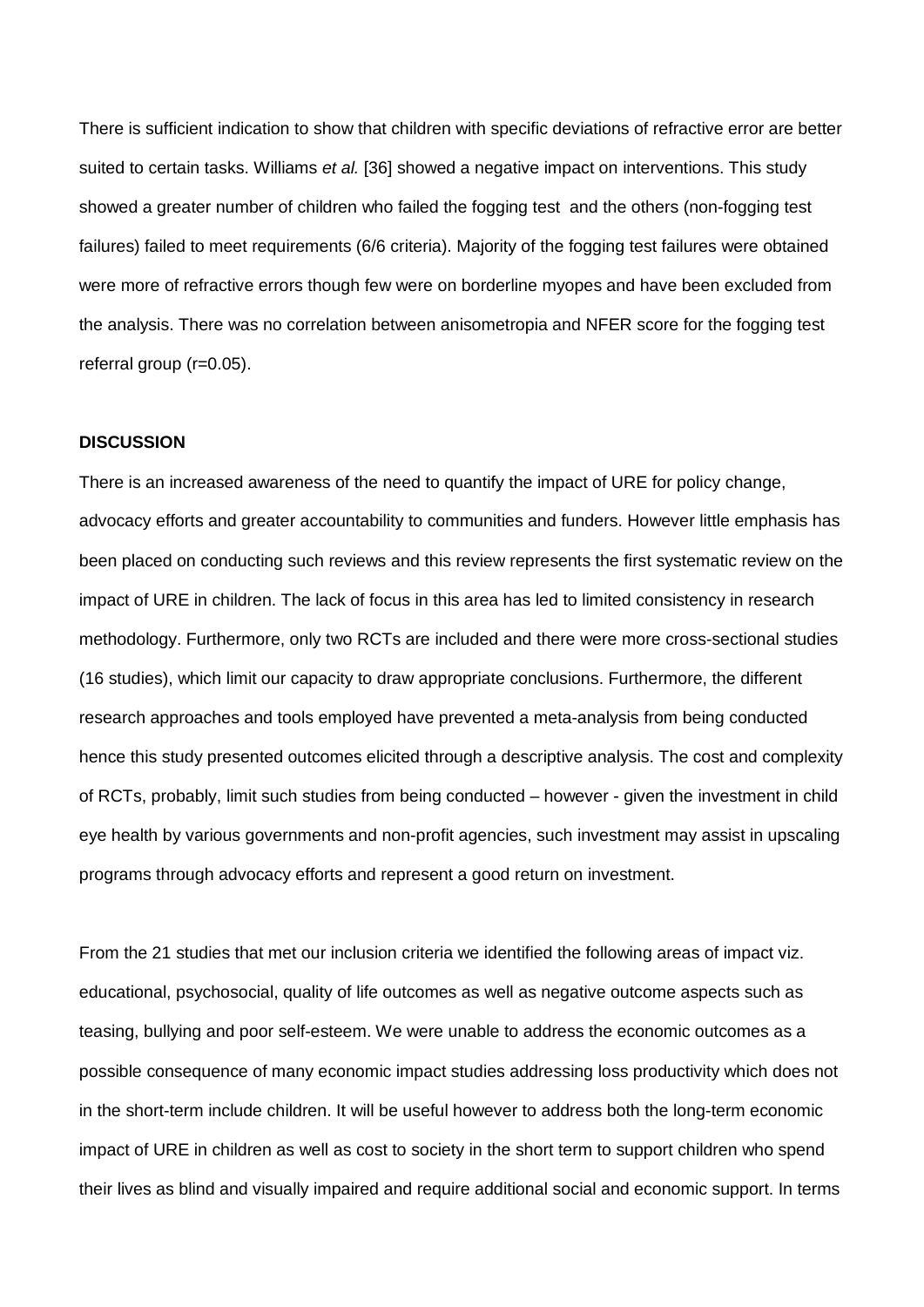of the generalizability (external validity) only 6 [17, 23, 35, 47, 49, 54] used random sampling and so the results can be generalized to the population of children from which the sample was selected. It should be noted however that some studies included all schools in a limited area and so the results might have limited applicability. In the qualitative study in Tanzania a sub-set of children were selected for focus group discussions who were and who were not wearing their spectacles three months after they were dispensed. This study was embedded in a cluster randomised trial of children in 42 secondary schools in a large city who were randomised to free spectacles or a prescription for spectacles [49]. The findings are therefore likely to reflect the views of other urban adolescents in Tanzania.

Despite the above limitations the findings provide some insight into the factors influencing the impact of URE on children. There is much reference in the literature as well as in the public health discourse of the educational impact of URE in children. In many instances this is accepted as, intuitively, it makes sense to many. However in a space where governments are courted by competing interests in health care, have limited resources for health care and take decisions on investment based on the public perception and response to an issue, the burden of proof of impact has become much higher. Thus, the educational outcome measured in some of the studies can provide a strong basis for advocacy with not only with the ministry of health but also the education ministry. However the limited studies in this review, particularly RCT restricts the capacity of such info to be used widely. Additionally, the RCTs conducted have been identified as having methodological challenges and as such there is dire need for RCTs that can be designed to address some of the shortfalls identified in this review. The debate regarding the Ma et al trial [47, 57] highlights the complexity of attributing causality in RCTs that explore the impact of spectacle wear on academic performance. This is compounded by the fact that there is evidence that myopia is associated with increased school grades [22].It highlights the need for a RCT that has the rigour to overcome the definition bias (better eye vs. any eye) and the other methodological challenges that have been raised.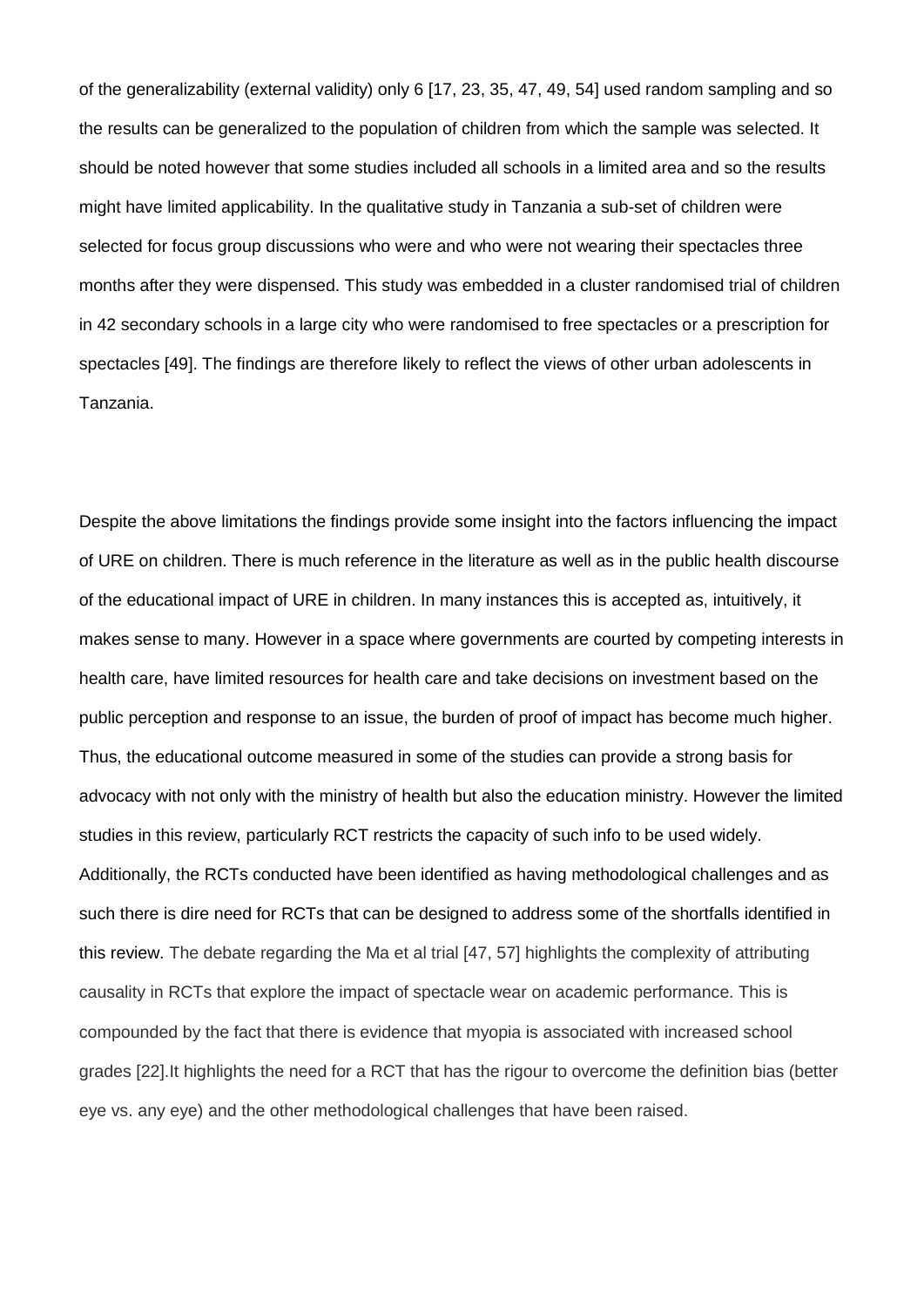The cross-sectional studies conducted should be taken to be indicative of possible impact and conducted with a RCT design to provide evidence of much greater credibility. Only one study had a small sample size [50] of 27 while other studies have included good sample sizes with the Chinese studies having large sample sizes that assist in enhancing the credibility of such studies. The smaller studies should be repeated with larger sample sizes and a RCT design.

In summary, the evidence from the review provides the following indications:

- URE has possible association with educational outcomes however there is a need to address the measurement tools. Using mathematics as an indication of the impact of URE raises the question of the appropriateness in societies where teaching resources and cultural interest in the subject is lacking.
- It is critical that common tools for the measurement of the impact of URE are developed.
- There is a need for more studies to quantify the impact of URE on educational outcomes and RCTs, in particular.
- There is a dearth of studies addressing the psychosocial effects and issues such as impact on disordered sleep or accidents with bicycles or other accidents need to be investigated. The single studies on these issues and the lack of RCTs limit our capacity to make conclusive statements on these issues.
- Loss of self-esteem has been identified as a possible area of refractive error impact [51] and the impact of refractive correction [49, 50] however further research is needed to investigate this issue.
- The impact of correction is an issue that needs to be addressed as often the uptake of spectacles is identified as a challenge.

## **CONCLUSION**

-

The review identifies limited studies addressing the impact of URE. While these may be indicative of possible areas of impact; the small number of studies, the lack of RCTs, and the inconsistency and geographical sensitivity of the tools employed limit definitive conclusions. For example, when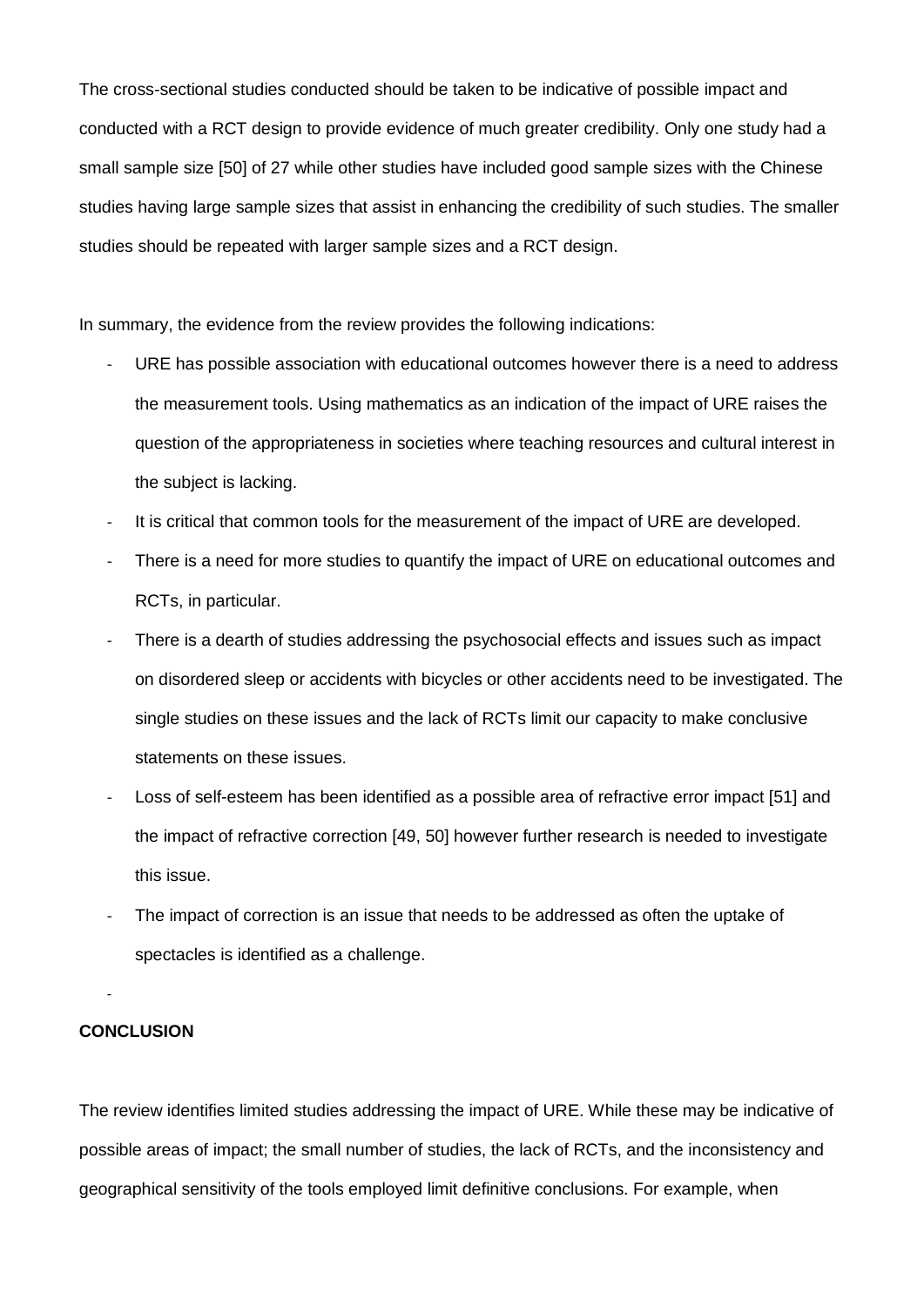evaluating the link between refractive error and academic performance, it becomes clear that the relationship is intricate and complex. Difficulties in seeing distant objects may be due to myopia, which affects school-aged children, particularly in Asia [8, 10]. There is a high prevalence of myopia in China (approximately 60% in rural areas [10, 17] and 80% in ethnically Chinese urban populations [59], which could result from a higher concentration on near work school activities and life-style changes which have limited the time children spend outdoors [56]. However, studies have also shown that higher educational attainment is associated with a greater risk of myopia and myopia progression [36, 56]. Thus the literature does not show that there is a clear relationship between myopia and reduced school performance. Further research and particularly investment in research is critically needed to quantify the impact of URE in children as rigorous evidence on the impact of URE on a number of parameters is limited.

## **FUNDING**

This systematic review was funded by the Vision Impact Institute, Dallas.

#### **REFERENCES**

- 1. Resnikoff S, Pascolini D, Mariotti SP, Pokharel GP. Global magnitude of visual impairment caused by uncorrected refractive errors in 2004. Bulletin of the World Health Organization. 2008 Jan;86(1):63-70.
- 2. Wensor M, McCarty CA, Taylor HR. Prevalence and risk factors of myopia in Victoria, Australia. Archives of ophthalmology. 1999 May 1;117(5):658-63.
- 3. Seema S, Vashisht B, Meenakshi K, Manish G. Magnitude of refractive errors among school children in a rural block of Haryana. The Internet Journal of Epidemiology.2008;6(2).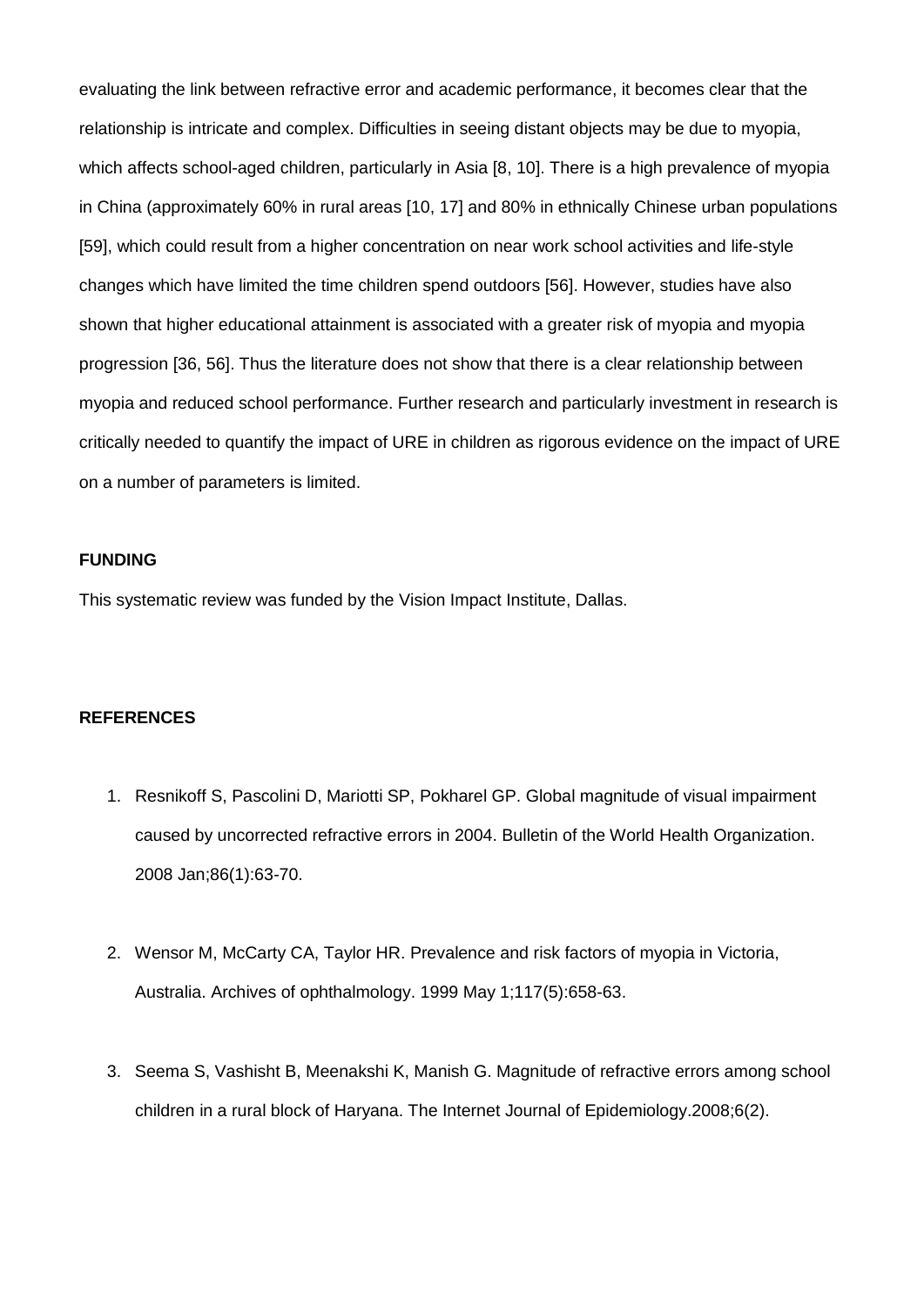- 4. Maul E, Barroso S, Muñoz SR, Ellwein LB.. Refractive error study in children: results from La Florida, Chile. Am J Ophthalmol.2000 April;129(4):445–54.
- 5. Negrel AD, Maul E, Pokharel GP, Zhao J, Ellwein LB. Refractive error study in children: sampling and measurement methods for a multi-country survey. American journal of ophthalmology. 2000 Apr 30;129(4):421-6.
- 6. Pokharel GP, Negrel AD, Munoz SR, Ellwein LB. Refractive error study in children: results from Mechi Zone, Nepal. American journal of ophthalmology. 2000 Apr 30;129(4):436-44.
- 7. Dandona R, Dandona L, Srinivas M, Sahare P, Narsaiah S, Munoz SR, Pokharel GP, Ellwein LB. Refractive error in children in a rural population in India. Investigative ophthalmology & visual science. 2002 Mar 1;43(3):615-22.
- 8. Murthy GV, Gupta SK, Ellwein LB, Munoz SR, Pokharel GP, Sanga L, Bachani D. Refractive error in children in an urban population in New Delhi. Investigative ophthalmology & visual science. 2002 Mar 1;43(3):623-31.
- 9. Naidoo KS, Raghunandan A, Mashige KP, Govender P, Holden BA, Pokharel GP, Ellwein LB. Refractive error and visual impairment in African children in South Africa. Investigative ophthalmology & visual science. 2003 Sep 1;44(9):3764-70.
- 10. He M, Zeng J, Liu Y, Xu J, Pokharel GP, Ellwein LB. Refractive error and visual impairment in urban children in southern China. Investigative ophthalmology & visual science. 2004 Mar 1;45(3):793-9. PMID:14985292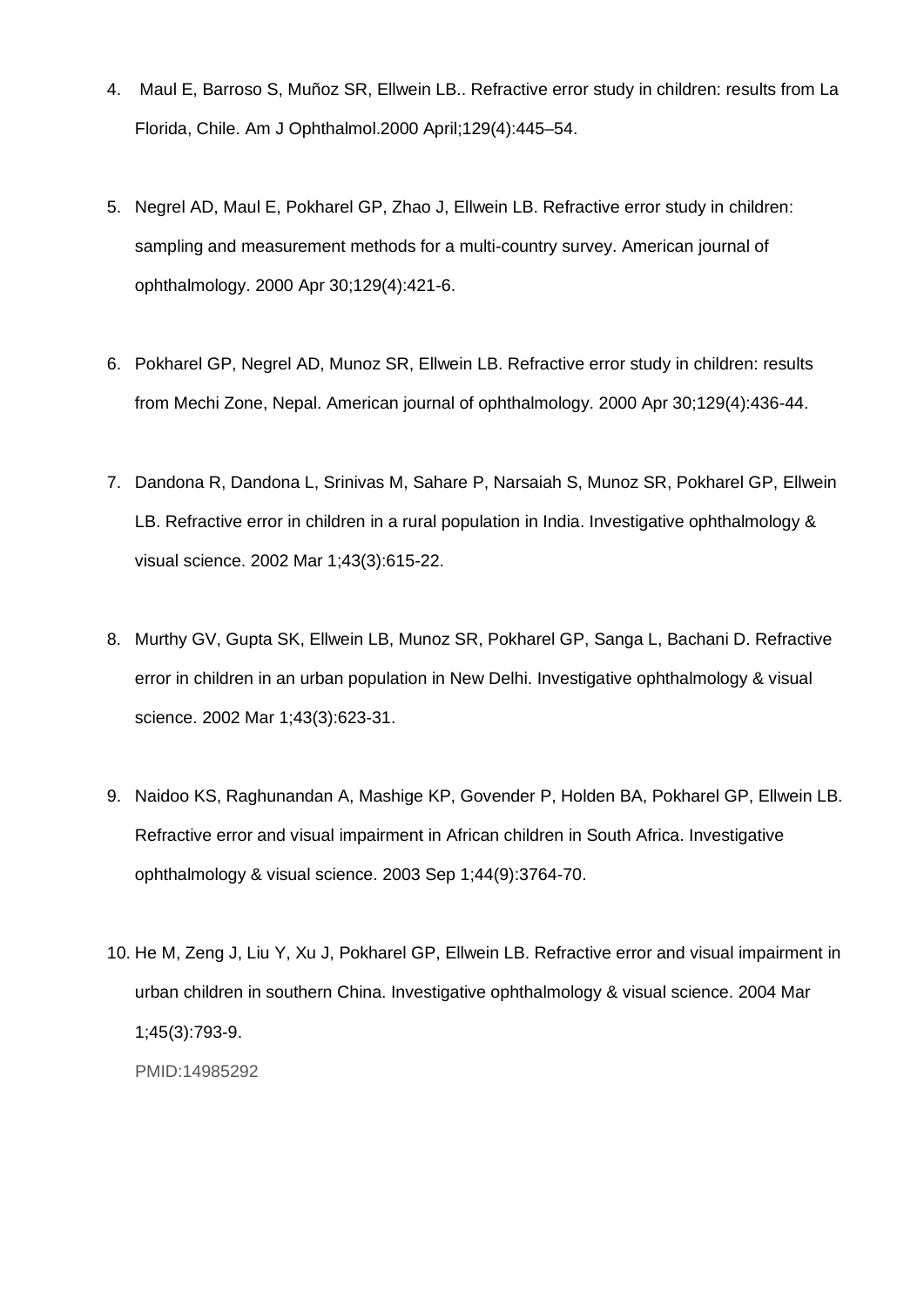11. Goh PP, Abqariyah Y, Pokharel GP, Ellwein LB. Refractive error and visual impairment in school-age children in Gombak District, Malaysia. Ophthalmology. 2005 Apr 30;112(4):678- 85.

doi: [10.1016/j.ophtha.2004.10.048](https://dx.doi.org/10.1016/j.ophtha.2004.10.048) PMID:15808262

- 12. Holden BA, Sulaiman S, Knox K. The challenge of providing spectacles in the developing world. Community Eye Health. 2000;13(33):9. PMID:17491946
- 13. Michon J, Michon L. Popularising eye health services in southern Mexico: community workers meet a felt need. Community Eye Health J. 2006 Dec;19:64-5.
- 14. Esteso P, Castanon A, Toledo S, Rito MA, Ervin A, Wojciechowski R, Congdon NG. Correction of moderate myopia is associated with improvement in self-reported visual functioning among Mexican school-aged children. Investigative ophthalmology & visual science. 2007 Nov 1;48(11):4949-54.
- 15. Ramke J, Williams C, Ximenes J, Ximenes D, Palagyi A, Du Toit R, Brian G. A public-private partnership to provide spectacles for Timor-Leste. Community Eye Health. 2007 Sep;20(63):54.
- 16. Savur S. The Perceptions Regarding Refractive Errors and Their Psychosocial Impact on Youth in Dakshina Kannada. J Clin Diagn Res. 2011 Aug;5(4):746-8.
- 17. Congdon N, Wang Y, Song Y, Choi K, Zhang M, Zhou Z, Xie Z, Li L, Liu X, Sharma A, Wu B. Visual disability, visual function, and myopia among rural Chinese secondary school children: the Xichang Pediatric Refractive Error Study (X-PRES)—report 1. Investigative ophthalmology & visual science. 2008 Jul 1;49(7):2888-94.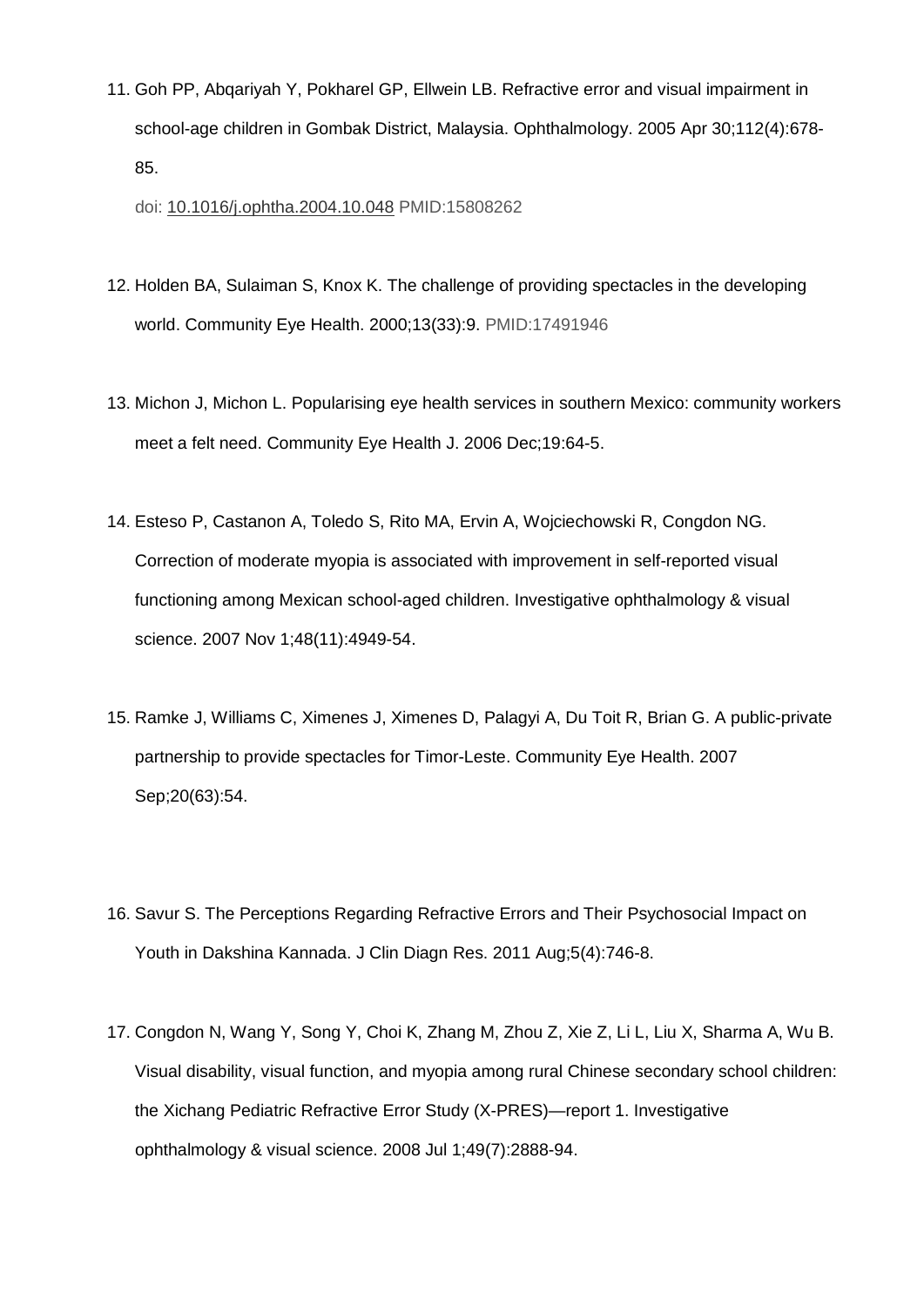- 18. Wojciechowski R. Nature and nurture: the complex genetics of myopia and refractive error. Clinical genetics. 2011 Apr 1;79(4):301-20. doi:10.1111/j.1399-0004.2010.01592.x.
- 19. Shimizu N, Nomura H, Ando F, Niino N, Miyake Y, Shimokata H. Refractive errors and factors associated with myopia in an adult Japanese population. Japanese journal of ophthalmology. 2003 Feb 28;47(1):6-12.
- 20. Wong HB, Machin D, Tan SB, Wong TY, Saw SM. Visual impairment and its impact on health-related quality of life in adolescents. American journal of ophthalmology. 2009 Mar 31;147(3):505-11. doi: 10.1016/j.ajo.2008.09.025. Epub 2008 Dec 4.
- 21. Mutti DO, Mitchell GL, Moeschberger ML, Jones LA, Zadnik K. Parental myopia, near work, school achievement, and children's refractive error. Investigative ophthalmology & visual science. 2002 Dec 1;43(12):3633-40.
- 22. Saw SM, Cheng A, Fong A, Gazzard G, Tan DT, Morgan I. School grades and myopia. Ophthalmic and Physiological Optics. 2007 Mar 1;27(2):126-9.
- 23. Zhang M, Congdon N, Li L, Song Y, Choi K, Wang Y, Zhou Z, Liu X, Sharma A, Chen W, Lam DS. Myopia, spectacle wear, and risk of bicycle accidents among rural Chinese secondary school students: the Xichang Pediatric Refractive Error Study report no. 7. Archives of Ophthalmology. 2009 Jun 8;127(6):776-83. doi: 10.1001/archophthalmol.2009.104.
- 24. Jones LA, Sinnott LT, Mutti DO, Mitchell GL, Moeschberger ML, Zadnik K. Parental history of myopia, sports and outdoor activities, and future myopia. Investigative ophthalmology & visual science. 2007 Aug 1;48(8):3524-32.
- 25. Rose KA, Morgan IG, Ip J, Kifley A, Huynh S, Smith W, Mitchell P. Outdoor activity reduces the prevalence of myopia in children. Ophthalmology. 2008 Aug 31;115(8):1279-85.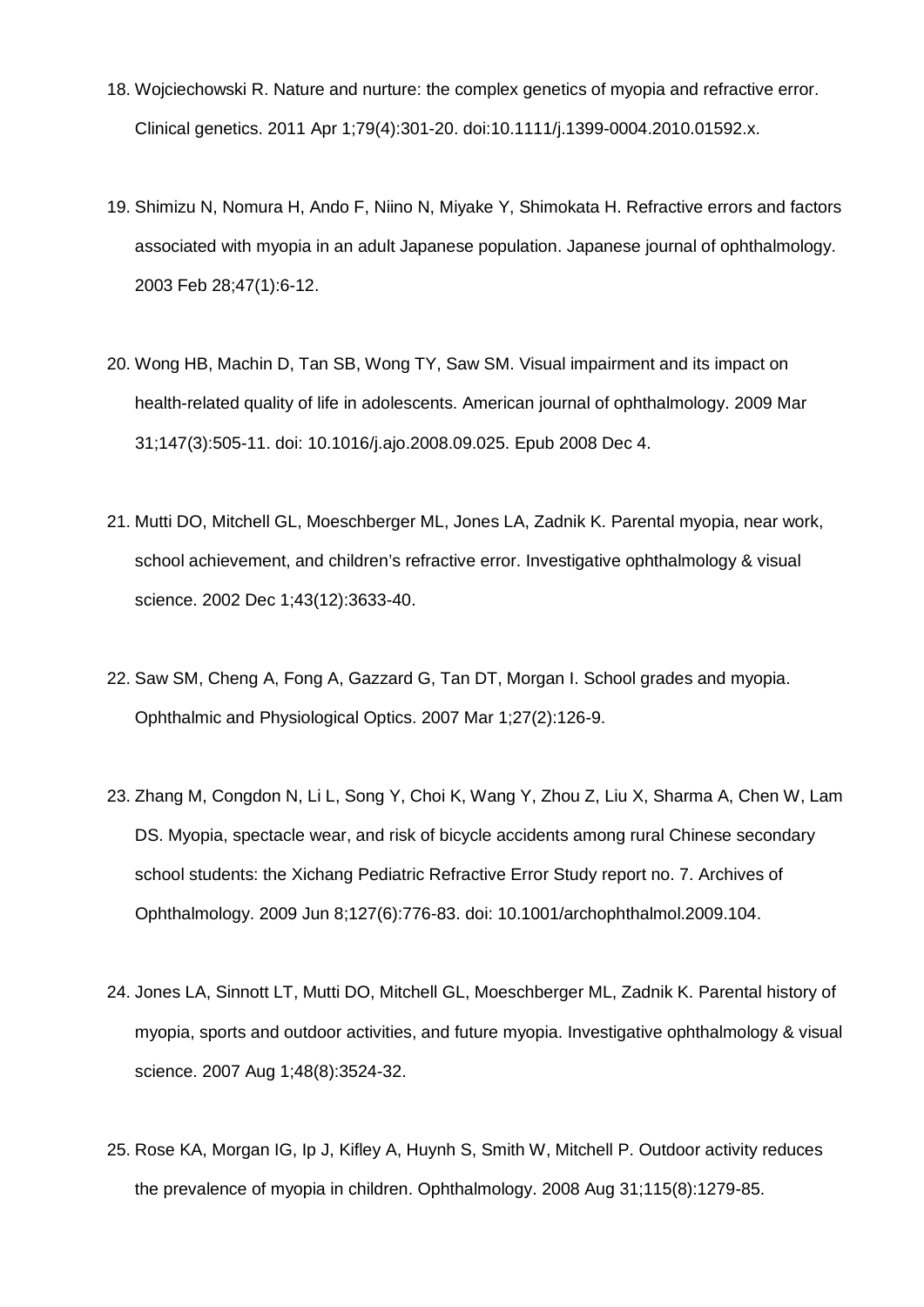- 26. Dirani M, Tong L, Gazzard G, Zhang X, Chia A, Young TL, Rose KA, Mitchell P, Saw SM. Outdoor activity and myopia in Singapore teenage children. British Journal of Ophthalmology. 2009 Aug 1;93(8):997-1000.
- 27. McBrien NA, Adams DW. A longitudinal investigation of adult-onset and adult-progression of myopia in an occupational group. Refractive and biometric findings. Investigative ophthalmology & visual science. 1997 Feb 1;38(2):321-33.
- 28. Hall NF, Gale CR, Ye S, Martyn CN. Myopia and polymorphisms in genes for matrix metalloproteinases. Investigative ophthalmology & visual science. 2009 Jun 1;50(6):2632-6. doi: 10.1167/iovs.08-2427 PMID:19279308
- 29. Liu HP, Lin YJ, Lin WY, Wan L, Sheu JJ, Lin HJ, Tsai Y, Tsai CH, Tsai FJ. A novel genetic variant of BMP2K contributes to high myopia. Journal of clinical laboratory analysis. 2009 Jan 1;23(6):362-7.
- 30. Zayats T, Yanovitch T, Creer RC, McMahon G, Li YJ, Young TL, Guggenheim JA. Myocilin polymorphisms and high myopia in subjects of European origin. *Mol Vis.*2009;15:213–222.
- 31. Hysi PG, Young TL, Mackey DA, Andrew T, Fernández-Medarde A, Solouki AM, Hewitt AW, Macgregor S, Vingerling JR, Li YJ, Ikram MK. A genome-wide association study for myopia and refractive error identifies a susceptibility locus at 15q25. Nature genetics. 2010 Oct 1;42(10):902-5.

doi: 10.1038/ng.664 PMID:20835236

32. Metlapally R, Ki CS, Li YJ, Tran-Viet KN, Abbott D, Malecaze F, Calvas P, Mackey DA, Rosenberg T, Paget S, Guggenheim JA. Genetic association of insulin-like growth factor-1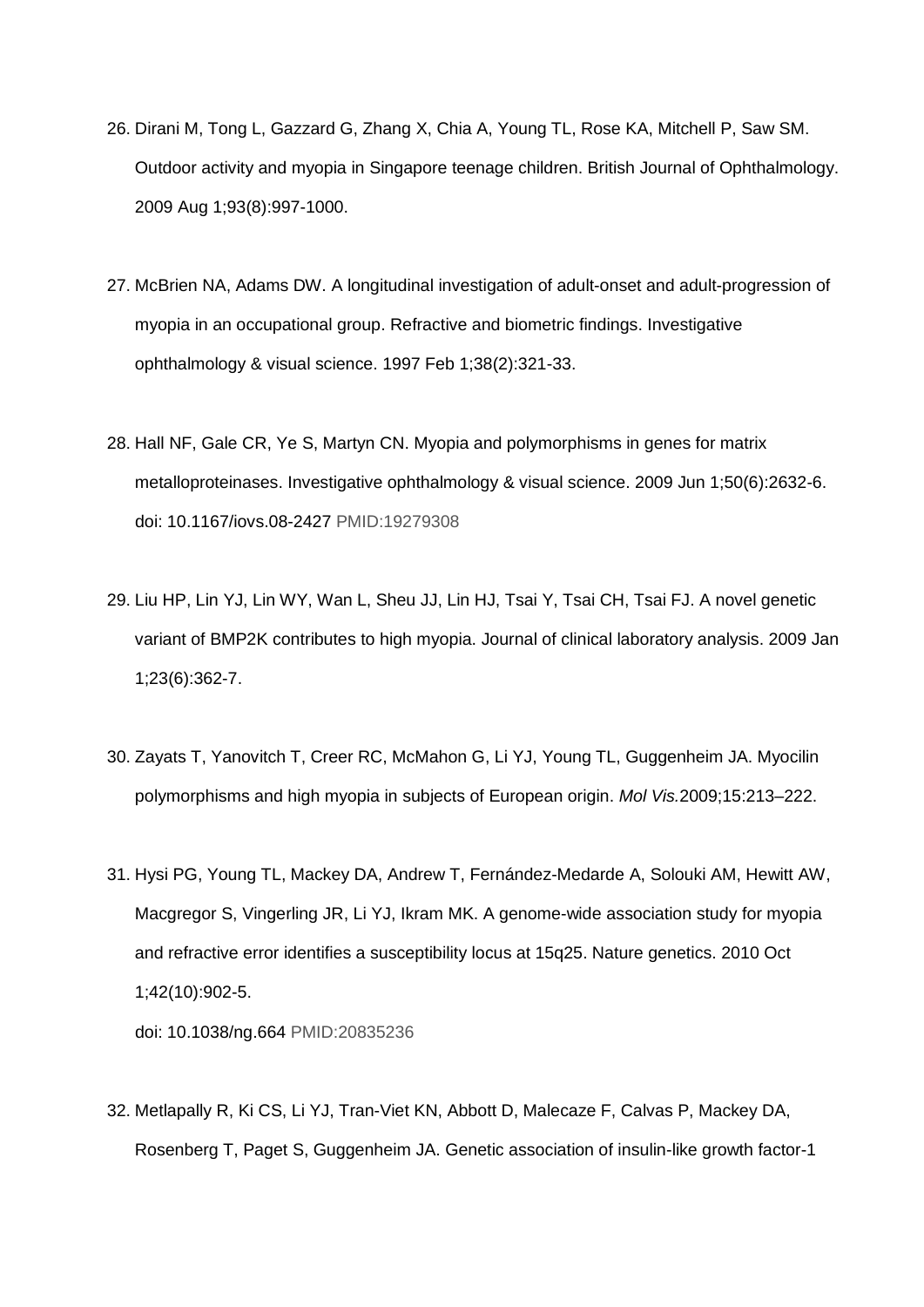polymorphisms with high-grade myopia in an international family cohort. Investigative ophthalmology & visual science. 2010 Sep 1;51(9):4476-9.

- 33. Solouki AM, Verhoeven VJ, Van Duijn CM, Verkerk AJ, Ikram MK, Hysi PG, Despriet DD, Van Koolwijk LM, Ho L, Ramdas WD, Czudowska M. A genome-wide association study identifies a susceptibility locus for refractive errors and myopia at 15q14. Nature genetics. 2010 Oct 1;42(10):897-901.
- 34. Fan Q, Verhoeven VJ, Wojciechowski R, Barathi VA, Hysi PG, Guggenheim JA, Höhn R, Vitart V, Khawaja AP, Yamashiro K, Hosseini SM. Meta-analysis of gene-environment-wide association scans accounting for education level identifies additional loci for refractive error. Nature communications. 2016 Mar 29;7. doi: 10.1038/ncomms11008
- 35. Rosner J. The relationship between moderate hyperopia and academic achievement: how much plus is enough?. Journal of the American Optometric Association. 1997 Oct;68(10):648- 50.
- 36. Williams WR, Latif AH, Hannington L, Watkins DR. Hyperopia and educational attainment in a primary school cohort. Archives of disease in childhood. 2005 Feb 1;90(2):150-3. doi: [10.1136/adc.2003.046755](http://dx.doi.org/10.1136%2Fadc.2003.046755)
- 37. Dusek W, Pierscionek BK, McClelland JF. A survey of visual function in an Austrian population of school-age children with reading and writing difficulties. BMC ophthalmology. 2010 May 25;10(1):16.
- 38. Johnson RA, Zaba JN. The visual screening of adjudicated adolescents. J Behav Optom. 1999;10(1):13-7. Available at: [http://www.oepf.org/journal/pdf/jbo-volume-10-issue-1-visual](http://www.oepf.org/journal/pdf/jbo-volume-10-issue-1-visual-screening-adjudicated-adolescents)[screening-adjudicated-adolescents](http://www.oepf.org/journal/pdf/jbo-volume-10-issue-1-visual-screening-adjudicated-adolescents) (accessed 12 September 2014)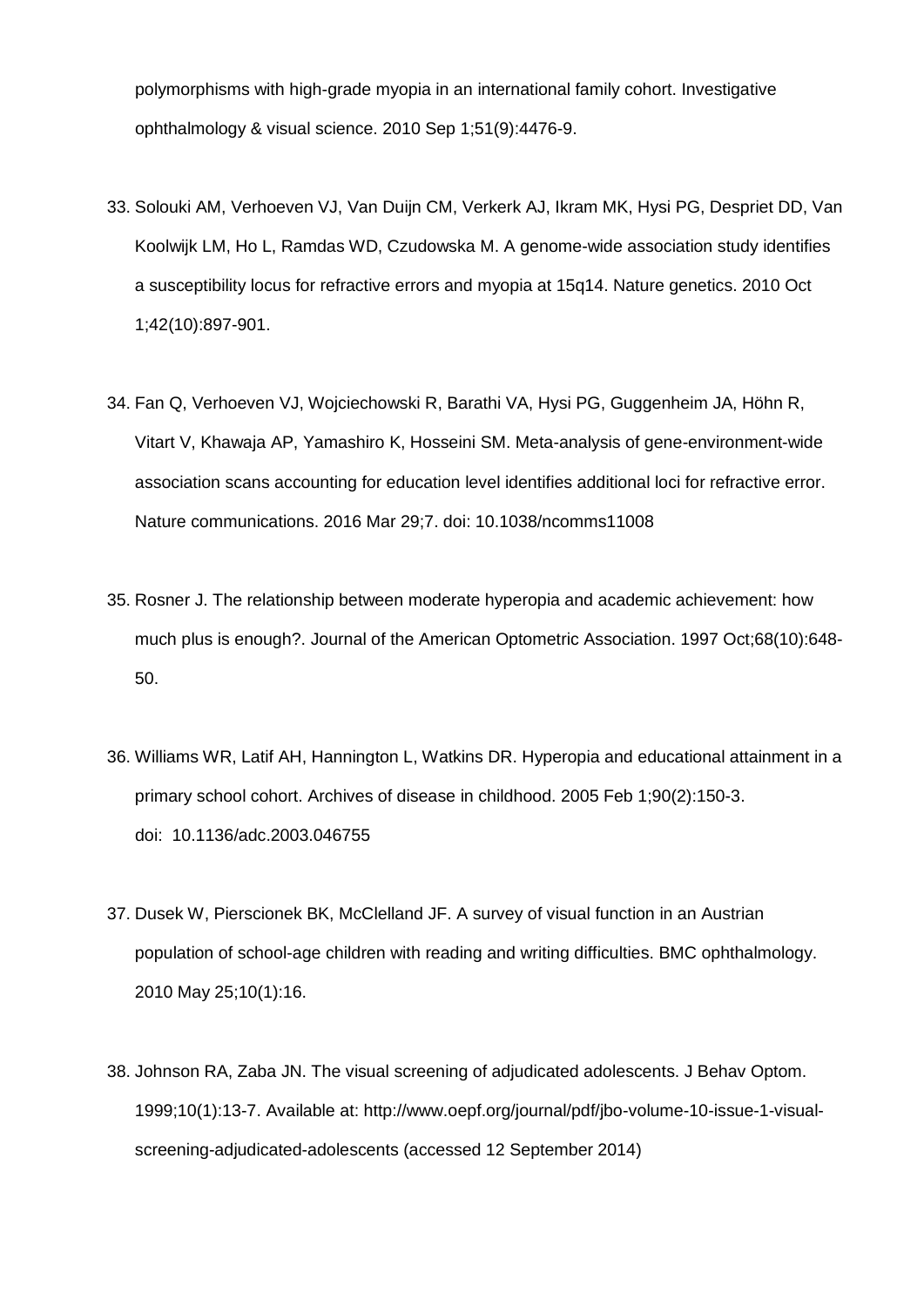- 39. Barber, A Johnson, R, ed "Behavioral aspects of vision care". Santa Ana CA: *Optometric Extension Program*. 2002;42:1-7.
- 40. Shankar S, Evans MA, BOBIER WR. Hyperopia and emergent literacy of young children: pilot study. Optometry & Vision Science. 2007 Nov 1;84(11):1031-8.
- 41. Moher D, Liberati A, Tetzlaff J, Altman DG, Prisma Group. Preferred reporting items for systematic reviews and meta-analyses: the PRISMA statement. PLoS med. 2009 Jul 21;6(7):e1000097.
- 42. Critical Appraisal Skills Programme (CASP, UK). Making sense of evidence[.http://www.casp](http://www.casp-uk.net/)[uk.net/](http://www.casp-uk.net/)
- 43. Oram S, Stöckl H, Busza J, Howard LM, Zimmerman C. Prevalence and risk of violence and the physical, mental, and sexual health problems associated with human trafficking: systematic review. PLoS Med. 2012 May 29;9(5):e1001224.
- 44. Moher D, Hopewell S, Schulz KF, Montori V, Gotzsche PC, Devereaux PJ, Elbourne D, Egger M, Altman DG. CONSORT 2010 explanation and elaboration: updated guidelines for reporting parallel group randomised trials. Bmj. 2010 Aug;340(mar23 1):c869-.
- 45. Higgins JPT, Altman D. Assessing risk of bias in included studies. In: Higgins JPT, Green S (eds). *Cochrane Handbook for Systematic Reviews of Interventions Version 5.1.0* [updated March 2011]. West Sussex, England The Cochrane Collaboration, 2011. Chapter 8. Available: [http://www.cochrane-handbook.org/.](http://www.cochrane-handbook.org/) Accessed 26 May 2009.
- 46. Hannum E, Zhang Y. Poverty and proximate barriers to learning: Vision deficiencies, vision correction and educational outcomes in rural Northwest China. World development. 2012 Sep 30;40(9):1921-31. doi: [10.1016/j.worlddev.2012.04.029](http://dx.doi.org/10.1016/j.worlddev.2012.04.029) PMID: 26609193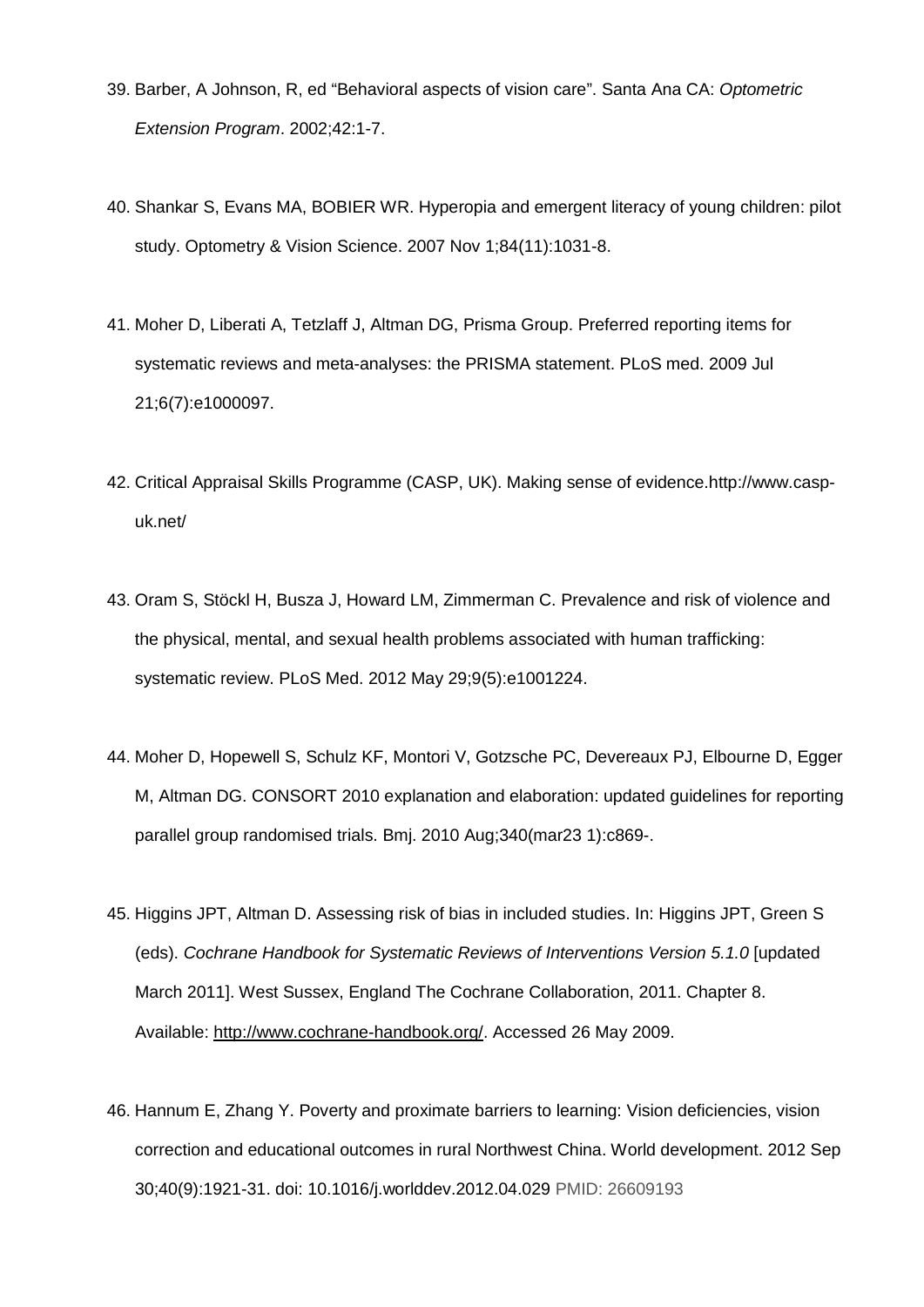- 47. Ma X, Zhou Z, Yi H, Pang X, Shi Y, Chen Q, Meltzer ME, le Cessie S, He M, Rozelle S, Liu Y. Effect of providing free glasses on children's educational outcomes in China: cluster randomized controlled trial. BMJ. 2014 Sep 23;349:g5740. doi: <http://dx.doi.org/10.1136/bmj.g5740>
- 48. Krumholtz I. Results from a pediatric vision screening and its ability to predict academic performance. Optometry (St. Louis, Mo.). 2000 Jul;71(7):426-30.
- 49. Odedra N, Wedner SH, Shigongo ZS, Nyalali K, Gilbert C. Barriers to spectacle use in Tanzanian secondary school students. Ophthalmic epidemiology. 2008 Jan 1;15(6):410-7. doi: 10.1080/09286580802399094.
- 50. Kumaran SE, Balasubramaniam SM, Kumar DS, Ramani KK. Refractive Error and Vision-Related Quality of Life in South Indian Children. Optometry & Vision Science. 2015 Mar 1;92(3):272-8.doi: 10.1097/OPX.0000000000000494.
- 51. Dias L, Manny RE, Hyman L, Fern K, COMET GROUP. The relationship between self-esteem of myopic children and ocular and demographic characteristics. Optometry & Vision Science. 2002 Nov 1;79(11):688-96.
- 52. Hendricks TJ, De Brabander J, Van der Horst FG, Hendrikse F, Knottnerus JA. Relationship between habitual refractive errors and headache complaints in schoolchildren. Optometry & Vision Science. 2007 Feb 1;84(2):137-43. doi: [10.1097/OPX.0b013e318031b649](https://dx.doi.org/10.1097/OPX.0b013e318031b649) PMID:17299344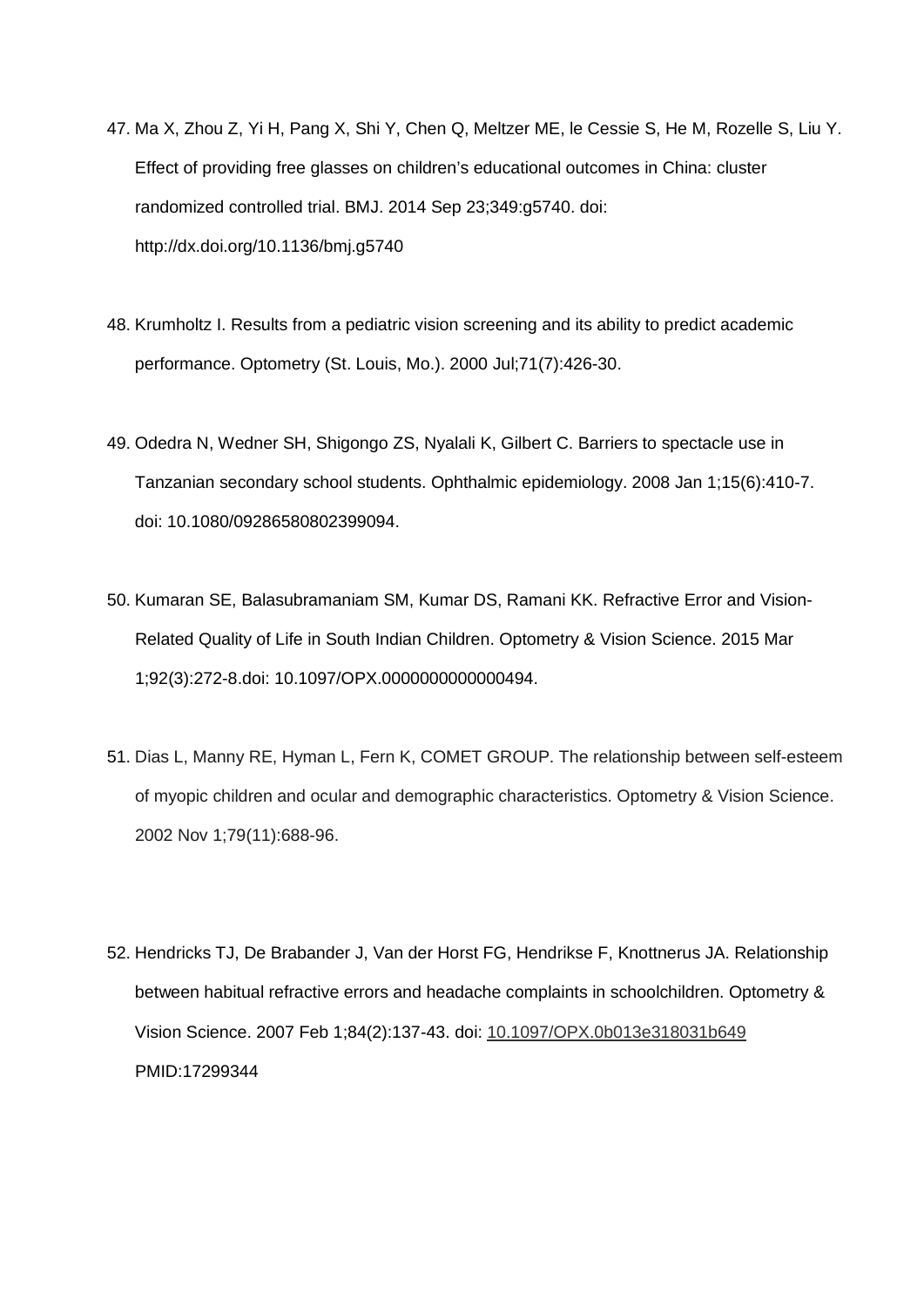- 53. Shashidhar S, Rao C, Hegde R. Factors affecting scholastic performances of adolescents. Indian journal of pediatrics. 2009 May 1;76(5):495-9. doi: 10.1007/s12098-009-0091-4. Epub 2009 Apr 23.
- 54. Basu M, Das P, Pal R, Kar S, Desai VK, Kavishwar A. Spectrum of visual impairment among urban female school students of Surat. Indian journal of ophthalmology. 2011 Nov 1;59(6):475.
- 55. Zhou Z, Morgan IG, Chen Q, Jin L, He M, Congdon N. Disordered sleep and myopia risk among Chinese children. PloS one. 2015 Mar 26;10(3):e0121796. doi: [10.1371/journal.pone.0121796](http://dx.doi.org/10.1371%2Fjournal.pone.0121796)
- 56. Morgan IG, Rose KA. Myopia and international educational performance. Ophthalmic and Physiological Optics. 2013 May 1;33(3):329-38.
- 57. Rahi JS. Solebo AL. Uncorrected refractive error and education. *BMJ.*2014;349:g5991doi: 10.1136/bmj.g5991
- 58. Glewwe P, Park A, Zhao M. The impact of eyeglasses on the academic performance of primary school students: Evidence from a randomized trial in rural China. University of Minnesota and University of Michigan. 2006 Aug.

[\(http://ageconsearch.umn.edu/bitstream/6644/2/cp06gl01.pdf\)](http://ageconsearch.umn.edu/bitstream/6644/2/cp06gl01.pdf)

59. Wu HM, Seet B, Yap EP, Saw SM, Lim TH, Chia KS. Does education explain ethnic differences in myopia prevalence? A population-based study of young adult males in Singapore. Optom Vis Sci. 2001 April;78(4):234-9.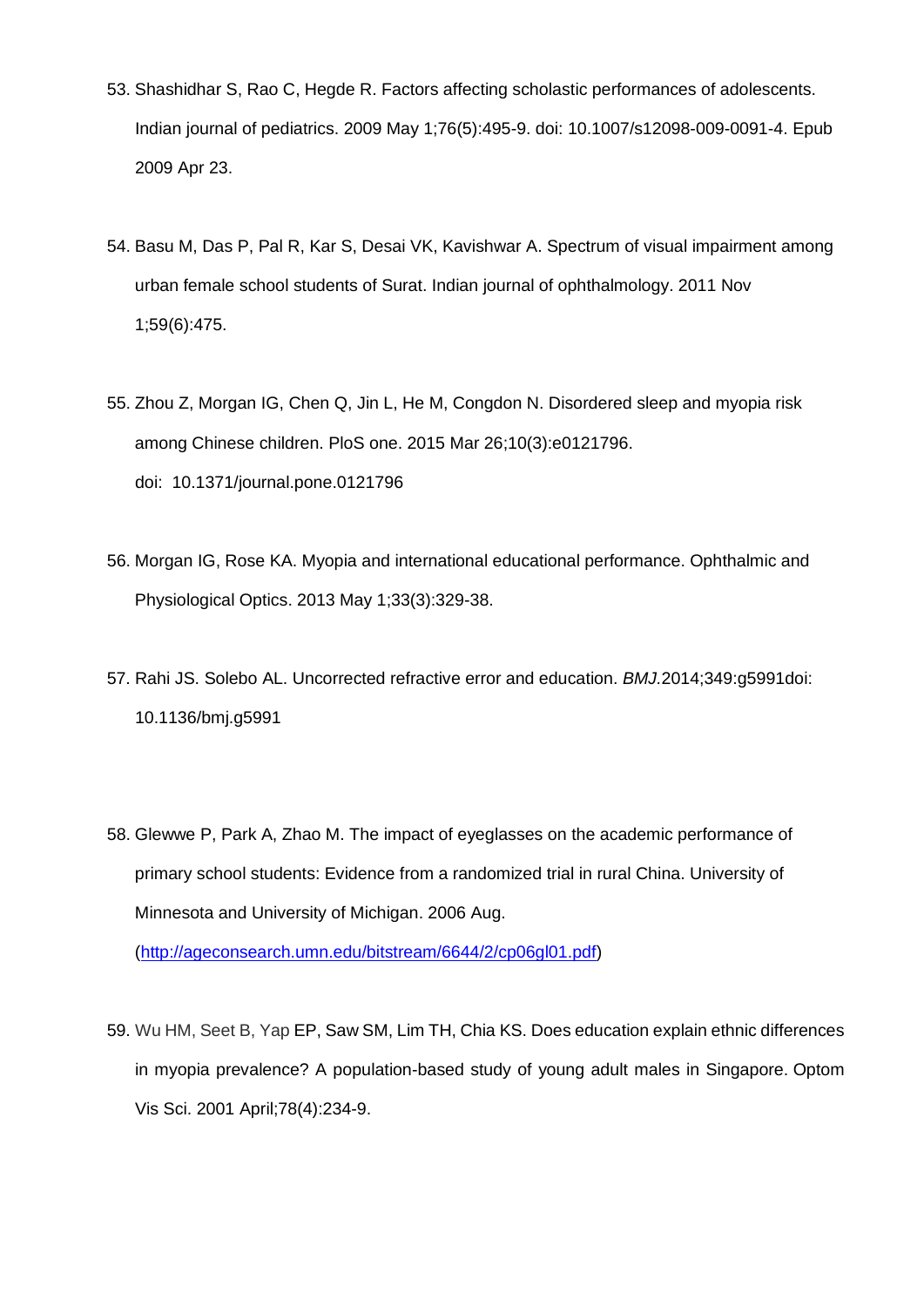- 60. Terry RL, Soni PS, Horner DG. Spectacles, contact lenses, and children's self-concepts: a longitudinal study. Optometry & Vision Science. 1997 Dec 1;74(12):1044-8.
- 61. Westling L, Mohlin B, Bresin A. Craniofacial manifestations in the Marfan syndrome: palatal dimensions and a comparative cephalometric analysis. Journal of craniofacial genetics and developmental biology. 1997 Dec;18(4):211-8.
- 62. Zhao J, Pan X, Sui R, Munoz SR, Sperduto RD, Ellwein LB. Refractive error study in children: results from Shunyi District, China. American journal of ophthalmology. 2000 Apr 30;129(4):427-35.
- 63. Orfield A. Boston Mather School inner-city vision and learning project. InVisual Problems of Children on Poverty and their Influence on Learning, conference at Harvard University, MA 2001.
- 64. Gwiazda J, Marsh-Tootle WL, Hyman L, Hussein M, Norton TT. Baseline refractive and ocular component measures of children enrolled in the correction of myopia evaluation trial (COMET). Investigative ophthalmology & visual science. 2002 Feb 1;43(2):314-21.
- 65. Dandona R, Dandona L, Kovai V, Giridhar P, Prasad MN, Srinivas M. Population-based study of spectacles use in southern India. Indian journal of ophthalmology. 2002 Jun 1;50(2):145. PMID:12194576
- 66. Klein AP, Duggal P, Lee KE, Klein R, Bailey-Wilson JE, Klein BE. Support for polygenic influences on ocular refractive error. Investigative ophthalmology & visual science. 2005 Feb 1;46(2):442-6.